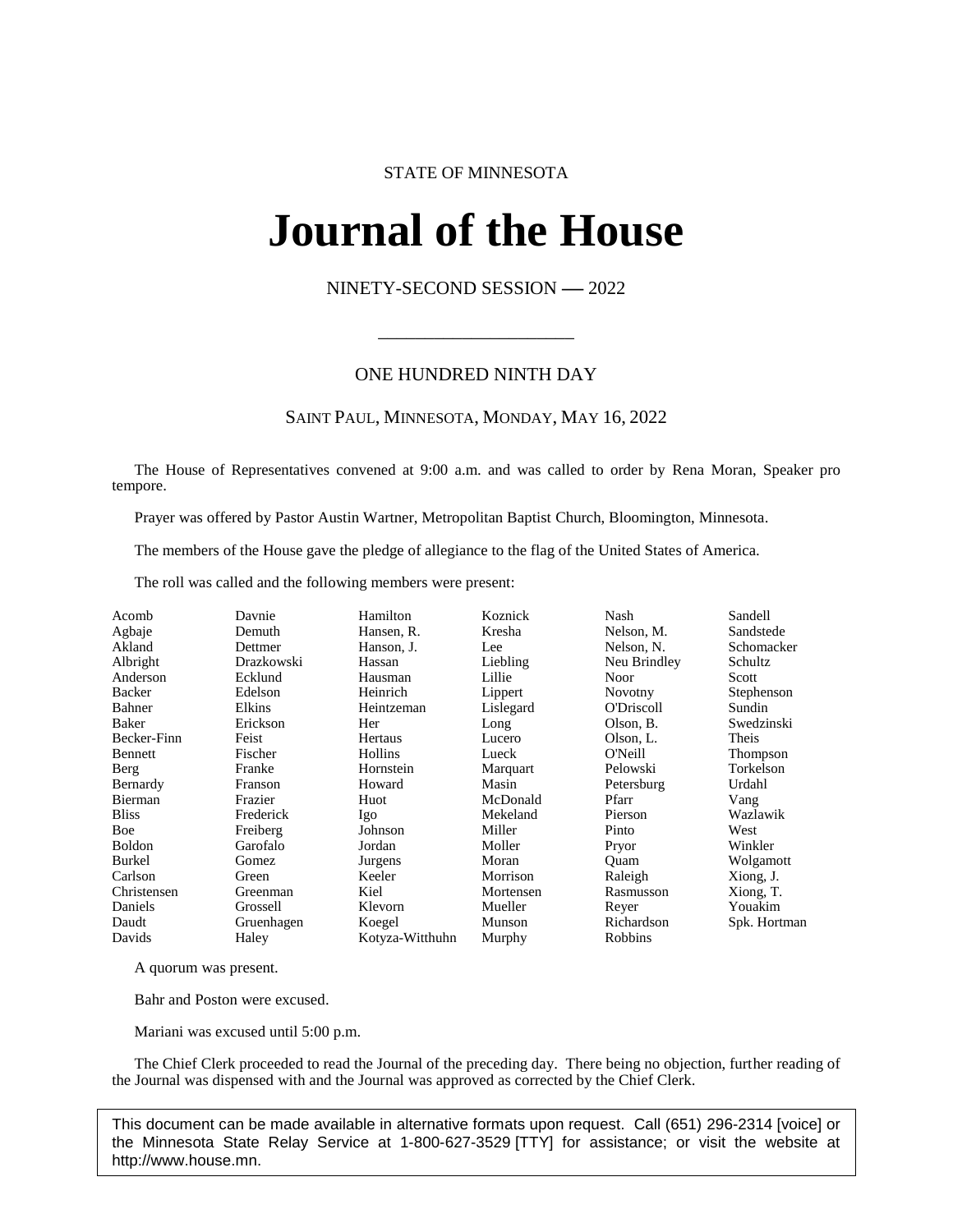#### REPORTS OF CHIEF CLERK

S. F. No. 3257 and H. F. No. 3470, which had been referred to the Chief Clerk for comparison, were examined and found to be identical.

Her moved that S. F. No. 3257 be substituted for H. F. No. 3470 and that the House File be indefinitely postponed. The motion prevailed.

S. F. No. 3288 and H. F. No. 3345, which had been referred to the Chief Clerk for comparison, were examined and found to be not identical.

Pfarr moved that S. F. No. 3288 be substituted for H. F. No. 3345 and that the House File be indefinitely postponed. The motion prevailed.

# **REPORTS OF STANDING COMMITTEES AND DIVISIONS**

Winkler from the Committee on Rules and Legislative Administration to which was referred:

H. F. No. 2917, A bill for an act relating to natural resources; modifying distribution of lottery in lieu tax; amending Minnesota Statutes 2020, section 297A.94.

Reported the same back with the recommendation that the bill be re-referred to the Committee on Ways and Means.

Joint Rule 2.03 has been waived for any subsequent committee action on this bill.

The report was adopted.

Winkler from the Committee on Rules and Legislative Administration to which was referred:

H. F. No. 4818, A bill for an act relating to transportation; authorizing collection of race and ethnicity data on applications for drivers' licenses and identification cards; appropriating money; amending Minnesota Statutes 2020, section 13.69, subdivision 1; Minnesota Statutes 2021 Supplement, section 171.06, subdivision 3.

Reported the same back with the recommendation that the bill be re-referred to the Committee on Judiciary Finance and Civil Law.

Joint Rule 2.03 has been waived for any subsequent committee action on this bill.

The report was adopted.

Winkler from the Committee on Rules and Legislative Administration to which was referred:

H. F. No. 4850, A bill for an act relating to natural resources; modifying the Legislative-Citizen Commission on Minnesota Resources membership and terms; modifying availability of fund disbursements; establishing requirements for capital projects; providing appointments; amending Minnesota Statutes 2020, sections 116P.05, subdivisions 1, 1a, 2; 116P.09, subdivision 6; 116P.11; proposing coding for new law in Minnesota Statutes, chapter 116P.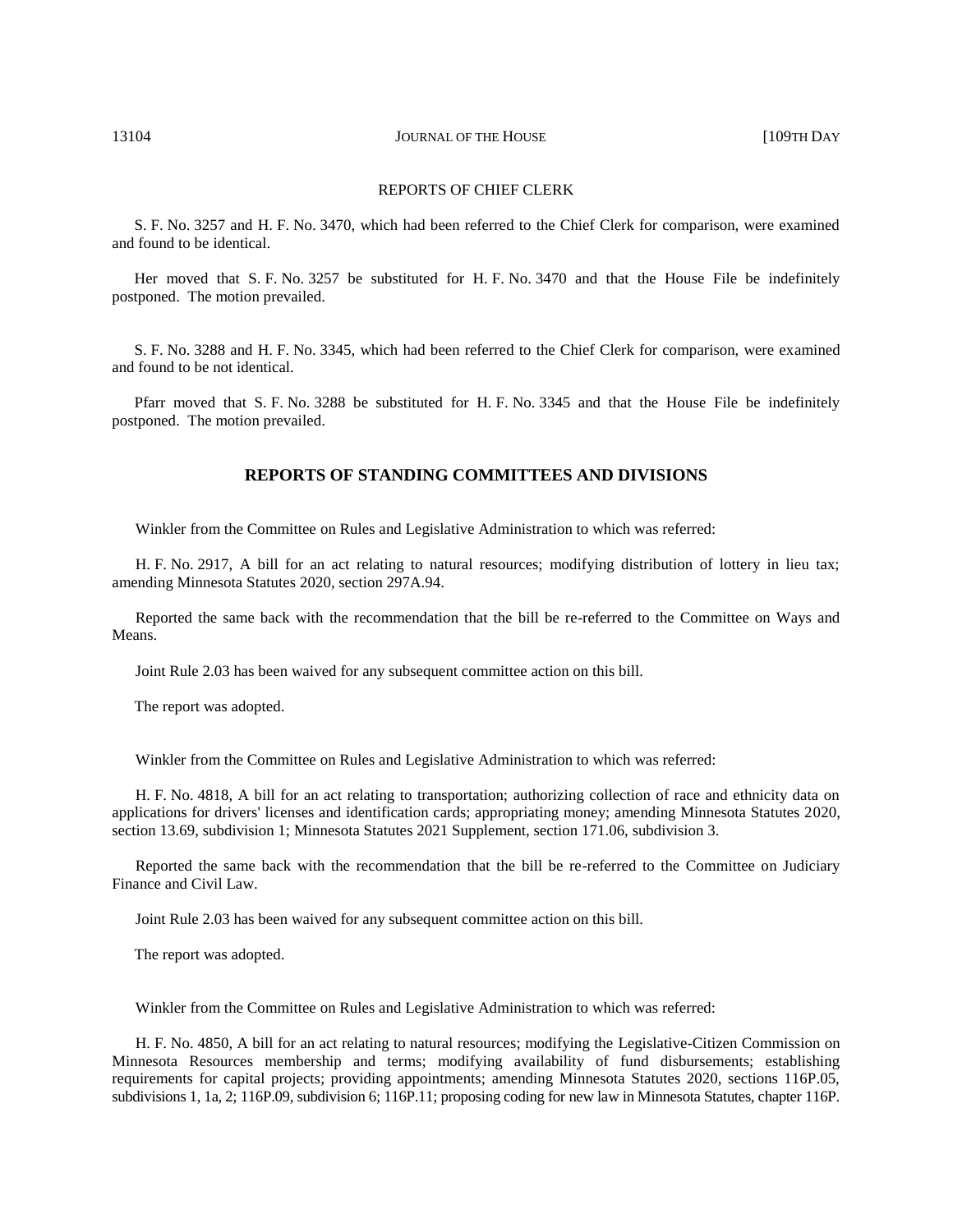Reported the same back with the recommendation that the bill be re-referred to the Committee on Ways and Means.

Joint Rule 2.03 has been waived for any subsequent committee action on this bill.

The report was adopted.

# **SECOND READING OF SENATE BILLS**

S. F. Nos. 3257 and 3288 were read for the second time.

# **INTRODUCTION AND FIRST READING OF HOUSE BILLS**

The following House Files were introduced:

Davnie, Bahner and Elkins introduced:

H. F. No. 4880, A bill for an act relating to education finance; authorizing a grant to the Greater Minneapolis Council of Churches for the Tech Teens and Genius Labs programs; appropriating money.

The bill was read for the first time and referred to the Committee on Education Finance.

Moller and O'Neill introduced:

H. F. No. 4881, A bill for an act relating to public safety; requiring data collection and analysis of the state's predatory offender system; requiring a report; amending Minnesota Statutes 2020, sections 13.82, by adding a subdivision; 243.166, subdivision 7, by adding a subdivision; 244.09, by adding a subdivision; 260B.198, subdivision 7.

The bill was read for the first time and referred to the Committee on Public Safety and Criminal Justice Reform Finance and Policy.

#### Sundin introduced:

H. F. No. 4882, A bill for an act relating to state government; designating cream of lutefisk as the state soup; proposing coding for new law in Minnesota Statutes, chapter 1.

The bill was read for the first time and referred to the Committee on State Government Finance and Elections.

Pelowski introduced:

H. F. No. 4883, A bill for an act relating to transportation; appropriating money to regrade a segment of marked Trunk Highway 74 in Winona County.

The bill was read for the first time and referred to the Committee on Transportation Finance and Policy.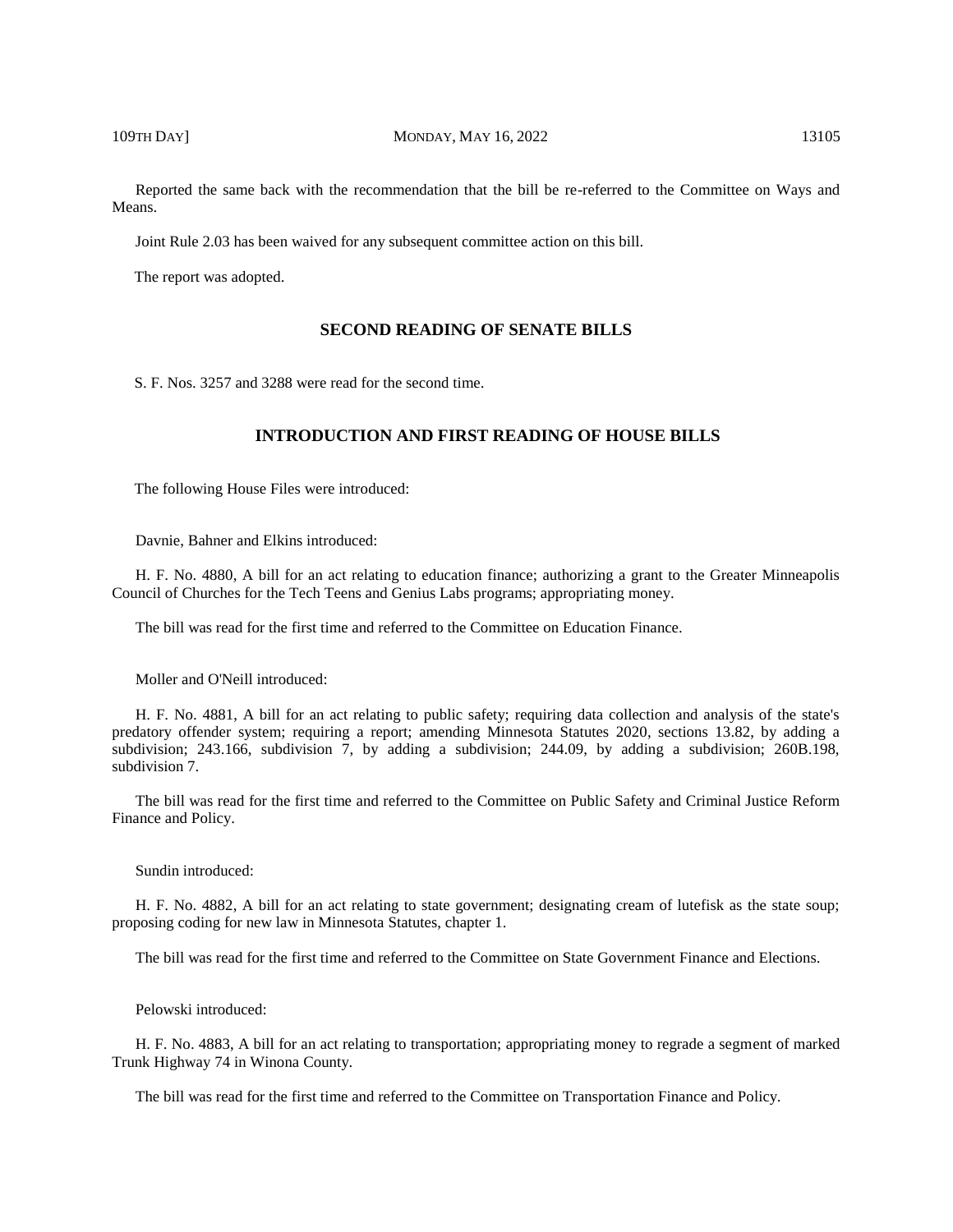13106 **JOURNAL OF THE HOUSE INCLUSE THE HOUSE** [109TH DAY

Greenman introduced:

H. F. No. 4884, A bill for an act relating to capital investment; appropriating money for the development and construction of veterans affordable housing in the city of Richfield; authorizing the sale and issuance of general obligation bonds.

The bill was read for the first time and referred to the Committee on Capital Investment.

Agbaje and Lee introduced:

H. F. No. 4885, A bill for an act relating to housing; appropriating money for a grant to JADT Development Group for the Satori Village Development.

The bill was read for the first time and referred to the Committee on Capital Investment.

# REPORT FROM THE COMMITTEE ON RULES AND LEGISLATIVE ADMINISTRATION

Winkler from the Committee on Rules and Legislative Administration, pursuant to rules 1.21 and 3.33, designated the following bills to be placed on the Calendar for the Day for Tuesday, May 17, 2022 and established a prefiling requirement for amendments offered to the following bills:

H. F. Nos. 2354 and 2665; S. F. No. 3850; H. F. No. 1829; and S. F. Nos. 1391 and 2922.

# ANNOUNCEMENT BY THE SPEAKER PURSUANT TO RULE 1.15(c)

A message from the Senate has been received requesting concurrence by the House to amendments adopted by the Senate to the following House File:

H. F. No. 2353.

Winkler moved that the House recess subject to the call of the Chair. The motion prevailed.

# **RECESS**

# RECONVENED

The House reconvened and was called to order by Speaker pro tempore Vang.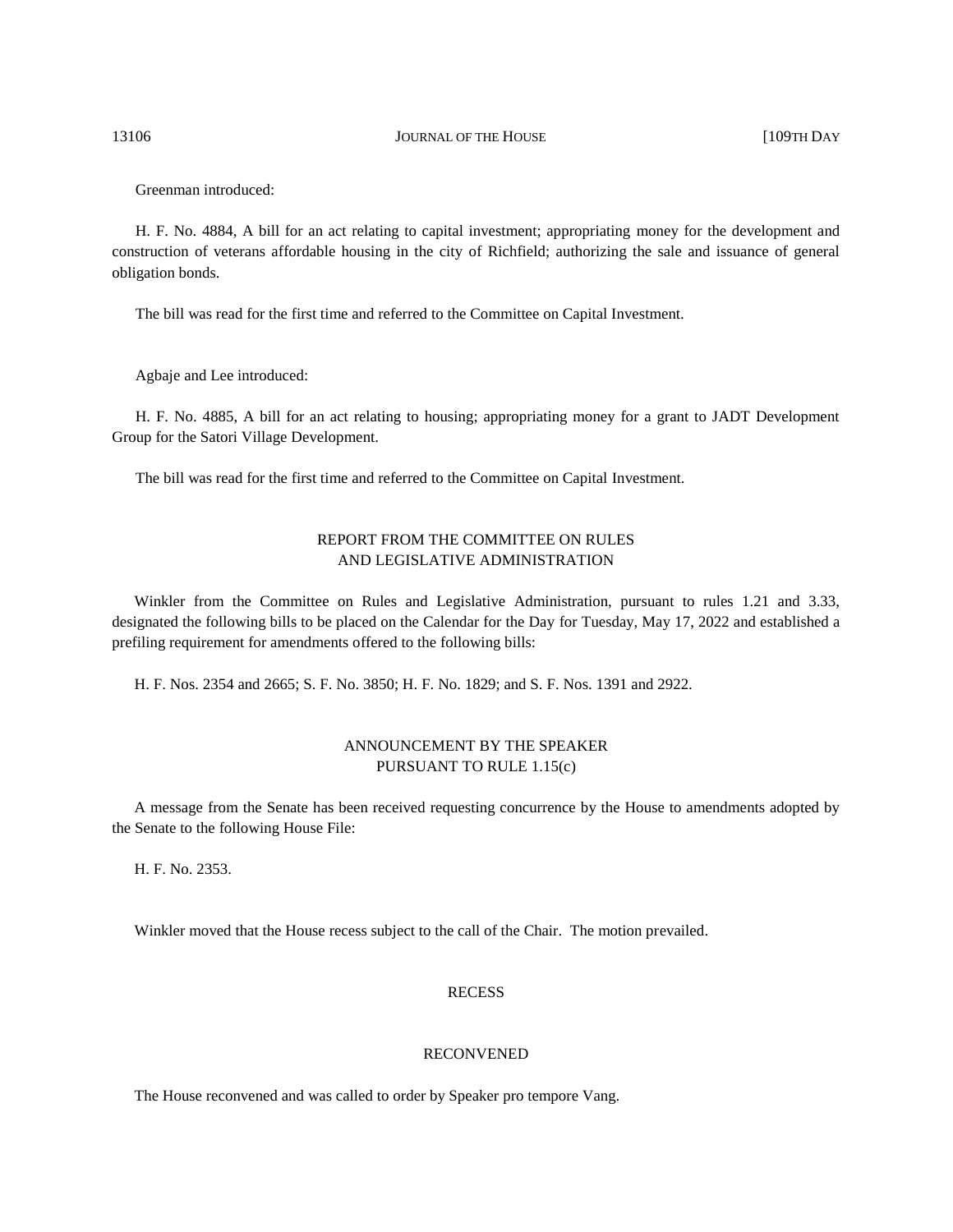# **MESSAGES FROM THE SENATE**

The following messages were received from the Senate:

Madam Speaker:

I hereby announce the passage by the Senate of the following House File, herewith returned, as amended by the Senate, in which amendments the concurrence of the House is respectfully requested:

H. F. No. 3845, A bill for an act relating to children and families; establishing the Office of the Foster Youth Ombudsperson and Board of the Foster Youth Ombudsperson; requiring a report; appropriating money for the Office of the Foster Youth Ombudsperson and Board of the Foster Youth Ombudsperson; proposing coding for new law in Minnesota Statutes, chapters 13; 260C.

CAL R. LUDEMAN, Secretary of the Senate

# CONCURRENCE AND REPASSAGE

Hanson, J., moved that the House concur in the Senate amendments to H. F. No. 3845 and that the bill be repassed as amended by the Senate. The motion prevailed.

H. F. No. 3845, A bill for an act relating to children and families; establishing the Office of the Foster Youth Ombudsperson and Board of the Foster Youth Ombudsperson; appropriating money for the Office of the Foster Youth Ombudsperson and Board of the Foster Youth Ombudsperson; proposing coding for new law in Minnesota Statutes, chapters 13; 260C.

The bill was read for the third time, as amended by the Senate, and placed upon its repassage.

The question was taken on the repassage of the bill and the roll was called. There were 127 yeas and 4 nays as follows:

Those who voted in the affirmative were:

| Acomb        | <b>Boe</b>    | Erickson       | Haley          | Igo             | Lislegard |
|--------------|---------------|----------------|----------------|-----------------|-----------|
| Agbaje       | <b>Boldon</b> | Feist          | Hamilton       | Johnson         | Long      |
| Akland       | Burkel        | Fischer        | Hansen, R.     | Jordan          | Lucero    |
| Albright     | Carlson       | Franke         | Hanson, J.     | Jurgens         | Lueck     |
| Anderson     | Christensen   | <b>Franson</b> | Hassan         | Keeler          | Marquart  |
| Backer       | Daniels       | Frazier        | Hausman        | Kiel            | Masin     |
| Bahner       | Daudt         | Frederick      | Heinrich       | Klevorn         | McDonald  |
| Baker        | Davids        | Freiberg       | Heintzeman     | Koegel          | Mekeland  |
| Becker-Finn  | Davnie        | Garofalo       | Her            | Kotyza-Witthuhn | Miller    |
| Bennett      | Demuth        | Gomez          | Hertaus        | Kresha          | Moller    |
| Berg         | Dettmer       | Green          | <b>Hollins</b> | Lee.            | Moran     |
| Bernardy     | Ecklund       | Greenman       | Hornstein      | Liebling        | Morrison  |
| Bierman      | Edelson       | Grossell       | Howard         | Lillie          | Mueller   |
| <b>Bliss</b> | Elkins        | Gruenhagen     | Huot           | Lippert         | Murphy    |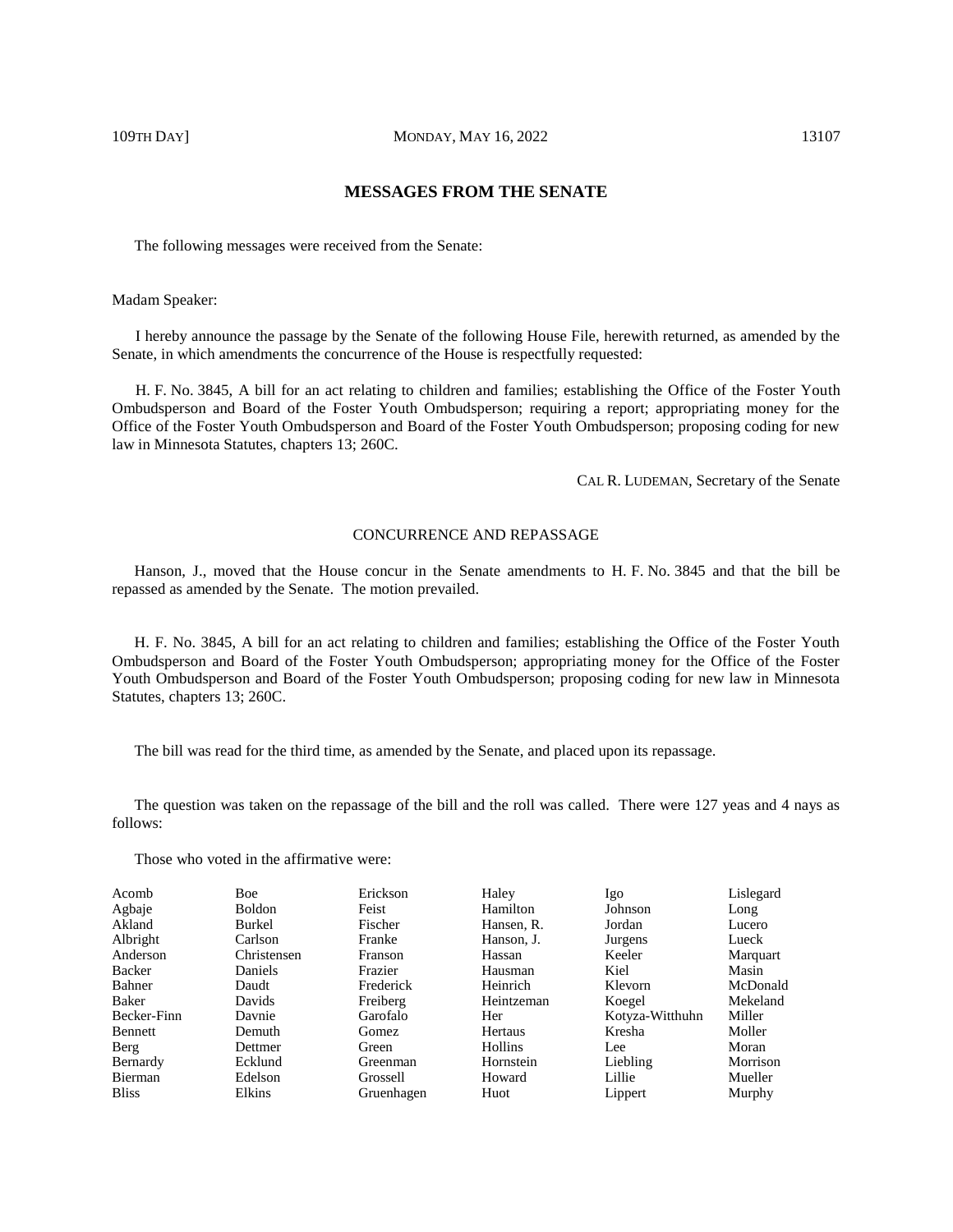| Nash              | Olson, L.  | Ouam       | Schomacker      | Torkelson |
|-------------------|------------|------------|-----------------|-----------|
| Nelson, M.        | O'Neill    | Raleigh    | Schultz         | Urdahl    |
| Nelson, N.        | Pelowski   | Rasmusson  | Scott           | Vang      |
| Neu Brindley      | Petersburg | Rever      | Stephenson      | Wazlawik  |
| <b>Noor</b>       | Pfarr      | Richardson | Sundin          | West      |
| Novotny           | Pierson    | Robbins    | Swedzinski      | Winkler   |
| <b>O'Driscoll</b> | Pinto      | Sandell    | Theis           | Wolgamott |
| Olson, B.         | Pryor      | Sandstede  | <b>Thompson</b> | Xiong, J. |

Those who voted in the negative were:

Drazkowski Koznick Mortensen Munson

Xiong, T. Youakim Spk. Hortman

The bill was repassed, as amended by the Senate, and its title agreed to.

#### Madam Speaker:

I hereby announce the passage by the Senate of the following House File, herewith returned, as amended by the Senate, in which amendments the concurrence of the House is respectfully requested:

H. F. No. 3768, A bill for an act relating to civil law; amending process for and approval of transfer of structured settlement; providing for enforcement of violations of prohibited practices; appropriating money; amending Minnesota Statutes 2020, section 549.30, subdivisions 1, 5, 6, 7, 9, 11, 12, 13, 15, 17, 19, by adding subdivisions; proposing coding for new law in Minnesota Statutes, chapter 549; repealing Minnesota Statutes 2020, sections 549.30, subdivision 3; 549.31; 549.32; 549.33; 549.34.

CAL R. LUDEMAN, Secretary of the Senate

#### CONCURRENCE AND REPASSAGE

Koegel moved that the House concur in the Senate amendments to H. F. No. 3768 and that the bill be repassed as amended by the Senate. The motion prevailed.

H. F. No. 3768, A bill for an act relating to civil law; amending process for and approval of transfer of structured settlement payment rights; requiring structured settlement purchase companies to register and provide a surety bond; requiring disclosures to payees; prohibiting certain practices; authorizing enforcement of prohibited practices and judicial sanctions; requiring judicial consideration of best interest factors; authorizing appointment of attorney evaluator; appropriating money; amending Minnesota Statutes 2020, section 549.30, subdivisions 1, 5, 6, 7, 9, 11, 12, 13, 15, 17, 19, by adding subdivisions; proposing coding for new law in Minnesota Statutes, chapter 549; repealing Minnesota Statutes 2020, sections 549.30, subdivision 3; 549.31; 549.32; 549.33; 549.34.

The bill was read for the third time, as amended by the Senate, and placed upon its repassage.

The question was taken on the repassage of the bill and the roll was called. There were 126 yeas and 5 nays as follows:

Those who voted in the affirmative were:

| Acomb    | Anderson | Becker-Finn    | <b>Bierman</b> | <b>Burkel</b>  | Daudt  |
|----------|----------|----------------|----------------|----------------|--------|
| Agbaje   | Backer   | <b>Bennett</b> | <b>Bliss</b>   | Carlson        | Davids |
| Akland   | Bahner   | Berg           | Boe            | Christensen    | Davnie |
| Albright | Baker    | Bernardy       | <b>Boldon</b>  | <b>Daniels</b> | Demuth |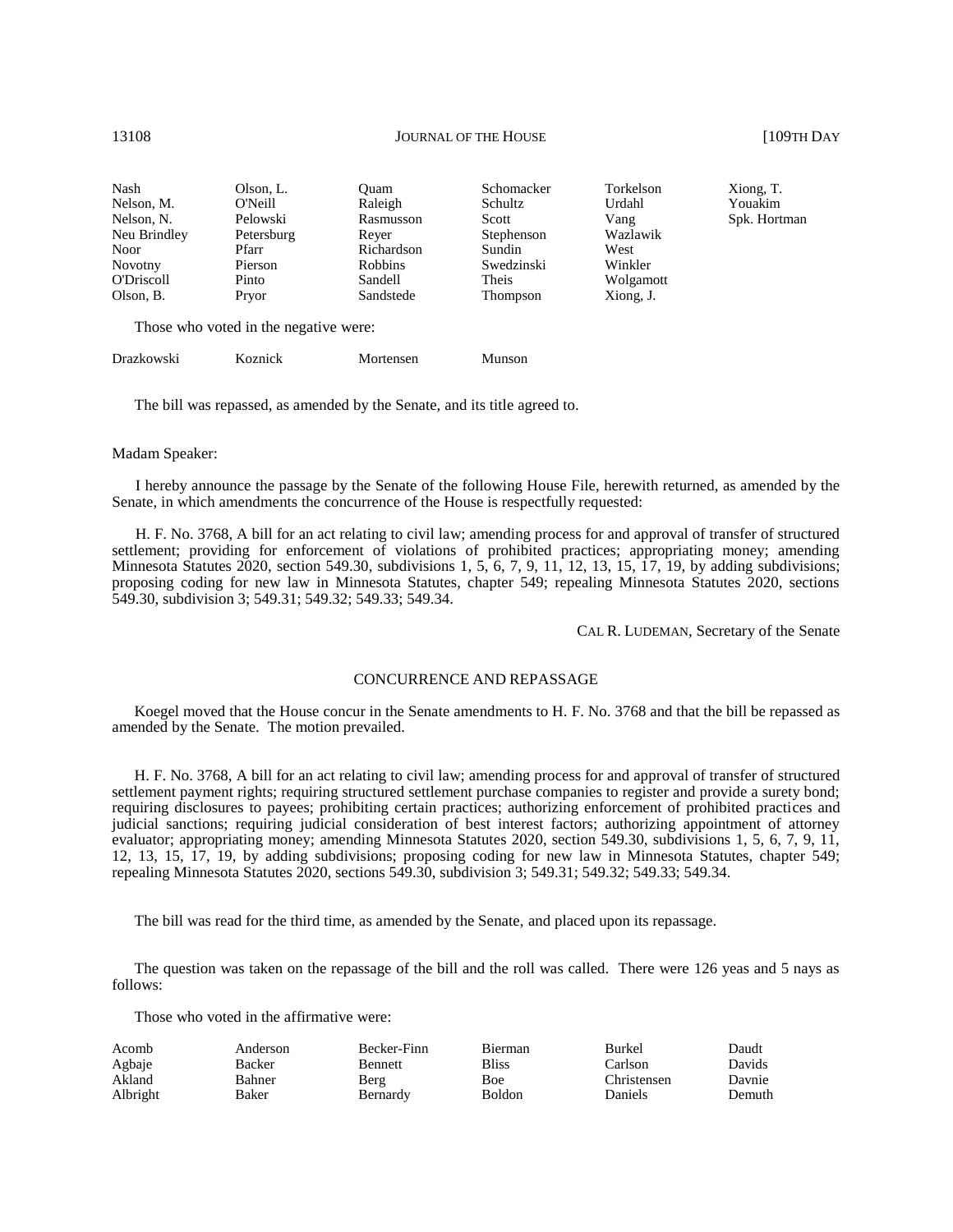#### 109TH DAY] MONDAY, MAY 16, 2022 13109

| Dettmer   | Gruenhagen | Jordan          | Masin             | O'Neill        | Scott        |
|-----------|------------|-----------------|-------------------|----------------|--------------|
| Ecklund   | Haley      | Jurgens         | McDonald          | Pelowski       | Stephenson   |
| Edelson   | Hamilton   | Keeler          | Miller            | Petersburg     | Sundin       |
| Elkins    | Hansen, R. | Kiel            | Moller            | Pfarr          | Swedzinski   |
| Erickson  | Hanson, J. | Klevorn         | Moran             | Pierson        | Theis        |
| Feist     | Hassan     | Koegel          | Morrison          | Pinto          | Thompson     |
| Fischer   | Hausman    | Kotyza-Witthuhn | Mueller           | Pryor          | Torkelson    |
| Franke    | Heinrich   | Koznick         | Murphy            | Ouam           | Urdahl       |
| Franson   | Heintzeman | Kresha          | Nash              | Raleigh        | Vang         |
| Frazier   | Her        | Lee             | Nelson, M.        | Rasmusson      | Wazlawik     |
| Frederick | Hertaus    | Liebling        | Nelson, N.        | Rever          | West         |
| Freiberg  | Hollins    | Lillie          | Neu Brindley      | Richardson     | Winkler      |
| Garofalo  | Hornstein  | Lippert         | <b>Noor</b>       | <b>Robbins</b> | Wolgamott    |
| Gomez     | Howard     | Lislegard       | <b>Novotny</b>    | Sandell        | Xiong, J.    |
| Green     | Huot       | Long            | <b>O'Driscoll</b> | Sandstede      | Xiong, T.    |
| Greenman  | Igo        | Lueck           | Olson, B.         | Schomacker     | Youakim      |
| Grossell  | Johnson    | Marquart        | Olson, L.         | Schultz        | Spk. Hortman |

Those who voted in the negative were:

Drazkowski Lucero Mekeland Mortensen Munson

The bill was repassed, as amended by the Senate, and its title agreed to.

#### Madam Speaker:

I hereby announce the passage by the Senate of the following House File, herewith returned, as amended by the Senate, in which amendments the concurrence of the House is respectfully requested:

H. F. No. 961, A bill for an act relating to labor; adding a supervisory law enforcement unit; appropriating money; amending Minnesota Statutes 2020, section 179A.10, subdivisions 2, 3.

CAL R. LUDEMAN, Secretary of the Senate

Ecklund moved that the House refuse to concur in the Senate amendments to H. F. No. 961, that the Speaker appoint a Conference Committee of 3 members of the House, and that the House requests that a like committee be appointed by the Senate to confer on the disagreeing votes of the two houses. The motion prevailed.

Madam Speaker:

I hereby announce that the Senate accedes to the request of the House for the appointment of a Conference Committee on the amendments adopted by the Senate to the following House File:

H. F. No. 3669, A bill for an act relating to taxation; modifying provisions governing individual income and corporate franchise taxes, sales and use taxes, property taxes, certain state aid programs, certain local taxes, tax increment financing, and various other taxes and tax-related provisions; providing for certain federal tax conformity; modifying and proposing certain income tax credits and subtractions; providing for certain sales tax exemptions; modifying property tax refunds and programs; proposing additional local government aid programs; authorizing certain tax increment financing; authorizing certain local taxes; converting the renter's property tax refund into a refundable individual income tax credit; requiring reports; appropriating money; amending Minnesota Statutes 2020,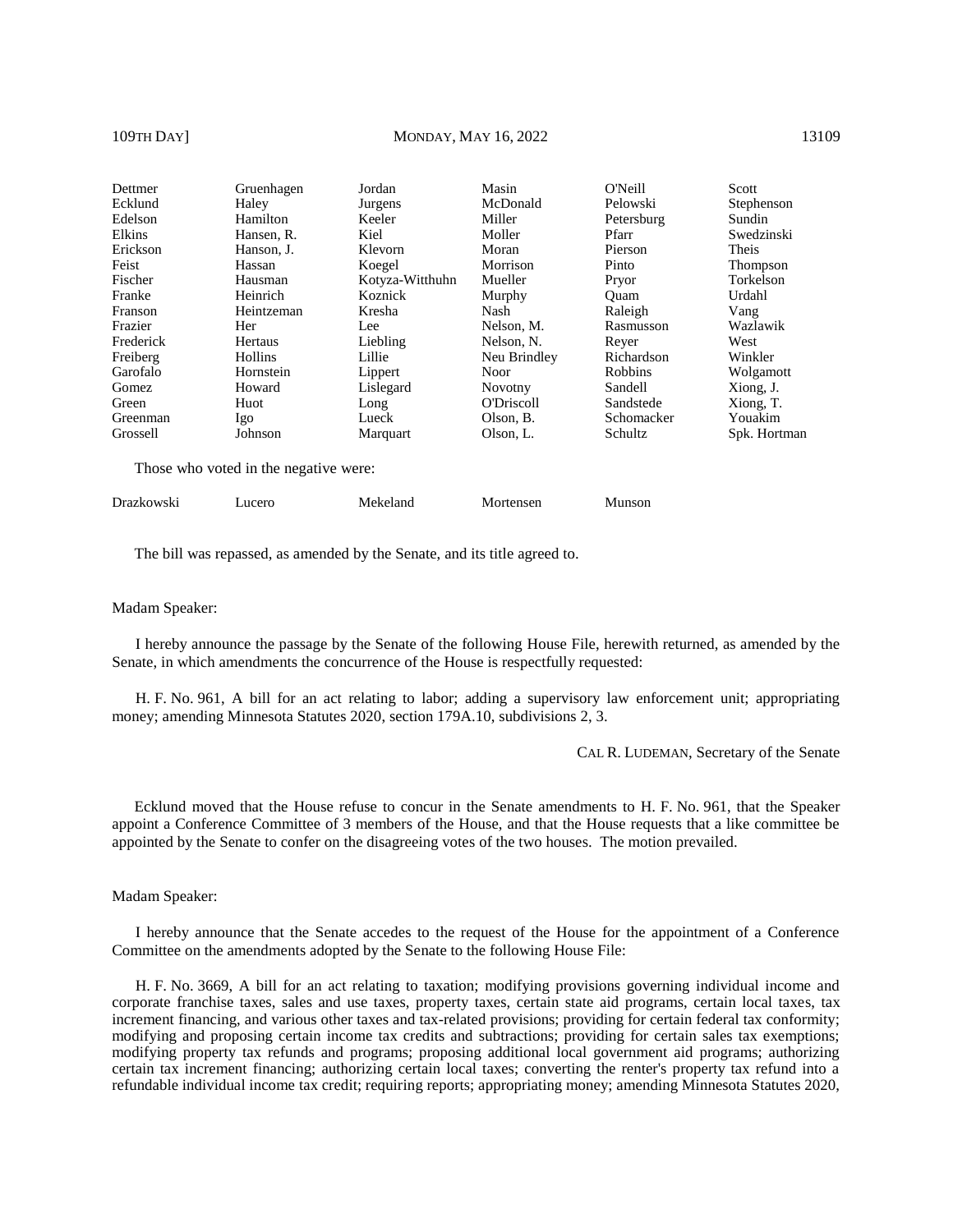sections 6.495, subdivision 3; 38.27, subdivision 4; 41B.0391, subdivisions 1, 2, 4; 123B.595, subdivision 3; 123B.61; 126C.40, subdivision 1; 270A.03, subdivision 2; 270B.12, subdivision 8; 272.01, subdivision 2; 272.02, subdivisions 24, 98, by adding subdivisions; 272.025, subdivision 1; 273.124, subdivisions 3a, 6, 13a, 13c, 13d; 273.1245, subdivision 1; 273.13, subdivision 35; 273.1315, subdivision 2; 273.1387, subdivision 2; 273.41; 279.03, subdivision 1a; 282.261, subdivision 2; 287.12; 287.29; 287.31, subdivision 3; 289A.02, subdivision 7; 289A.38, subdivision 4; 289A.56, subdivision 6; 289A.60, subdivision 12; 290.0131, by adding subdivisions; 290.0132, subdivisions 18, 21, 26, by adding subdivisions; 290.0133, by adding a subdivision; 290.0134, by adding a subdivision; 290.067; 290.0674, subdivision 2; 290.0681, subdivisions 2, 3, 4; 290.0685, subdivision 1, by adding a subdivision; 290.091, subdivision 2; 290.095, subdivision 11; 290A.02; 290A.03, subdivisions 6, 8, 12, 13, 15; 290A.04, subdivisions 1, 2, 2h, 4; 290A.05; 290A.07, subdivision 2a; 290A.08; 290A.09; 290A.091; 290A.13; 290A.19; 290A.25; 290B.03, subdivision 1; 290B.04, subdivisions 3, 4; 290B.05, subdivision 1; 291.005, subdivision 1; 296A.083, subdivision 3; 297A.61, subdivisions 12, 29; 297A.68, subdivision 25, by adding subdivisions; 297A.70, subdivision 21; 297A.71, subdivision 51, by adding subdivisions; 297A.94; 297A.99, subdivisions 1, 3; 297H.13, subdivision 2; 298.28, subdivisions 7a, 9b; 366.095, subdivision 1; 373.01, subdivision 3; 383B.117, subdivision 2; 410.32; 412.301; 462A.05, subdivision 24; 462A.38; 469.174, subdivision 14, by adding a subdivision; 469.176, subdivisions 3, 4; 469.1763, subdivision 6; 469.1771, subdivisions 2, 2a, 3; 477A.011, subdivision 34, by adding subdivisions; 477A.0124, subdivision 2; 477A.013, subdivisions 8, 9; 477A.015; 477A.03, subdivision 2a; 477A.12, subdivisions 1, 3, by adding a subdivision; 477B.01, subdivisions 5, 10, 11, by adding subdivisions; 477B.02, subdivisions 2, 3, 5, 8, 9, by adding a subdivision; 477B.03, subdivisions 2, 3, 4, 5, 7; 477B.04, subdivision 1, by adding a subdivision; 477C.03, subdivisions 2, 5; 477C.04, by adding a subdivision; Minnesota Statutes 2021 Supplement, sections 3.8855, subdivisions 4, 7; 16A.152, subdivision 2; 116J.8737, subdivision 5; 116U.27, subdivision 1; 126C.10, subdivision 2e; 272.0295, subdivision 2; 273.11, subdivision 12; 273.124, subdivisions 13, 14; 273.13, subdivisions 23, 25, 34; 289A.08, subdivisions 7, 7a; 289A.382, subdivision 2; 290.01, subdivisions 19, 31; 290.06, subdivisions 2c, 22; 290.0671, subdivision 1; 290.0681, subdivision 10; 290.0682, by adding subdivisions; 290.993; 290A.03, subdivision 3; 297A.71, subdivision 52; 297A.75, subdivisions 1, 2, 3; 297A.99, subdivision 2; 297F.09, subdivision 10; 297G.09, subdivision 9; 469.1763, subdivisions 2, 3, 4; 477A.03, subdivision 2b; 477A.30; Laws 1998, chapter 389, article 8, section 43, as amended; Laws 2003, chapter 127, article 10, section 31, subdivision 1, as amended; Laws 2006, chapter 259, article 11, section 3, as amended; Laws 2008, chapter 366, article 7, section 17; Laws 2011, First Special Session chapter 7, article 4, section 14; Laws 2014, chapter 308, article 6, section 12, subdivision 2; Laws 2017, First Special Session chapter 1, article 3, section 26; Laws 2019, First Special Session chapter 6, article 6, section 25; Laws 2021, First Special Session chapter 14, article 8, sections 5; 7; proposing coding for new law in Minnesota Statutes, chapters 240A; 290; 477A; proposing coding for new law as Minnesota Statutes, chapter 428B; repealing Minnesota Statutes 2020, sections 6.91; 290.0674, subdivision 2a; 290A.03, subdivisions 9, 11; 290A.04, subdivisions 2a, 5; 290A.23, subdivision 1; 327C.01, subdivision 13; 327C.16; 477A.011, subdivisions 30a, 38, 42, 45; 477A.013, subdivision 13; 477B.02, subdivision 4; 477B.03, subdivision 6; Minnesota Statutes 2021 Supplement, section 290.0111.

The Senate has appointed as such committee:

Senators Nelson, Weber, Bakk, Gazelka, and Rest.

Said House File is herewith returned to the House.

CAL R. LUDEMAN, Secretary of the Senate

Madam Speaker:

I hereby announce the passage by the Senate of the following Senate Files, herewith transmitted:

S. F. Nos. 2011, 3071, 3107, 4108 and 4191.

CAL R. LUDEMAN, Secretary of the Senate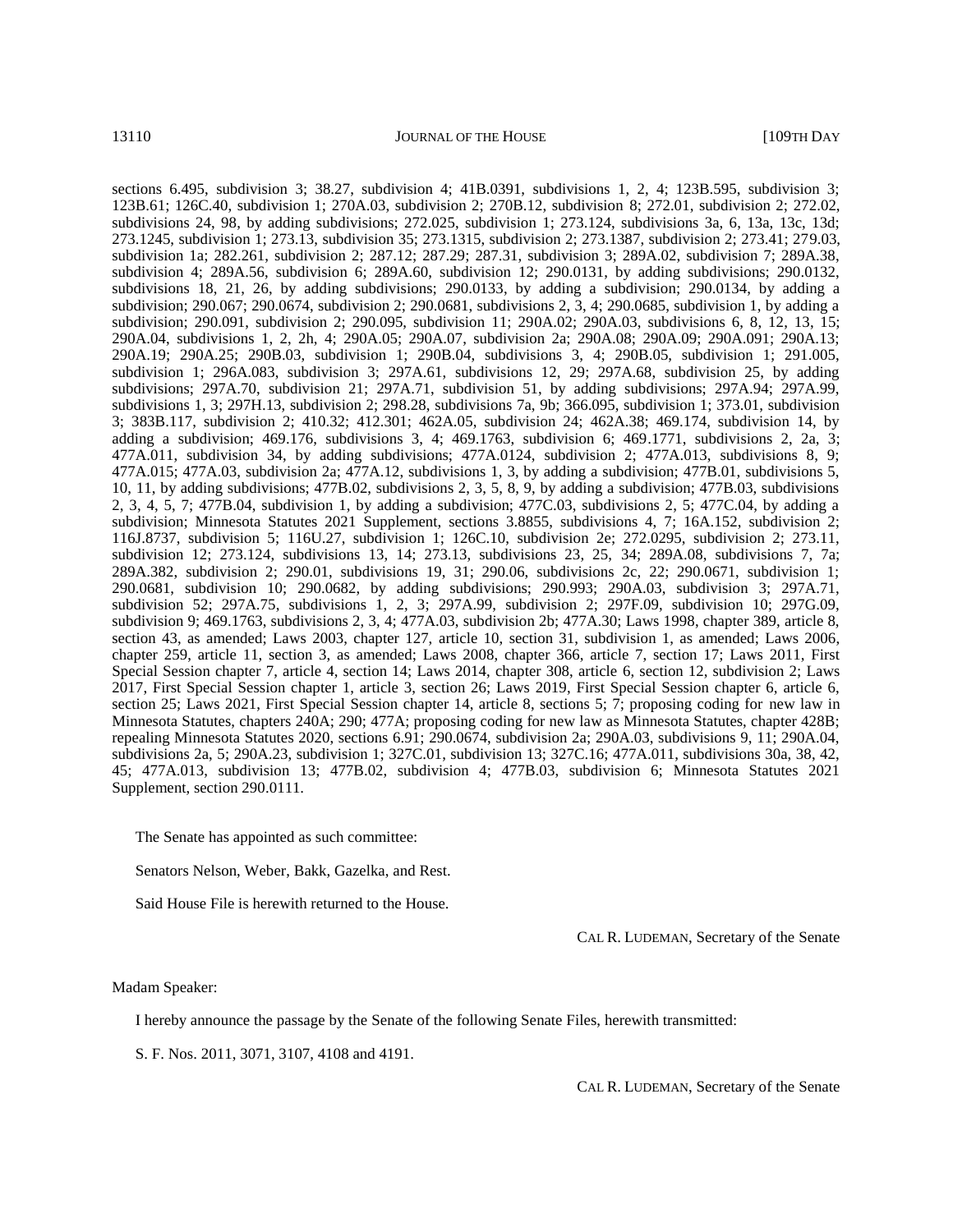# **FIRST READING OF SENATE BILLS**

S. F. No. 2011, A bill for an act relating to education finance; authorizing a fund transfer for Independent School District No. 191, Burnsville-Eagan-Savage.

The bill was read for the first time and referred to the Committee on Education Finance.

S. F. No. 3071, A bill for an act relating to occupational licensing; requiring the Board of Medical Practice to issue temporary permits to physicians, physician assistants, and respiratory therapists if certain requirements are met; extending the time a temporary permit issued by the Board of Nursing is valid; amending Minnesota Statutes 2020, sections 147.01, subdivision 7; 147.03, subdivisions 1, 2; 147.037; 147A.28; 147C.15, subdivision 3; 147C.40, subdivision 5; 148.212, subdivision 1; proposing coding for new law in Minnesota Statutes, chapter 147A; repealing Minnesota Statutes 2020, section 147.02, subdivision 2a.

The bill was read for the first time and referred to the Committee on Health Finance and Policy.

S. F. No. 3107, A bill for an act relating to education; increasing maximum earnings for school board members employed by a school district; amending Minnesota Statutes 2020, section 123B.195.

The bill was read for the first time.

Howard moved that S. F. No. 3107 and H. F. No. 2920, now on the General Register, be referred to the Chief Clerk for comparison. The motion prevailed.

S. F. No. 4108, A bill for an act relating to commerce; modifying regulation of annuity suitability; amending Minnesota Statutes 2020, sections 72A.2031, subdivisions 8, 10, by adding subdivisions; 72A.2032, subdivisions 4, 6, 7, 8, by adding subdivisions; 72A.2033; 72A.2034; 72A.2035, subdivision 1; 72A.2036; repealing Minnesota Statutes 2020, sections 72A.2031, subdivisions 3, 9, 11; 72A.2032, subdivisions 1, 2, 3, 5.

The bill was read for the first time.

Kotyza-Witthuhn moved that S. F. No. 4108 and H. F. No. 4394, now on the General Register, be referred to the Chief Clerk for comparison. The motion prevailed.

S. F. No. 4191, A bill for an act relating to commerce; modifying provisions governing unfair practices by motor vehicle manufacturers; amending Minnesota Statutes 2020, section 80E.13.

The bill was read for the first time and referred to the Committee on Commerce Finance and Policy.

# REPORT FROM THE COMMITTEE ON RULES AND LEGISLATIVE ADMINISTRATION

Winkler from the Committee on Rules and Legislative Administration, pursuant to rules 1.21 and 3.33, designated the following bills to be placed on the Calendar for the Day for Wednesday, May 18, 2022 and established a prefiling requirement for amendments offered to the following bills:

H. F. Nos. 3955, 3255 and 3400; and S. F. No. 3288.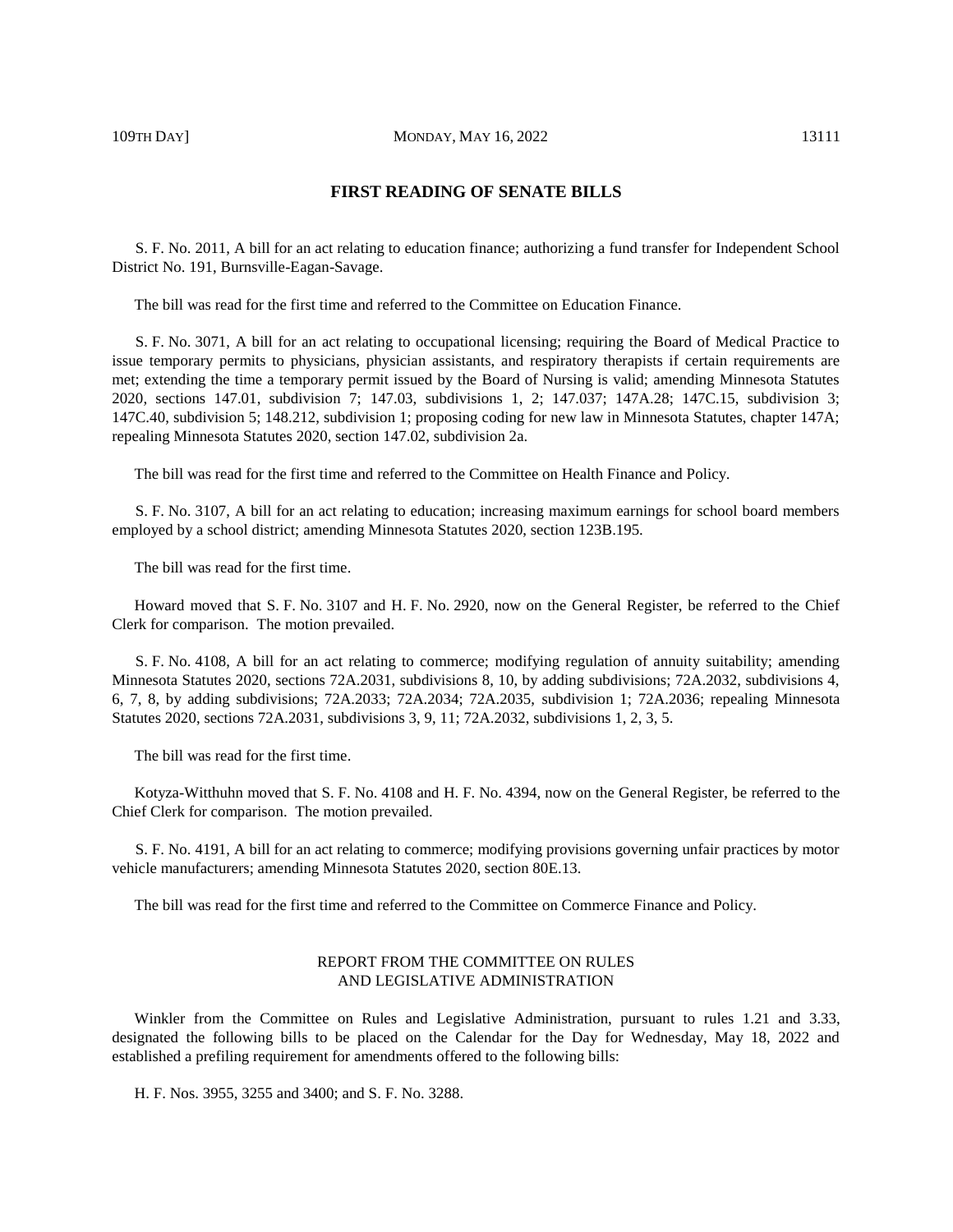# **CALENDAR FOR THE DAY**

S. F. No. 3540 was reported to the House.

Nelson, M., moved to amend S. F. No. 3540, the second engrossment, as follows:

Delete everything after the enacting clause and insert the following language of H. F. No. 4017, the second engrossment:

# "ARTICLE 1 MINNESOTA STATE RETIREMENT SYSTEM

Section 1. Minnesota Statutes 2020, section 352.27, is amended to read:

# **352.27 FEDERALLY PROTECTED PURCHASE OF SERVICE CREDIT FOR BREAK IN SERVICE TO PROVIDE UNIFORMED PERIODS OF MILITARY SERVICE.**

(a) An employee who is absent from employment by reason of service in the uniformed services, as defined in United States Code, title 38, section 4303(13), and who returns to state service upon discharge from service in the uniformed service within the time frames required in United States Code, title 38, section 4312(e), may obtain service credit for the period of the uniformed service as further specified in this section, provided that the employee did not separate from uniformed service with a dishonorable or bad conduct discharge or under other than honorable conditions.

(b) The employee may obtain credit by paying into the fund an equivalent employee contribution based upon the contribution rate or rates in effect at the time that the uniformed service was performed multiplied by the full and fractional years being purchased and applied to the annual salary rate. The annual salary rate is the average annual salary during the purchase period that the employee would have received if the employee had continued to be employed in covered employment rather than to provide having performed uniformed service, or, if the determination of that rate is not reasonably certain, the annual salary rate is the employee's average salary rate during the 12-month period of covered employment rendered immediately preceding the period of the uniformed service.

(c) The equivalent employer contribution and, if applicable, the equivalent additional employer contribution provided in this chapter must be paid by the department employing the employee from funds available to the department at the time and in the manner provided in this chapter, using the employer and additional employer contribution rate or rates in effect at the time that the uniformed service was performed, applied to the same annual salary rate or rates used to compute the equivalent employee contribution.

(d) If the employee equivalent contributions provided in this section are not paid in full, the employee's allowable service credit must be prorated by multiplying the full and fractional number of years of uniformed service eligible for purchase by the ratio obtained by dividing the total employee contribution received by the total employee contribution otherwise required under this section.

(e) To receive service credit under this section, the equivalent employee contributions specified in this section paragraph (b) must be transmitted to the Minnesota State Retirement System during the period which begins with the date on which the individual returns to state service and which has a duration of three times the length of the uniformed service period, but not to exceed five years. If the determined payment period is less than one year three years, the contributions required under this section paragraph (b) to receive service credit may must be made within one year three years of the discharge date.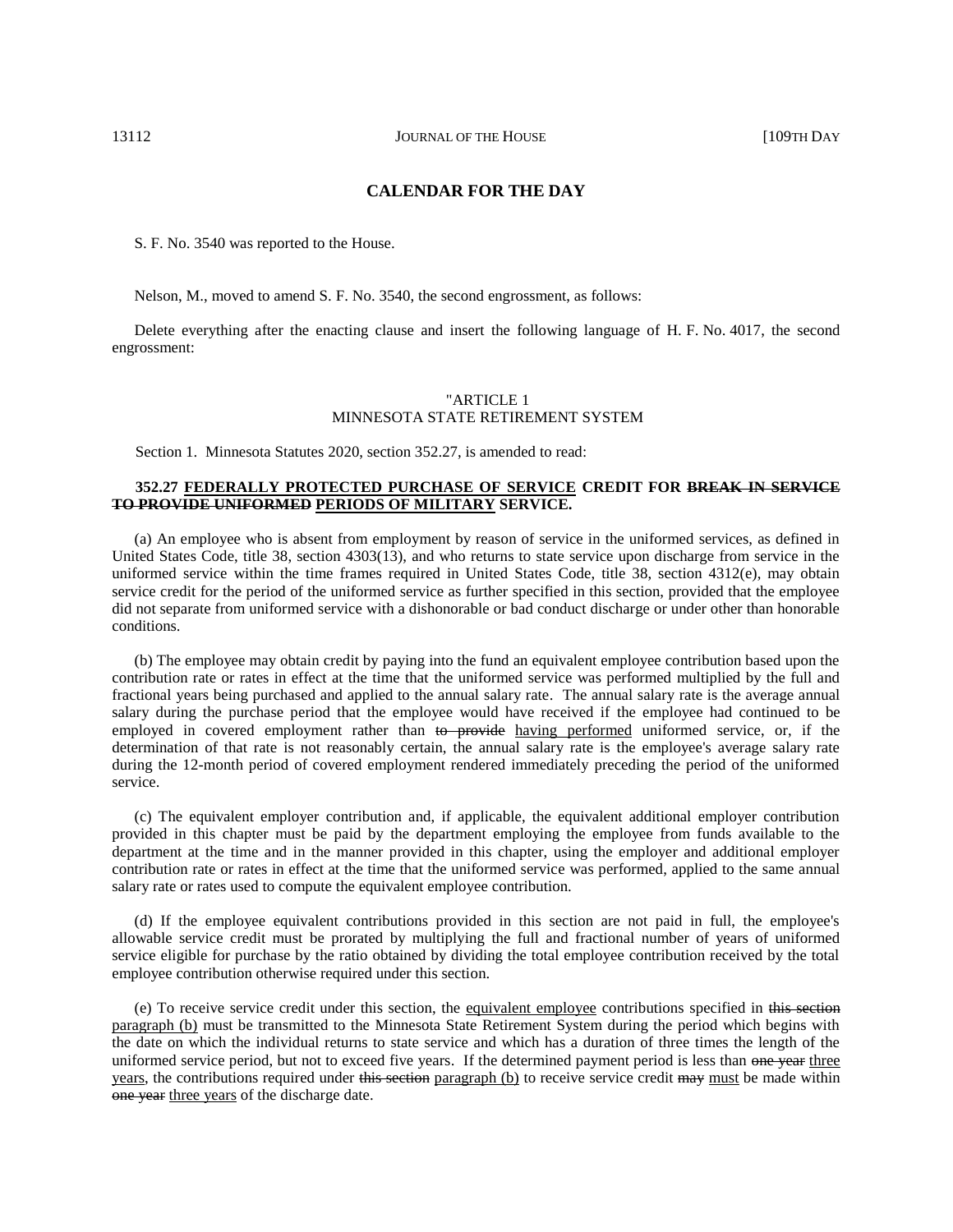(f) The amount of service credit obtainable under this section may not exceed five years unless a longer purchase period is required under United States Code, title 38, section 4312.

(g) The employing unit shall pay interest on all equivalent employee and employer contribution amounts payable under this section. Interest must be at the applicable annual rate or rates specified in section 356.59, subdivision 2, compounded annually, from the end of each fiscal year of the leave or the break in service to the end of the month in which the payment is received.

**EFFECTIVE DATE.** This section is effective the day following final enactment.

# Sec. 2. **[352.272] STATE-AUTHORIZED PURCHASE OF SERVICE CREDIT FOR PERIODS OF MILITARY SERVICE.**

Subdivision 1. **Service credit purchase authorized.** (a) Unless prohibited under paragraph (b), an employee is eligible to purchase service credit, not to exceed five cumulative years of service credit, for one or more periods of service in the uniformed services, as defined in United States Code, title 38, section 4303(13), if:

(1) the employee has at least three years of service credit with the general state employees retirement plan or the correctional state employees retirement plan under this chapter;

(2) the duration of the employee's current period of employment is at least six months; and

(3) one of the following applies:

(i) the employee's service in the uniformed services occurred before becoming a state employee as defined in section 352.01, subdivision 2; or

(ii) the employee did not obtain service credit for a period of military service under section 352.27.

(b) A service credit purchase is prohibited if:

(1) the employee separated from uniformed service with a dishonorable or bad conduct discharge or under other than honorable conditions; or

(2) the employee has purchased or otherwise received service credit from any Minnesota public employee pension plan for the same period of service in the uniformed services.

(c) When purchasing a period of service, if the period of service in the uniformed services is one year or less, then the employee must purchase the full period of service. If the period of service in the uniformed services is longer than one year, the employee may purchase the full period, not to exceed five cumulative years, or may purchase a portion of the period of service. If the employee purchases a portion of the period of service in the uniformed services, the portion must:

(1) not be less than one year; and

(2) be in increments of six months of service.

Subd. 2. **Application and documentation.** To purchase service credit under subdivision 1, an employee must apply to the executive director to make the purchase. The application must include all necessary documentation of the employee's qualifications to make the purchase, signed written permission to allow the executive director to request and receive necessary verification of applicable facts and eligibility requirements, and any other relevant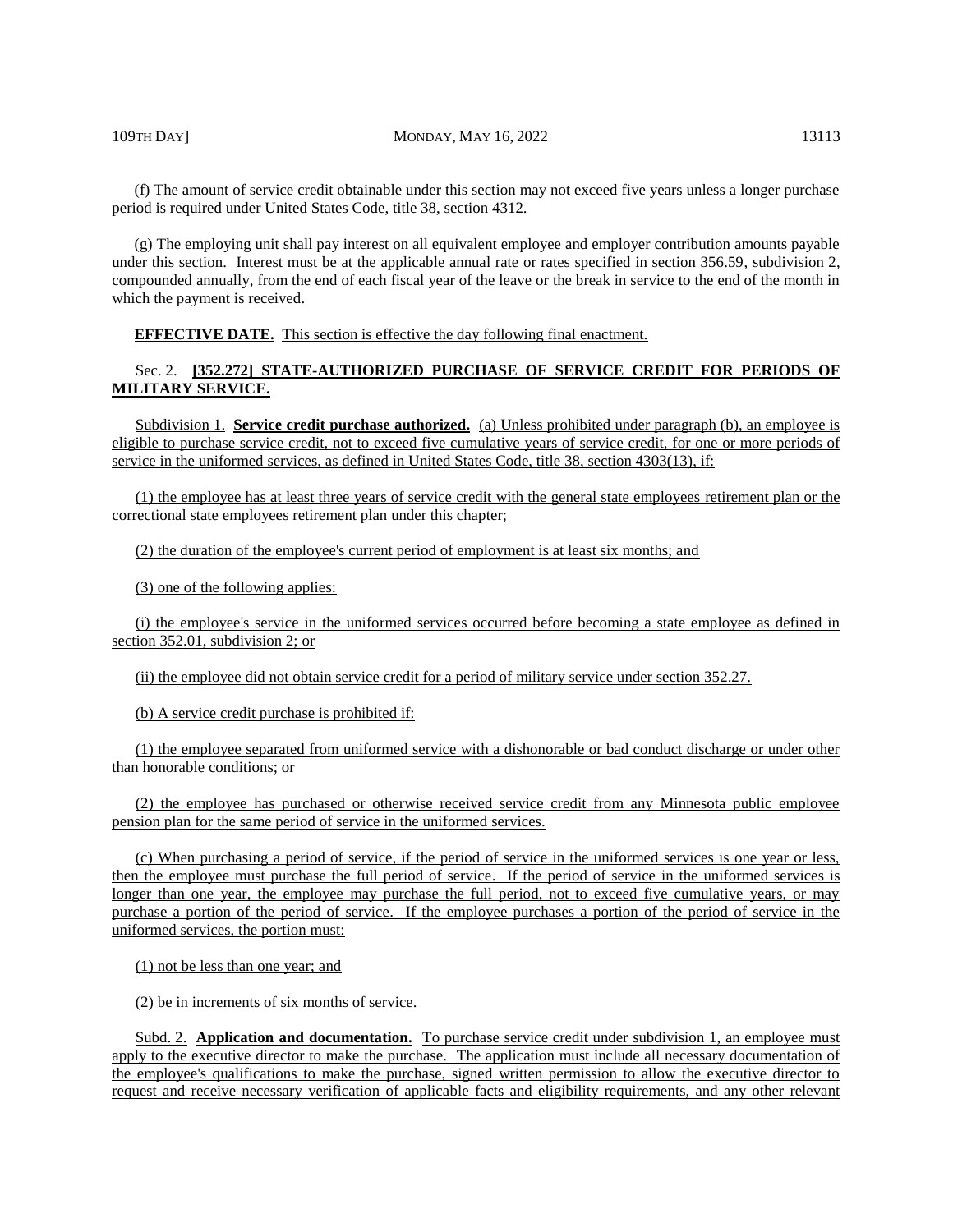information that the executive director may require. The employee must submit with the application payment of the administrative fee in the amount of \$250 to cover the costs of calculating the purchase payment amount under section 356.551. If the employee proceeds with the purchase, the administrative fee will be credited toward the purchase payment amount.

Subd. 3. **Purchase payment amount; service credit grant.** (a) The purchase payment amount is the amount determined under section 356.551 for the period or periods of service requested, except that, for purposes of calculating the purchase payment amount to purchase service credit for service in the uniformed services that occurred before becoming a state employee or between periods of employment as a state employee, section 356.551, subdivision 2, paragraph (c), does not apply.

(b) Service credit must be granted by the applicable plan to the purchasing employee upon the executive director's receipt of the purchase payment amount. The service credit purchased under this section may not be used for the purpose of determining a disability benefit under section 352.113 or 352.95.

(c) Payment must be made before the effective date of the employee's retirement.

**EFFECTIVE DATE.** This section is effective the day following final enactment.

Sec. 3. Minnesota Statutes 2020, section 352.91, subdivision 3f, is amended to read:

Subd. 3f. **Additional Department of Human Services personnel.** (a) "Covered correctional service" means service by a state employee in one of the employment positions specified in paragraph (b) in the state-operated forensic services program or the Minnesota Sex Offender Program if at least 75 percent of the employee's working time is spent in direct contact with patients and the determination of this direct contact is certified to the executive director by the commissioner of human services.

- (b) The employment positions are:
- (1) behavior analyst 2;
- (2) behavior analyst 3;
- (3) certified occupational therapy assistant 1;
- (4) certified occupational therapy assistant 2;
- (5) chemical dependency counselor senior;
- (6) client advocate;
- (7) clinical program therapist 2;
- (8) clinical program therapist 3;
- (9) clinical program therapist 4;
- (10) customer services specialist principal;
- (11) dental assistant registered;
- (12) dental hygienist;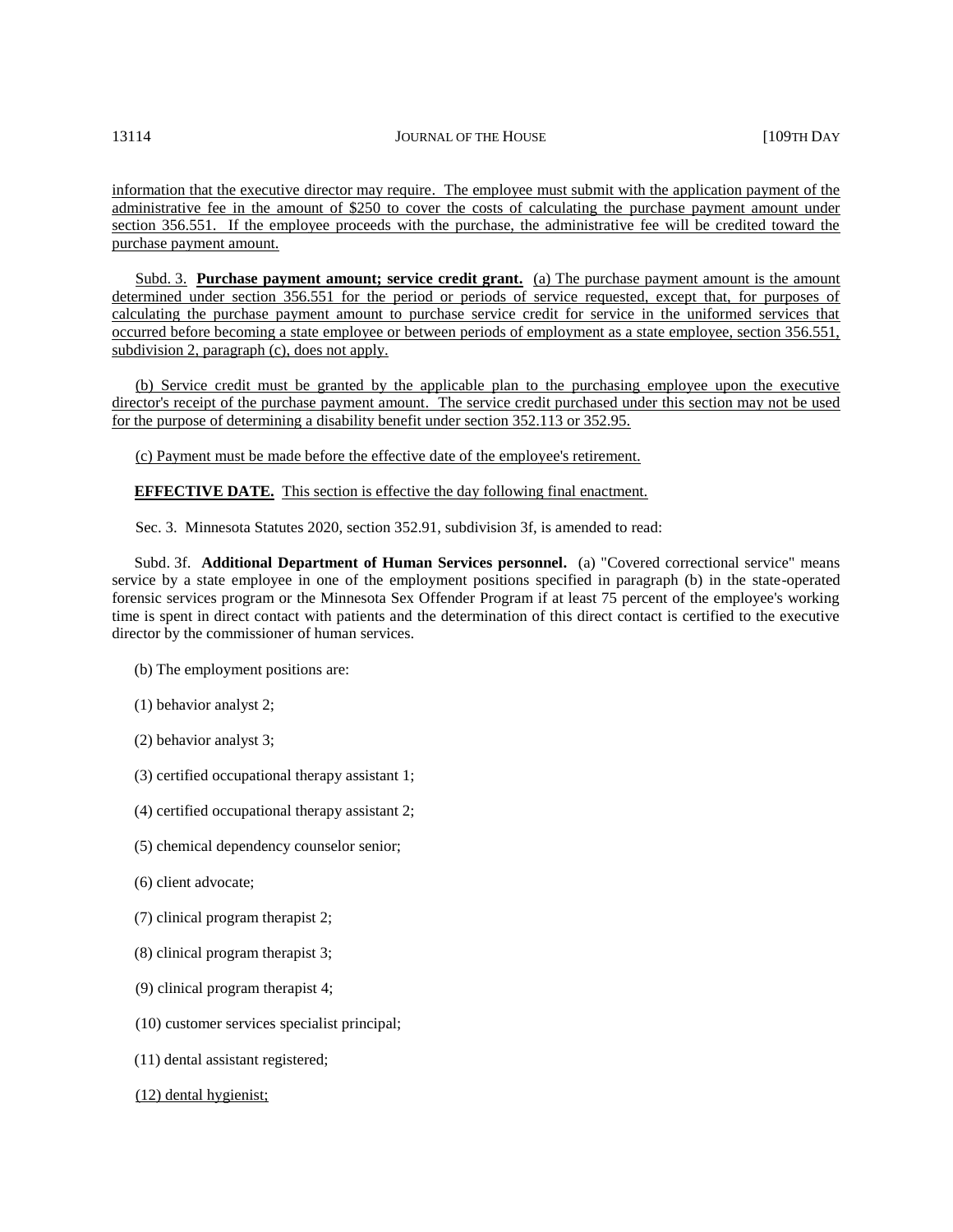- $(12)$   $(13)$  group supervisor;
- $(13)$   $(14)$  group supervisor assistant;
- (14) (15) human services support specialist;
- (15) (16) licensed alcohol and drug counselor;
- (16) (17) licensed practical nurse;
- (17) (18) management analyst 3;
- (18) (19) occupational therapist;
- (19) (20) occupational therapist, senior;
- (20) (21) physical therapist;
- $(21)$   $(22)$  psychologist 1;
- $(22)$   $(23)$  psychologist 2;
- (23) (24) psychologist 3;
- (24) (25) recreation program assistant;
- $(25)$   $(26)$  recreation therapist lead;
- (26) (27) recreation therapist senior;
- (27) (28) rehabilitation counselor senior;
- (29) residential program lead;
- (28) (30) security supervisor;
- (29) (31) skills development specialist;
- (30) (32) social worker senior;
- (31) (33) social worker specialist;
- (32) (34) social worker specialist, senior;
- (33) (35) special education program assistant;
- (34) (36) speech pathology clinician;
- (35) (37) work therapy assistant; and
- (36) (38) work therapy program coordinator.

**EFFECTIVE DATE.** This section is effective on the first day of the first payroll period occurring after the date of enactment and applies to prospective service only.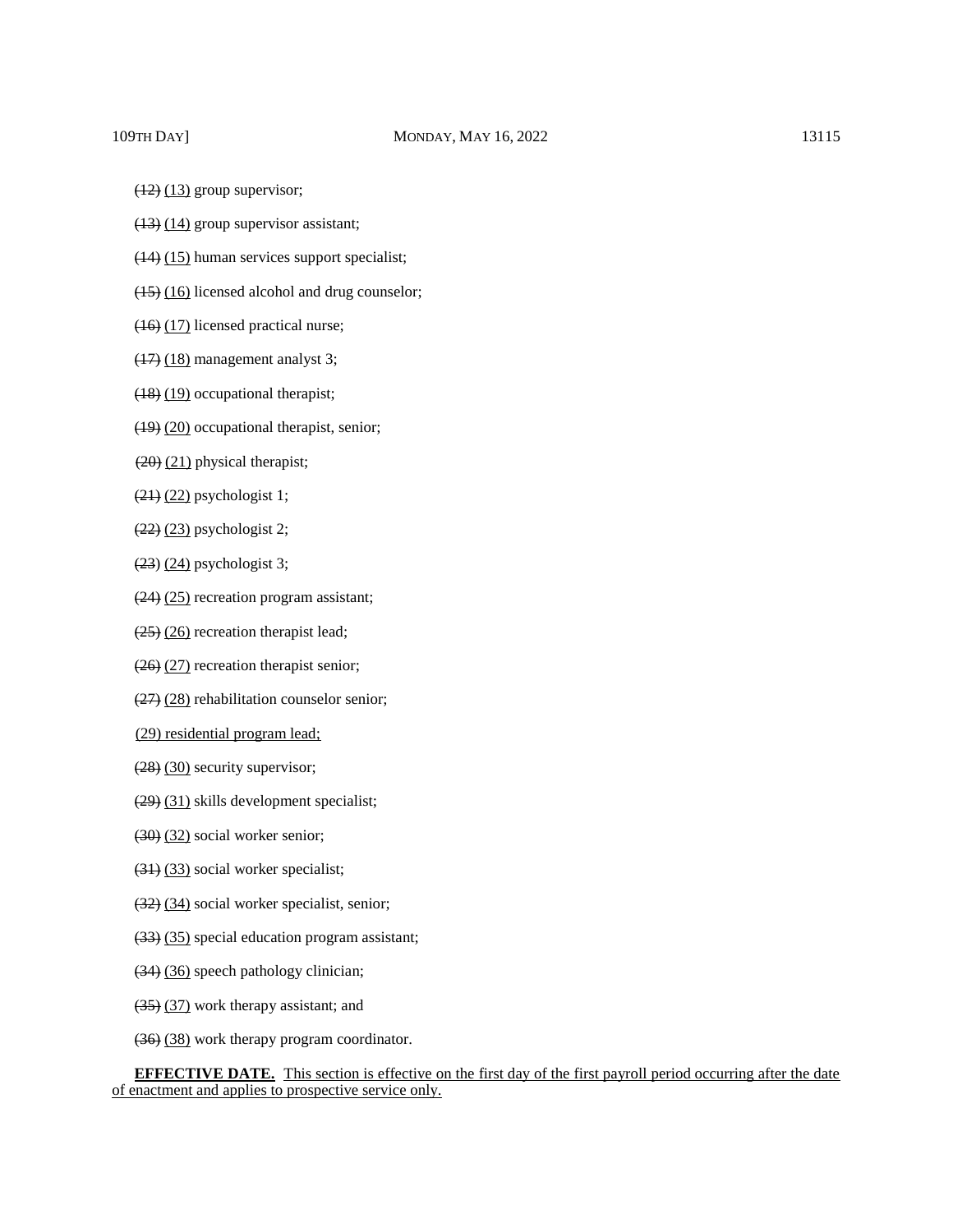Sec. 4. Minnesota Statutes 2020, section 352B.086, is amended to read:

# **352B.086 FEDERALLY PROTECTED PURCHASE OF SERVICE CREDIT FOR UNIFORMED PERIODS OF MILITARY SERVICE.**

(a) A member who is absent from employment by reason of service in the uniformed services, as defined in United States Code, title 38, section 4303(13), and who returns to state employment in a position covered by the plan upon discharge from service in the uniformed services within the time frame required in United States Code, title 38, section 4312(e), may obtain service credit for the period of the uniformed service, provided that the member did not separate from uniformed service with a dishonorable or bad conduct discharge or under other than honorable conditions.

(b) The member may obtain credit by paying into the fund an equivalent member contribution based on the member contribution rate or rates in effect at the time that the uniformed service was performed multiplied by the full and fractional years being purchased and applied to the annual salary rate. The annual salary rate is the average annual salary during the purchase period that the member would have received if the member had continued to provide employment services to the state rather than to provide uniformed service, or if the determination of that rate is not reasonably certain, the annual salary rate is the member's average salary rate during the 12-month period of covered employment rendered immediately preceding the purchase period.

(c) The equivalent employer contribution and, if applicable, the equivalent employer additional contribution, must be paid by the employing unit, using the employer and employer additional contribution rate or rates in effect at the time that the uniformed service was performed, applied to the same annual salary rate or rates used to compute the equivalent member contribution.

(d) If the member equivalent contributions provided for in this section are not paid in full, the member's allowable service credit must be prorated by multiplying the full and fractional number of years of uniformed service eligible for purchase by the ratio obtained by dividing the total member contributions received by the total member contributions otherwise required under this section.

(e) To receive allowable service credit under this section, the equivalent member contributions specified in this section paragraph (b) must be transmitted to the fund during the period which begins with the date on which the individual returns to state employment covered by the plan and which has a duration of three times the length of the uniformed service period, but not to exceed five years. If the determined payment period is calculated to be less than one year three years, the contributions required under this section paragraph (b) to receive service credit must be transmitted to the fund within one year three years from the discharge date.

(f) The amount of allowable service credit obtainable under this section may not exceed five years, unless a longer purchase period is required under United States Code, title 38, section 4312.

(g) The employing unit shall pay interest on all equivalent member and employer contribution amounts payable under this section. Interest must be computed at the applicable annual rate or rates specified in section 356.59, subdivision 2, compounded annually, from the end of each fiscal year of the leave or break in service to the end of the month in which payment is received.

**EFFECTIVE DATE.** This section is effective the day following final enactment.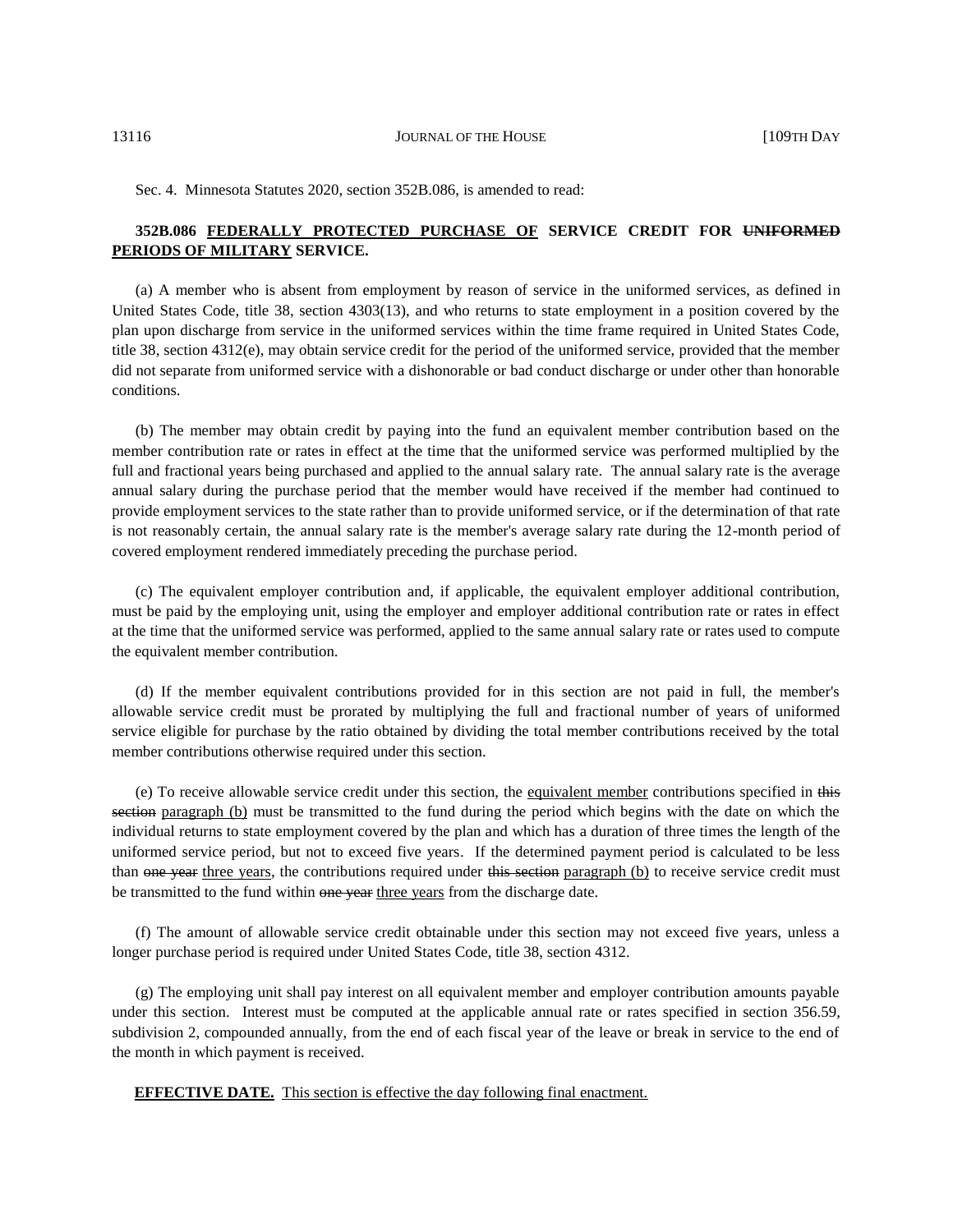# Sec. 5. **[352B.087] STATE-AUTHORIZED PURCHASE OF SERVICE CREDIT FOR PERIODS OF MILITARY SERVICE.**

Subdivision 1. **Service credit purchase authorized.** (a) Unless prohibited under paragraph (b), a member is eligible to purchase service credit, not to exceed five cumulative years of service credit, for one or more periods of service in the uniformed services, as defined in United States Code, title 38, section 4303(13), if:

(1) the member has at least three years of service credit with the plan;

(2) the duration of the member's current period of employment is at least six months; and

(3) one of the following applies:

(i) the member's service in the uniformed services occurred before employment in a position covered by the plan; or

(ii) the member did not obtain service credit for a period of military service under section 352B.086.

(b) A service credit purchase is prohibited if:

(1) the member separated from uniformed service with a dishonorable or bad conduct discharge or under other than honorable conditions; or

(2) the member has purchased or otherwise received service credit from any Minnesota public employee pension plan for the same period of service in the uniformed services.

(c) When purchasing a period of service, if the period of service in the uniformed services is one year or less, then the member must purchase the full period of service. If the period of service in the uniformed services is longer than one year, the member may purchase the full period, not to exceed five cumulative years, or may purchase a portion of the period of service. If the member purchases a portion of the period of service in the uniformed services, the portion must:

(1) not be less than one year; and

(2) be in increments of six months of service.

Subd. 2. **Application and documentation.** To purchase service credit under subdivision 1, a member must apply to the executive director to make the purchase. The application must include all necessary documentation of the member's qualifications to make the purchase, signed written permission to allow the executive director to request and receive necessary verification of applicable facts and eligibility requirements, and any other relevant information that the executive director may require. The member must submit with the application payment of the administrative fee in the amount of \$250 to cover the costs of calculating the purchase payment amount under section 356.551. If the member proceeds with the purchase, the administrative fee will be credited toward the purchase payment amount.

Subd. 3. **Purchase payment amount; service credit grant.** (a) The purchase payment amount is the amount determined under section 356.551 for the period or periods of service requested, except that, for purposes of calculating the purchase payment amount to purchase service credit for service in the uniformed services that occurred before employment in a position covered by the plan or between periods of employment in a position covered by the plan, section 356.551, subdivision 2, paragraph (c), does not apply.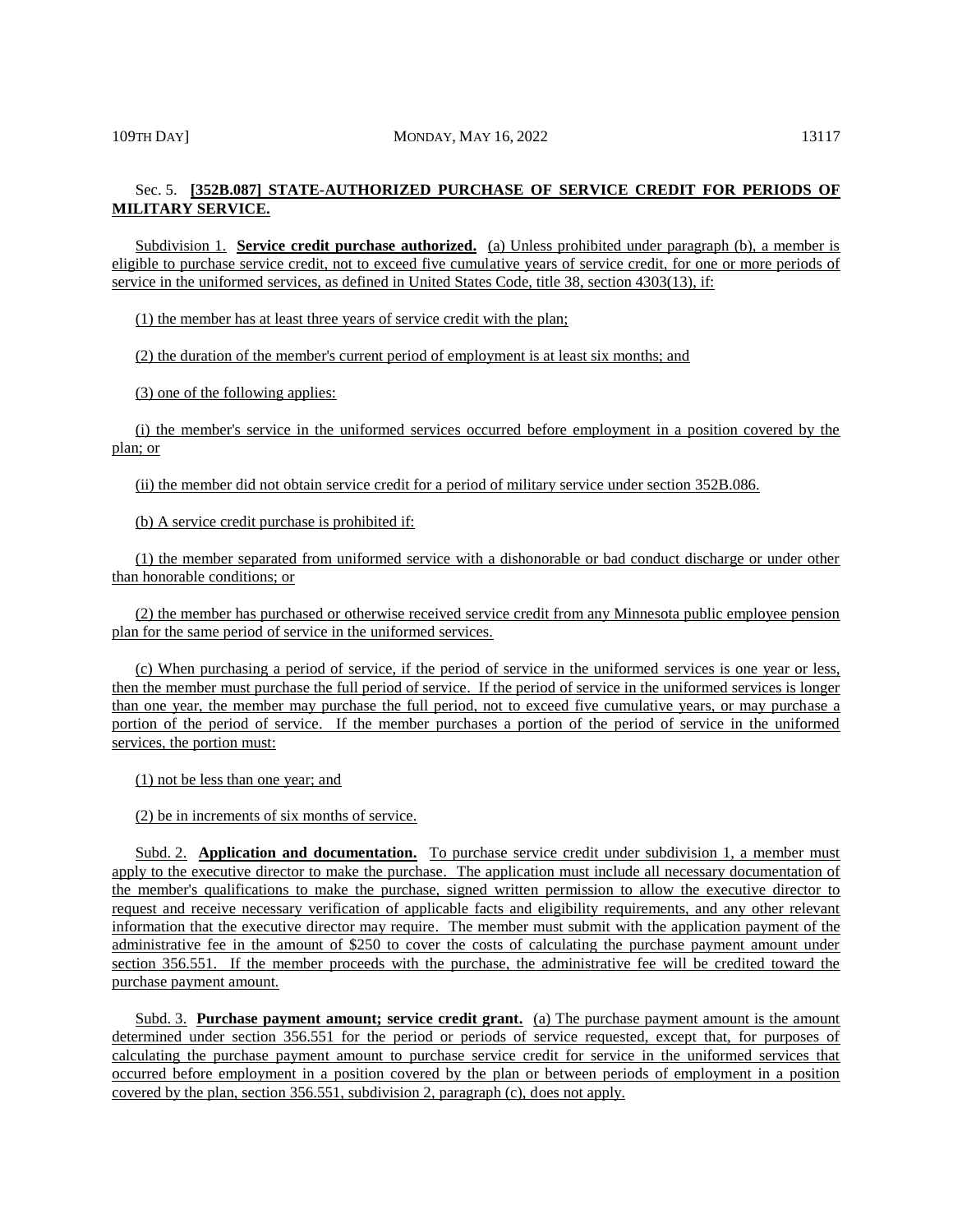(b) Service credit must be granted by the plan to the purchasing member upon the executive director's receipt of the purchase payment amount. The service credit purchased under this section may not be used for the purpose of determining a disability benefit under section 352B.10.

(c) Payment must be made before the effective date of the member's retirement.

**EFFECTIVE DATE.** This section is effective the day following final enactment.

Sec. 6. Minnesota Statutes 2020, section 356.551, subdivision 2, is amended to read:

Subd. 2. **Determination.** (a) Unless the minimum purchase amount set forth in paragraph (c) applies, the prior service credit purchase amount is an amount equal to the actuarial present value, on the date of payment, as calculated by the chief administrative officer of the pension plan and reviewed by the actuary retained under section 356.214, of the amount of the additional retirement annuity obtained by the acquisition of the additional service credit in this section.

(b) Calculation of this amount must be made using the investment return assumption applicable to the public pension plan specified in section 356.215, subdivision 8, and the mortality table adopted for the public pension plan.

(1) Unless clause (2) applies, the calculation must assume continuous future service in the public pension plan until, and retirement at, the age at which the minimum requirements of the fund for normal retirement or retirement with an annuity unreduced for retirement at an early age, including section 356.30, are met with the additional service credit purchased. The calculation must also assume a full-time equivalent salary, or actual salary, whichever is greater, and a future salary history that includes annual salary increases at the applicable salary increase rate for the plan specified in section 356.215, subdivision 8.

(2) This clause applies when the calculation is being done for purposes of section 352.272, 352B.087, or 353.0141, subdivision 3. The calculation must include continuous future service in the public pension plan until, and retirement at, any age at or after which the minimum requirements of the fund for early retirement or retirement with an annuity unreduced for retirement at an early age, including section 356.30, are met with the additional service credit purchased. The calculation must be determined using the retirement age that provides the most valuable benefit to the member. The calculation must also assume a full-time equivalent salary, or actual salary, whichever is greater, and a future salary history that includes annual salary increases at the applicable salary increase rate for the plan specified in section 356.215, subdivision 8.

(c) The prior service credit purchase amount may not be less than the amount determined by applying, for each year or fraction of a year being purchased, the sum of the employee contribution rate, the employer contribution rate, and the additional employer contribution rate, if any, applicable during that period, to the person's annual salary during that period, or fractional portion of a year's salary, if applicable, plus interest at the applicable annual rate or rates specified in section 356.59, subdivision 2, 3, 4, or 5, whichever applies, compounded annually, from the end of the year in which contributions would otherwise have been made to the date on which the payment is received.

(d) Unless otherwise provided by statutes governing a specific plan, payment must be made in one lump sum within one year of the prior service credit authorization or prior to the member's effective date of retirement, whichever is earlier. Payment of the amount calculated under this section must be made by the applicable eligible person.

(e) However, the current employer or the prior employer may, at its discretion, pay all or any portion of the payment amount that exceeds an amount equal to the employee contribution rates in effect during the period or periods of prior service applied to the actual salary rates in effect during the period or periods of prior service, plus interest at the applicable annual rate or rates specified in section 356.59, subdivision 2, 3, 4, or 5, whichever applies,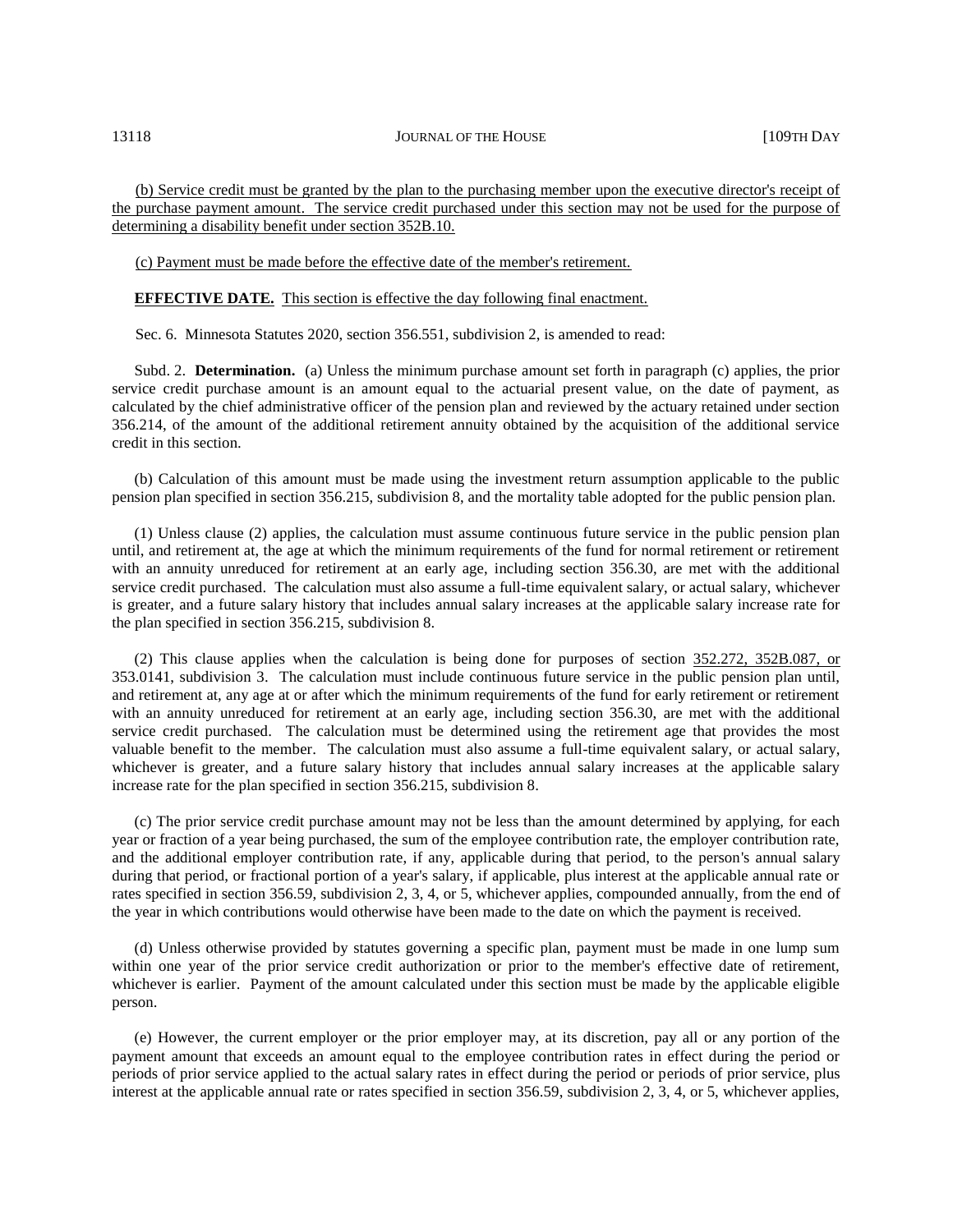compounded annually, from the date on which the contributions would otherwise have been made to the date on which the payment is made. If the employer agrees to payments under this subdivision, the purchaser must make the employee payments required under this subdivision within 90 days of the prior service credit authorization. If that employee payment is made, the employer payment under this subdivision must be remitted to the chief administrative officer of the public pension plan within 60 days of receipt by the chief administrative officer of the employee payments specified under this subdivision.

**EFFECTIVE DATE.** This section is effective the day following final enactment.

# Sec. 7. **DENTAL HYGIENIST AND RESIDENTIAL PROGRAM LEAD PERMITTED TO TRANSFER PRIOR MSRS-GENERAL SERVICE CREDIT.**

For the purposes of Minnesota Statutes, section 352.955, subdivision 1, paragraph (b), a person employed as a residential program lead or as a dental hygienist under Minnesota Statutes, section 352.91, subdivision 3f, must be determined to be a person who is covered by legislation implementing the recommendations under section 352.91, subdivision 4a.

**EFFECTIVE DATE.** This section is effective the day following final enactment.

# Sec. 8. **TRANSFER OF PAST SERVICE CREDIT FROM MINNESOTA STATE RETIREMENT SYSTEM GENERAL PLAN TO CORRECTIONAL PLAN.**

Subdivision 1. **Definitions.** The following terms have the meanings given in this subdivision:

(1) "Correctional plan" means the correctional employees retirement plan of the Minnesota State Retirement System.

(2) "Executive director" means the executive director of the Minnesota State Retirement System.

(3) "General plan" means the general state employees retirement plan of the Minnesota State Retirement System.

(4) "Service credit" means time credited as allowable service under Minnesota Statutes, section 352.01, subdivision 11, to an eligible person described in subdivision 3.

(5) "Transfer period" means the period from August 9, 2017, to December 22, 2020.

Subd. 2. **Transfer of past service credit authorized.** Notwithstanding any state law to the contrary, an eligible person described in subdivision 3 who makes payment to the correctional employees retirement fund, as permitted under subdivision 4, on or before one year following the effective date of this section is entitled to have:

(1) the employer payment made on the eligible person's behalf under subdivision 5; and

(2) applicable past service credit transferred from the general plan to the correctional plan for the transfer period under subdivision 6.

Subd. 3. **Eligible person.** An eligible person is a person who:

(1) is an employee of the Department of Corrections;

(2) on August 9, 2017, was promoted to the position of corrections transitions program coordinator, a position eligible to participate in the correctional plan; and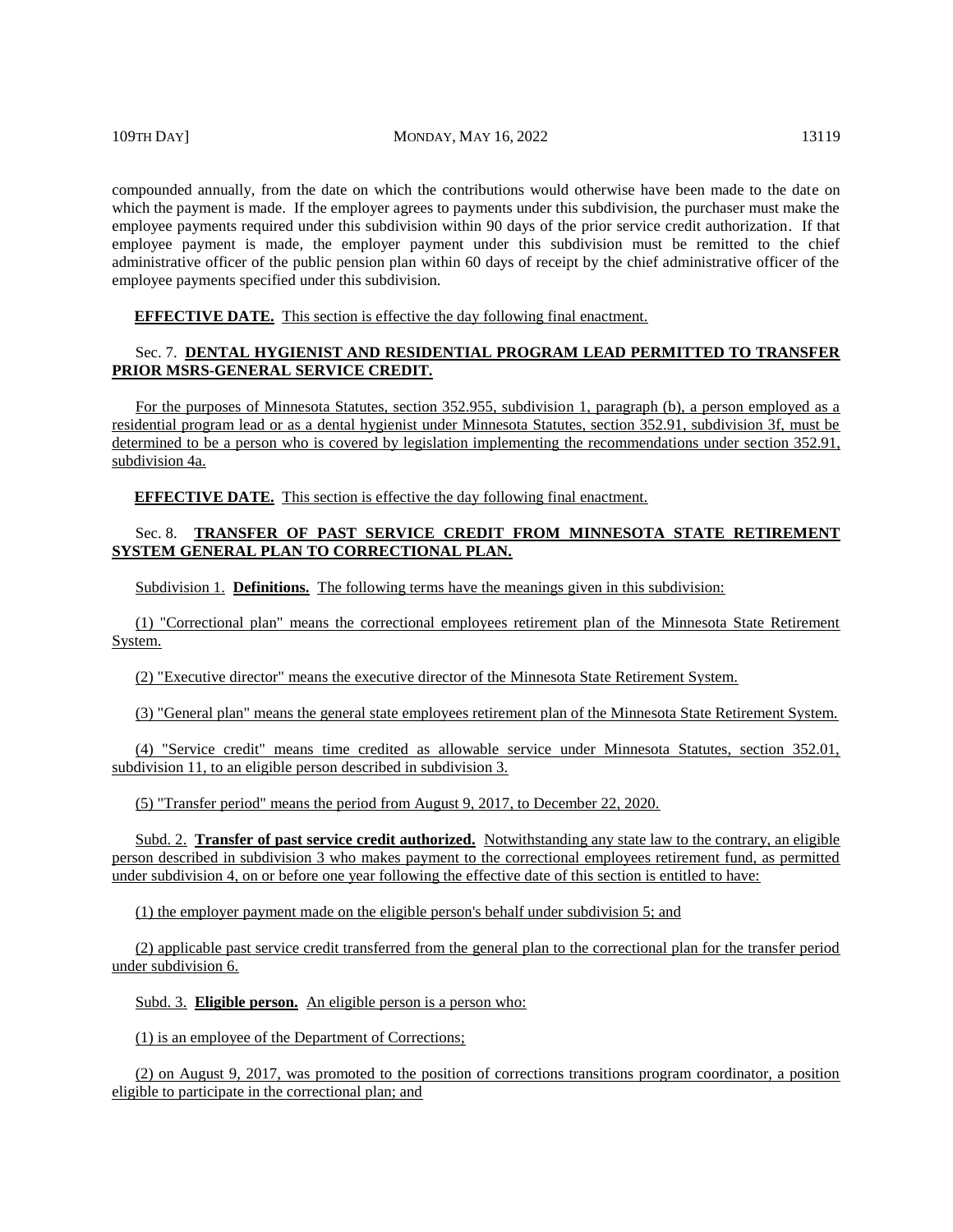(3) from August 9, 2017, to December 22, 2020, was erroneously covered by the general plan because the department misreported the person's retirement plan eligibility to the Minnesota State Retirement System.

Subd. 4. **Payment by eligible person.** (a) An eligible person may pay to the executive director the difference between the employee contribution rate for the general plan and the employee contribution rate for the correctional plan for the transfer period. The difference between the two rates must be applied to the eligible person's salary at the time that each contribution would have been deducted from pay if the eligible person had been covered by the correctional plan for the transfer period. The payment must include interest at the applicable annual rate or rates specified in Minnesota Statutes, section 356.59, subdivision 2, calculated from the date that each contribution would have been deducted to the date that payment is made.

(b) The payment under paragraph (a) must be made in a lump sum no later than one year following the effective date. Upon receipt of the payment, the executive director must notify the commissioner of corrections that payment was made and of the amount owed under subdivision 5.

Subd. 5. **Payment by the Department of Corrections.** If an eligible person makes the payment under subdivision 4, the Department of Corrections, on behalf of the eligible person, shall pay to the Minnesota State Retirement System the actuarial present value of the additional benefit resulting from the transferred service credit less the payment made under subdivision 4. This amount must be paid by the department in a lump sum within 30 days after the date on which the executive director notifies the commissioner of corrections under subdivision 4.

Subd. 6. **Transfer of assets and service credit.** (a) If the payments under subdivisions 4 and 5 are made, the executive director must transfer assets from the general state employees retirement fund to the correctional employees retirement fund in an amount equal to the actuarial present value of the benefits earned by the eligible person under the general plan during the transfer period. The transfer of assets must be made within 15 days after receipt of the payments under subdivisions 4 and 5.

(b) Upon transfer of the assets under paragraph (a), the eligible person shall have service credit in the correctional plan and no service credit in the general plan for the transfer period.

**EFFECTIVE DATE.** This section is effective the day following final enactment.

# Sec. 9. **PURCHASE OF SERVICE CREDIT AUTHORIZED FOR SURVIVOR OF DECEASED EMPLOYEE.**

Subdivision 1. **Definitions.** For the purpose of this section, the following terms have the meanings given:

(1) "executive director" means the executive director of the Minnesota State Retirement System;

(2) "general plan" means the general state employees retirement plan of the Minnesota State Retirement System;

(3) "service credit" means time credited as allowable service in the general plan under Minnesota Statutes, section 352.01, subdivision 11; and

(4) "surviving spouse" means the surviving spouse of an eligible person described in subdivision 3.

Subd. 2. **Purchase of service credit authorized.** Notwithstanding any state law to the contrary, a surviving spouse may purchase service credit, as described under subdivision 4, on behalf of an eligible person. The surviving spouse may purchase only the amount of service credit that is sufficient for the eligible person to be credited with a total of 60 months of service credit.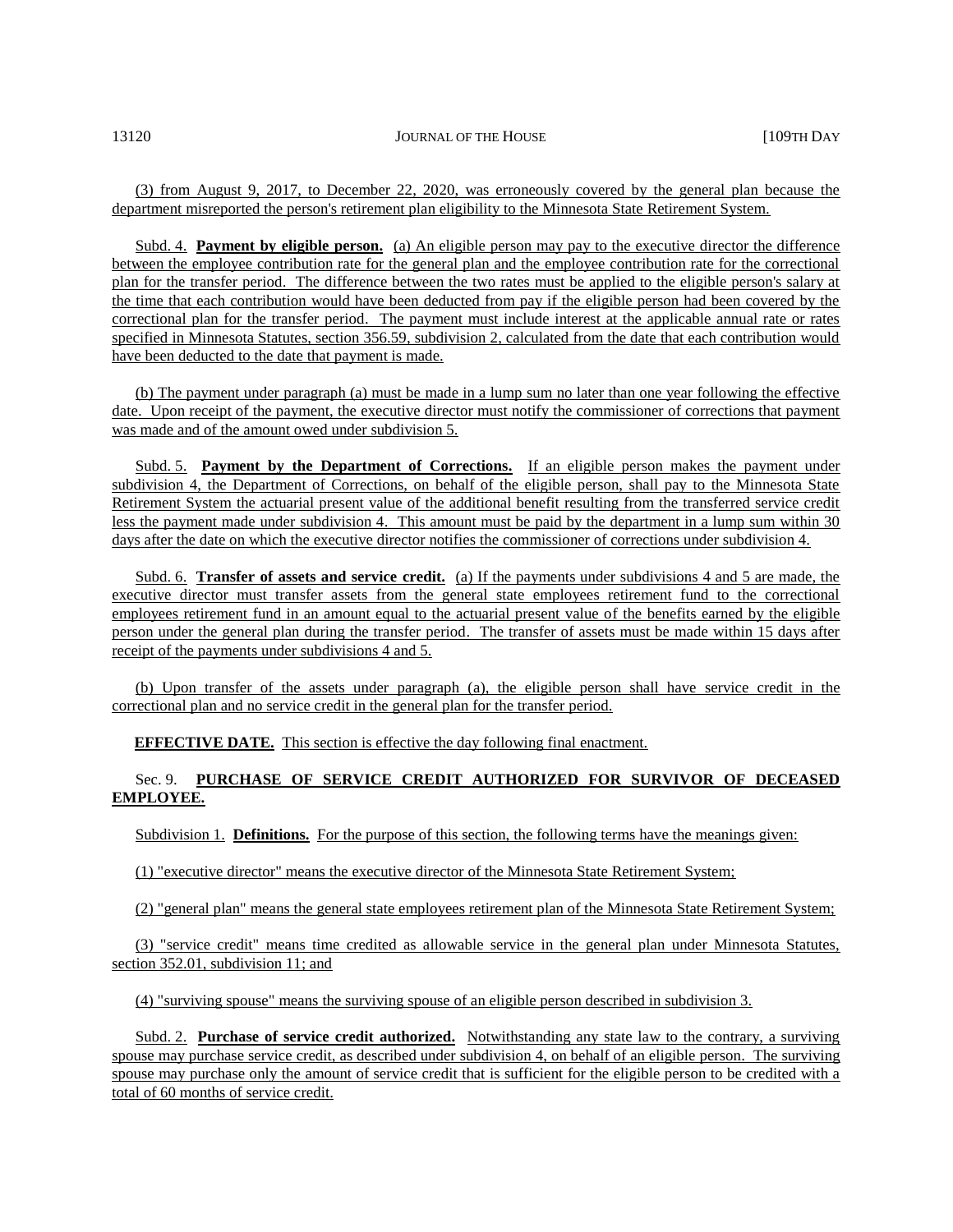Subd. 3. **Eligible person.** An eligible person is a person who:

(1) died in December 2020;

(2) was employed at or near the time of the person's death by the Minnesota Housing Finance Agency; and

(3) is credited with no more than 59 months of service credit during the period from February 1, 2016, to December 1, 2020.

Subd. 4. **Calculation of payment; payment.** (a) The executive director shall calculate the amount of the purchase authorized under subdivision 2. The purchase amount is equal to:

(1) 12.25 percent of the eligible person's final month of salary; and

(2) interest on the amount under clause (1) at the applicable annual rate or rates specified in Minnesota Statutes, section 356.59, subdivision 2, compounded annually from January 1, 2021, to the date that payment is made.

(b) If the surviving spouse elects to pay the purchase amount under paragraph (a), the purchase amount must be paid to the executive director in a lump sum within one year of the effective date of this section.

Subd. 5. **Entitlement to annuity.** Upon payment under subdivision 4, the executive director must credit the eligible person with the purchased service credit and the surviving spouse is entitled to elect an annuity under Minnesota Statutes, section 352.12, subdivision 2, paragraph (a), (c), or (d), as applicable. If the surviving spouse elects to receive an annuity under Minnesota Statutes, section 352.12, subdivision 2, paragraph (a) or (c), the surviving spouse may elect a start date that is as early as January 1, 2021.

**EFFECTIVE DATE.** This section is effective the day following final enactment.

# ARTICLE 2 PUBLIC EMPLOYEES RETIREMENT ASSOCIATION

Section 1. Minnesota Statutes 2021 Supplement, section 353.01, subdivision 2b, is amended to read:

Subd. 2b. **Excluded employees.** (a) The following public employees are not eligible to participate as members of the association with retirement coverage by the general employees retirement plan, the local government correctional employees retirement plan under chapter 353E, or the public employees police and fire retirement plan:

(1) persons whose annual salary from one governmental subdivision never exceeds an amount, stipulated in writing in advance, of \$5,100 if the person is not a school district employee or \$3,800 if the person is a school year employee. If annual compensation from one governmental subdivision to an employee exceeds the stipulated amount in a calendar year or a school year, whichever applies, after being stipulated in advance not to exceed the applicable amount, the stipulation is no longer valid and contributions must be made on behalf of the employee under section 353.27, subdivision 12, from the first month in which the employee received salary exceeding \$425 in a month;

(2) public officers who are elected to a governing body, city mayors, or persons who are appointed to fill a vacancy in an elected office of a governing body, whose term of office commences on or after July 1, 2002, for the service to be rendered in that elected position;

(3) election judges and persons employed solely to administer elections;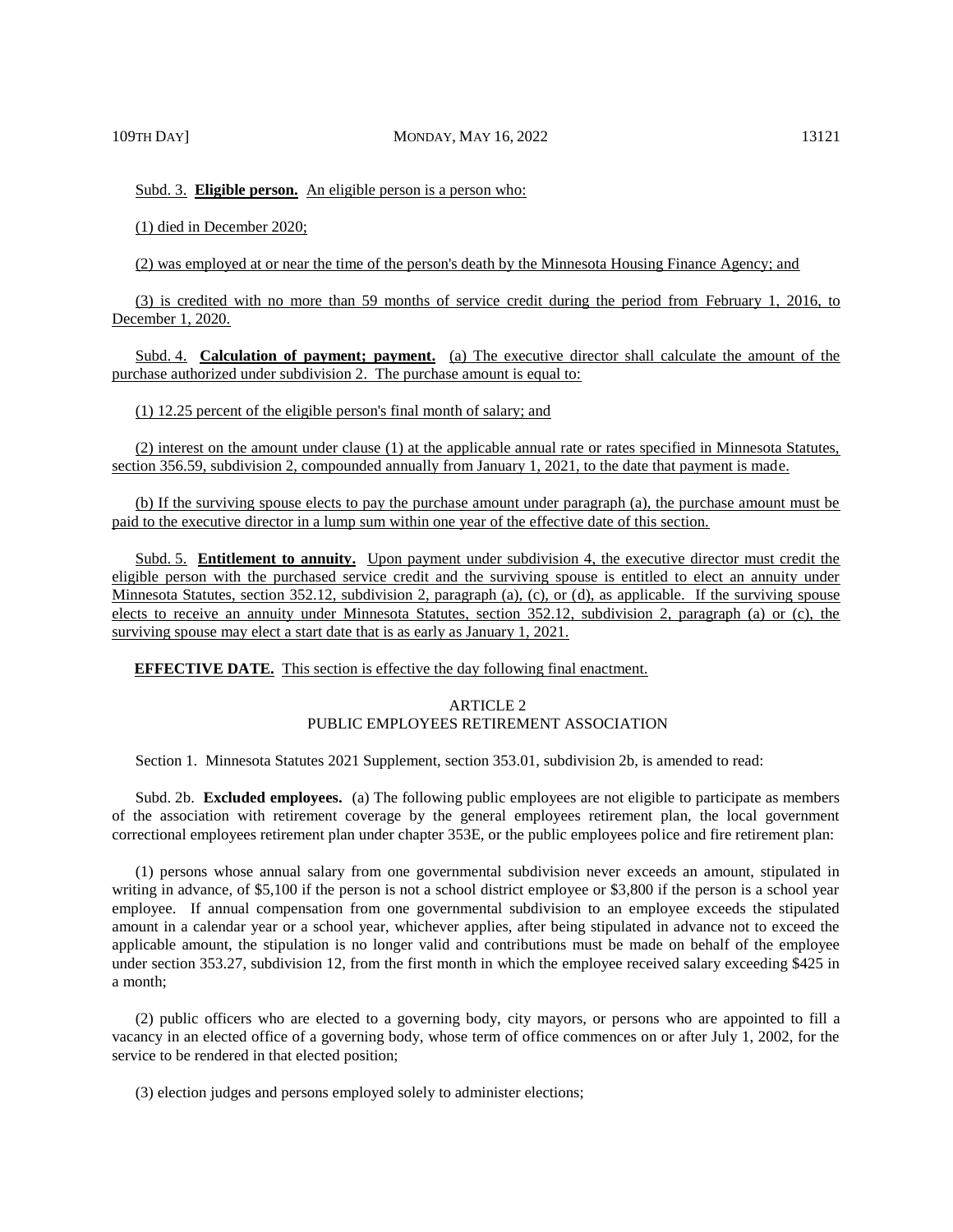(4) patient and inmate personnel who perform services for a governmental subdivision;

(5) except as otherwise specified in subdivision 12a, employees who are employed solely in a temporary position as defined under subdivision 12a, and employees who resign from a nontemporary position and accept a temporary position within 30 days of that resignation in the same governmental subdivision;

(6) employees who are employed by reason of work emergency caused by fire, flood, storm, or similar disaster, but if the person becomes a probationary or provisional employee within the same pay period, other than on a temporary basis, the person is a "public employee" retroactively to the beginning of the pay period;

(7) employees who by virtue of their employment in one governmental subdivision are required by law to be a member of and to contribute to any of the plans or funds administered by the Minnesota State Retirement System, the Teachers Retirement Association, or the St. Paul Teachers Retirement Fund Association, but this exclusion must not be construed to prevent a person from being a member of and contributing to the Public Employees Retirement Association and also belonging to and contributing to another public pension plan or fund for other service occurring during the same period of time, and a person who meets the definition of "public employee" in subdivision 2 by virtue of other service occurring during the same period of time becomes a member of the association unless contributions are made to another public retirement plan on the salary based on the other service or to the Teachers Retirement Association by a teacher as defined in section 354.05, subdivision 2;

(8) persons who are members of a religious order and are excluded from coverage under the federal Old Age, Survivors, Disability, and Health Insurance Program for the performance of service as specified in United States Code, title 42, section  $410(a)(8)(A)$ , as amended, if no irrevocable election of coverage has been made under section 3121(r) of the Internal Revenue Code of 1954, as amended;

(9) persons who are:

(i) employed by a governmental subdivision who have not reached the age of 23 and who are enrolled on a full-time basis to attend or are attending classes on a full-time basis at an accredited school, college, or university in an undergraduate, graduate, or professional-technical program, or at a public or charter high school;

(ii) employed as resident physicians, medical interns, pharmacist residents, or pharmacist interns and are serving in a degree or residency program in a public hospital or in a public clinic; or

(iii) students who are serving for a period not to exceed five years in an internship or a residency program that is sponsored by a governmental subdivision, including an accredited educational institution;

(10) persons who hold a part-time adult supplementary technical college license who render part-time teaching service in a technical college;

(11) for the first three years of employment, foreign citizens who are employed by a governmental subdivision, except that the following foreign citizens must be considered included employees under subdivision 2a:

 $(i)$  H-1B, H-1B1, and E-3 status holders;

(ii) employees of Hennepin County or Hennepin Healthcare System, Inc.;

(iii) employees legally authorized to work in the United States for three years or more; and

(iv) employees otherwise required to participate under federal law;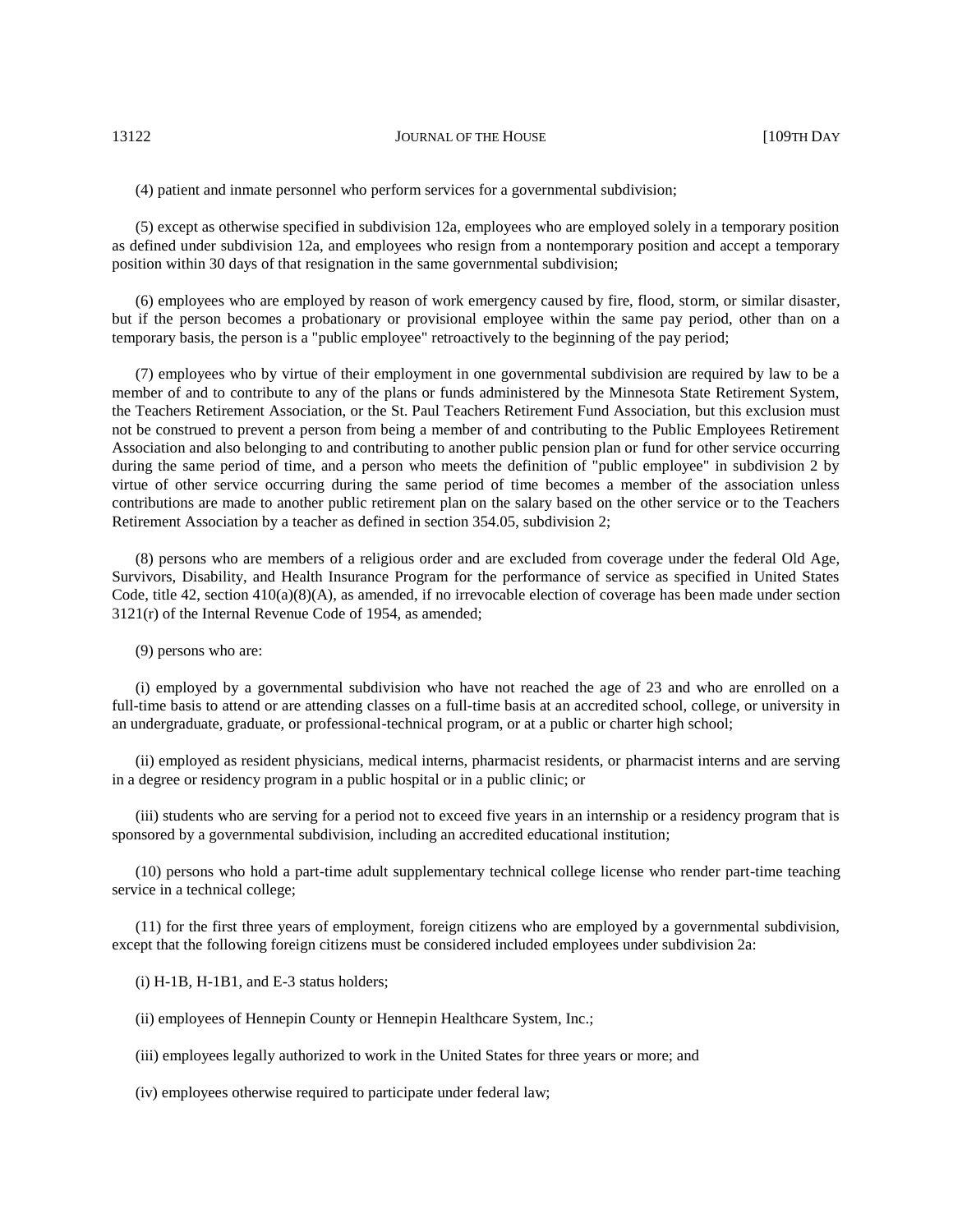109TH DAY] MONDAY, MAY 16, 2022 13123

(12) public hospital employees who elected not to participate as members of the association before 1972 and who did not elect to participate from July 1, 1988, to October 1, 1988;

(13) except as provided in section 353.86, volunteer ambulance service personnel, as defined in subdivision 35, but persons who serve as volunteer ambulance service personnel may still qualify as public employees under subdivision 2 and may be members of the Public Employees Retirement Association and participants in the general employees retirement plan or the public employees police and fire plan, whichever applies, on the basis of compensation received from public employment service other than service as volunteer ambulance service personnel;

(14) except as provided in section 353.87, volunteer firefighters, as defined in subdivision 36, engaging in activities undertaken as part of volunteer firefighter duties, but a person who is a volunteer firefighter may still qualify as a public employee under subdivision 2 and may be a member of the Public Employees Retirement Association and a participant in the general employees retirement plan or the public employees police and fire plan, whichever applies, on the basis of compensation received from public employment activities other than those as a volunteer firefighter;

(15) employees in the building and construction trades, as follows:

(i) pipefitters and associated trades personnel employed by Independent School District No. 625, St. Paul, with coverage under a collective bargaining agreement by the pipefitters local 455 pension plan who were either first employed after May 1, 1997, or, if first employed before May 2, 1997, elected to be excluded under Laws 1997, chapter 241, article 2, section 12;

(ii) electrical workers, plumbers, carpenters, and associated trades personnel employed by Independent School District No. 625, St. Paul, or the city of St. Paul, with coverage under a collective bargaining agreement by the electrical workers local 110 pension plan, the plumbers local 34 pension plan, or the carpenters local 322 pension plan who were either first employed after May 1, 2000, or, if first employed before May 2, 2000, elected to be excluded under Laws 2000, chapter 461, article 7, section 5;

(iii) bricklayers, allied craftworkers, cement masons, glaziers, glassworkers, painters, allied tradesworkers, and plasterers employed by the city of St. Paul or Independent School District No. 625, St. Paul, with coverage under a collective bargaining agreement by the bricklayers and allied craftworkers local 1 pension plan, the cement masons local 633 pension plan, the glaziers and glassworkers local 1324 pension plan, the painters and allied trades local 61 pension plan, or the plasterers local 265 pension plan who were either first employed after May 1, 2001, or if first employed before May 2, 2001, elected to be excluded under Laws 2001, First Special Session chapter 10, article 10, section 6;

(iv) plumbers employed by the Metropolitan Airports Commission, with coverage under a collective bargaining agreement by the plumbers local 34 pension plan, who were either first employed after May 1, 2001, or if first employed before May 2, 2001, elected to be excluded under Laws 2001, First Special Session chapter 10, article 10, section 6;

(v) electrical workers or pipefitters employed by the Minneapolis Park and Recreation Board, with coverage under a collective bargaining agreement by the electrical workers local 292 pension plan or the pipefitters local 539 pension plan, who were first employed before May 2, 2015, and elected to be excluded under Laws 2015, chapter 68, article 11, section 5;

(vi) laborers and associated trades personnel employed by the city of St. Paul or Independent School District No. 625, St. Paul, who are designated as temporary employees with coverage under a collective bargaining agreement by a multiemployer plan as defined in section 356.27, subdivision 1, who were either first employed on or after June 1, 2018, or if first employed before June 1, 2018, elected to be excluded under Laws 2018, chapter 211, article 16, section 13; and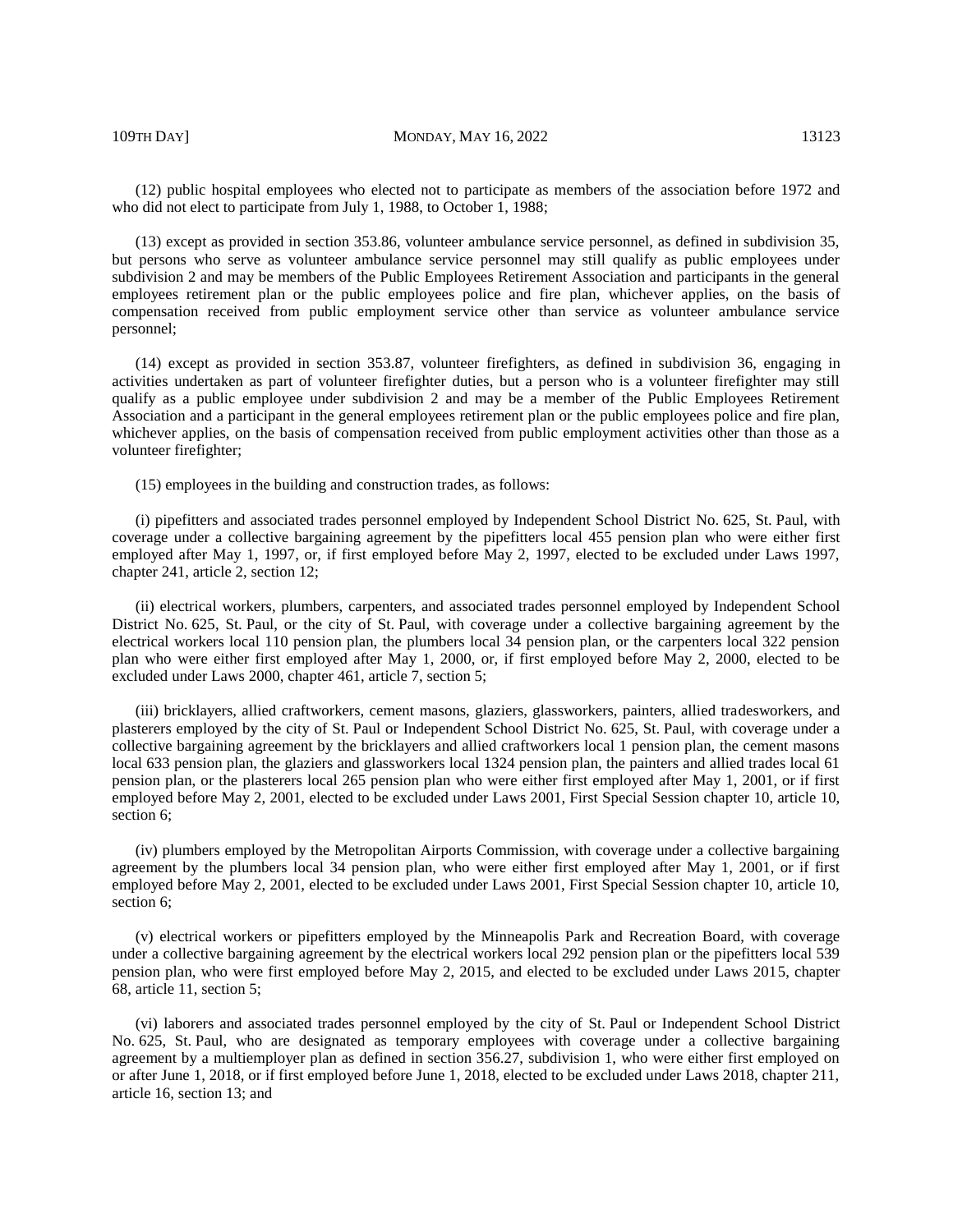(vii) employees who are trades employees as defined in section 356.27, subdivision 1, first hired on or after July 1, 2020, by the city of St. Paul or Independent School District No. 625, St. Paul, except for any trades employee for whom contributions are made under section 356.24, subdivision 1, clause (8), (9), or (10), by either employer to a multiemployer plan as defined in section 356.27, subdivision 1;

(16) employees who are hired after June 30, 2002, solely to fill seasonal positions under subdivision 12b which are limited in duration by the employer to a period of six months or less in each year of employment with the governmental subdivision;

(17) persons who are provided supported employment or work-study positions by a governmental subdivision and who participate in an employment or industries program maintained for the benefit of these persons where the governmental subdivision limits the position's duration to up to five years, including persons participating in a federal or state subsidized on-the-job training, work experience, senior citizen, youth, or unemployment relief program where the training or work experience is not provided as a part of, or for, future permanent public employment;

(18) independent contractors and the employees of independent contractors;

(19) reemployed annuitants of the association during the course of that reemployment;

(20) persons appointed to serve on a board or commission of a governmental subdivision or an instrumentality thereof; and

(21) persons employed as full-time fixed-route bus drivers by the St. Cloud Metropolitan Transit Commission who are members of the International Brotherhood of Teamsters Local 638 and who are, by virtue of that employment, members of the International Brotherhood of Teamsters Central States pension plan.; and

(22) persons employed by the Duluth Transit Authority or any subdivision thereof who are members of the Teamsters General Local Union 346 and who are, by virtue of that employment, members of the Central States Southeast and Southwest Areas Pension Fund.

(b) Any person performing the duties of a public officer in a position defined in subdivision 2a, paragraph (a), clause (3), is not an independent contractor and is not an employee of an independent contractor.

**EFFECTIVE DATE.** This section is effective on the date the persons employed by the Duluth Transit Authority or any subdivision thereof become public employees as defined in Minnesota Statutes, section 353.01, subdivision 2.

Sec. 2. Minnesota Statutes 2020, section 353.34, is amended by adding a subdivision to read:

Subd. 3c. **Segmented annuities.** (a) If a person who is entitled to an annuity has more than one period of uninterrupted service, the person is entitled to augmentation under subdivision 3, applied to each period of uninterrupted service. The average salary used to calculate the annuity for each period of uninterrupted service must be applied as if the person was a new employee at the beginning of each period of uninterrupted service. The actuarial assumptions used to calculate the annuity must be those in effect on the effective date of retirement.

(b) For the purpose of this subdivision, "uninterrupted service" means periods of covered employment during which the person has not been separated from public service for more than two years.

(c) If a person repays a refund, the restored service must be considered as continuous with the next period of service for which the person has credit with the association.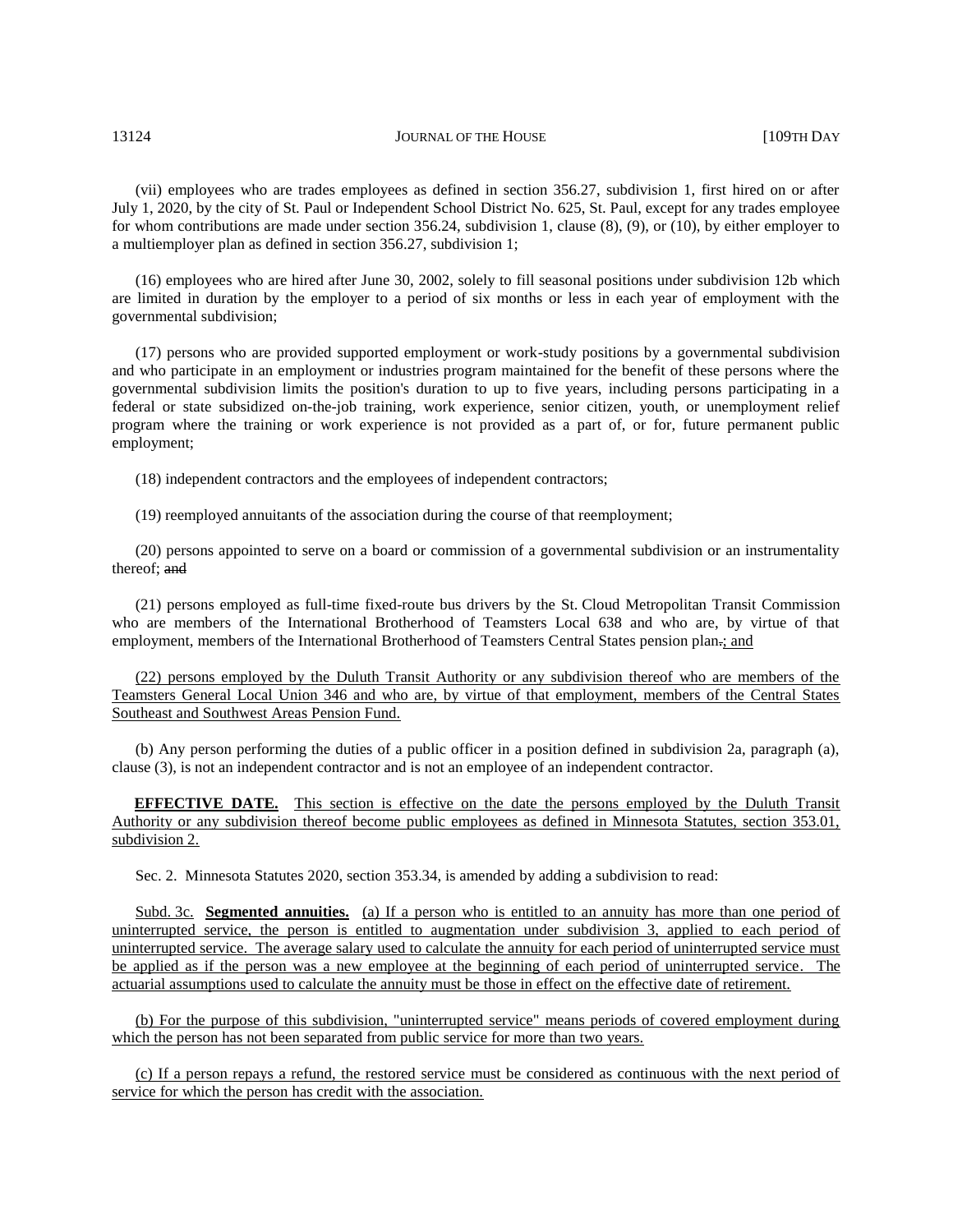# 109TH DAY] MONDAY, MAY 16, 2022 13125

(d) This subdivision applies to persons who become deferred annuitants on or after July 1, 1971. For a person who became a deferred annuitant before July 1, 1971, the paragraph applies from July 1, 1971, if the former active member applies for an annuity after July 1, 1973.

(e) This subdivision must not reduce the annuity otherwise payable under this chapter.

**EFFECTIVE DATE.** This section is effective July 1, 2022.

# Sec. 3. **RETROACTIVE IMPLEMENTATION.**

(a) For the purpose of this section, "eligible retiree" means a person:

(1) who began to receive a retirement annuity under Minnesota Statutes, chapter 353 or 353E, after June 30, 2018, and before the effective date;

(2) who at the time of the person's annuity start date would have been entitled to augmentation for more than one period of uninterrupted service had section 2 been in effect at the annuity start date; and

(3) for whom a retirement annuity calculated under section 2 is greater than the retirement annuity to which the person was entitled on the annuity start date.

(b) Within 90 days following the effective date, the executive director of the Public Employees Retirement Association must notify each eligible retiree of the monthly amount of the annuity to which the eligible retiree would have been entitled had section 2 been in effect at the eligible retiree's annuity start date. The notice must include the corresponding monthly amounts payable under any optional forms of annuity to which the eligible retiree was entitled at the annuity start date and is entitled on the date of the notice.

(c) For each eligible retiree, the executive director must adjust the ongoing annuity amount so that it is the amount calculated under section 2, taking into account any election of any optional annuity forms of payment and any postretirement increases.

(d) The executive director must offer a lump-sum distribution to the eligible retiree of the difference between the monthly amount determined under section 2 and the monthly amount being paid to the eligible retiree, multiplied by the number of monthly payments made to the eligible retiree before the annuity calculated under section 2 begins. The lump sum must be adjusted to take into account any election of any optional annuity forms of payment and any postretirement increases. The eligible retiree may elect a distribution of the lump sum or a direct rollover under Minnesota Statutes, section 356.635, subdivisions 3 to 7, if the lump sum is an eligible rollover distribution as defined in Minnesota Statutes, section 356.635, subdivisions 4 and 5.

**EFFECTIVE DATE.** This section is effective July 1, 2022.

# Sec. 4. **VESTING CREDIT FOR PAST SERVICE FOR CERTAIN EMPLOYEES OF THE DULUTH TRANSIT AUTHORITY.**

Notwithstanding any state law to the contrary, an employee of the Duluth Transit Authority or any subdivision thereof, who is not a member of the Teamsters General Local Union 346, on the effective date must receive credit for all full and partial years of service as an employee of ATE Management of Duluth, Inc. for the purpose of determining whether the employee has satisfied the vesting requirement under Minnesota Statutes, section 353.01, subdivision 47. All service as an employee of ATE Management of Duluth, Inc., must be considered as allowable service in the general employees retirement plan for vesting purposes.

**EFFECTIVE DATE.** This section is effective on the date the persons employed by the Duluth Transit Authority or any subdivision thereof become public employees as defined in Minnesota Statutes, section 353.01, subdivision 2.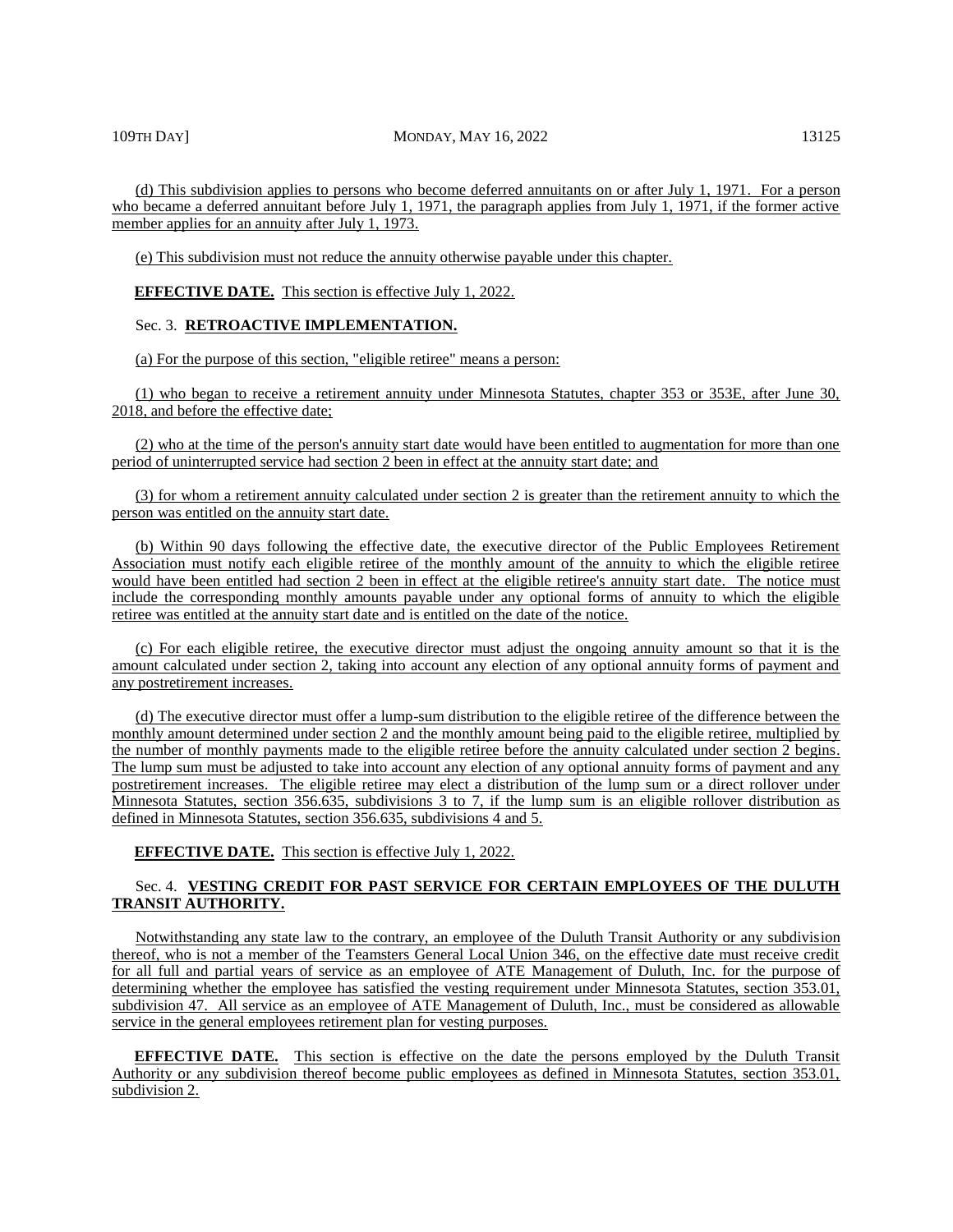# ARTICLE 3 RETIRED TEACHER EARNINGS LIMITATIONS

# Section 1. **SUSPENSION OF EARNINGS LIMITATIONS FOR RETIRED TEACHERS WHO RETURN TO WORK.**

Subdivision 1. **Reemployed teacher defined.** For the purposes of this section, "reemployed teacher" means a person who retires under the provisions of Minnesota Statutes, chapter 354 or 354A, and who subsequently resumes teaching for a public school of the state, a charter school, or the Perpich Center for Arts Education. Reemployed teacher does not include a person who resumes teaching for a postsecondary institution, including a state college or university.

Subd. 2. **Three-year suspension of earnings limitation for teachers covered by TRA and SPTRFA.** (a) Notwithstanding Minnesota Statutes, section 354.44, subdivision 5, no portion of a reemployed teacher's annuity paid under Minnesota Statutes, chapter 354, shall be deferred regardless of the amount of the salary earned from the teaching service during the preceding fiscal year. This paragraph applies only to salary earned during fiscal years 2022, 2023, and 2024 and annuity payments made during calendar years 2023, 2024, and 2025.

(b) Notwithstanding Minnesota Statutes, section 354A.31, subdivision 3, no portion of a reemployed teacher's annuity paid under Minnesota Statutes, chapter 354A, shall be deferred or forfeited regardless of the amount of the salary earned from the teaching service during the preceding calendar year. This subdivision applies only to salary earned during calendar years 2022, 2023, and 2024 and annuity payments made during calendar years 2023, 2024, and 2025.

Subd. 3. **Expiration date.** This section expires effective January 1, 2026.

# **EFFECTIVE DATE.** This section is effective the day following final enactment.

# ARTICLE 4 VOLUNTEER FIREFIGHTER RETIREMENT

Section 1. Minnesota Statutes 2020, section 353G.01, subdivision 7, is amended to read:

Subd. 7. **Good time Service credit.** " Good time Service credit" means the length of service credit for an active firefighter that is reported by the applicable fire chief based on the minimum firefighter activity standards of the fire department. The credit may be reported on an annual or monthly basis.

# **EFFECTIVE DATE.** This section is effective January 1, 2023.

Sec. 2. Minnesota Statutes 2020, section 353G.01, subdivision 9a, is amended to read:

Subd. 9a. **Relief association.** "Relief association" means a volunteer firefighter relief association established under chapter 424A, including a volunteer firefighter relief association to which records, assets, and liabilities related to lump-sum or monthly benefits for active and former firefighters will be transferred from the retirement fund upon satisfaction of the requirements of section 353G.17.

**EFFECTIVE DATE.** This section is effective January 1, 2023.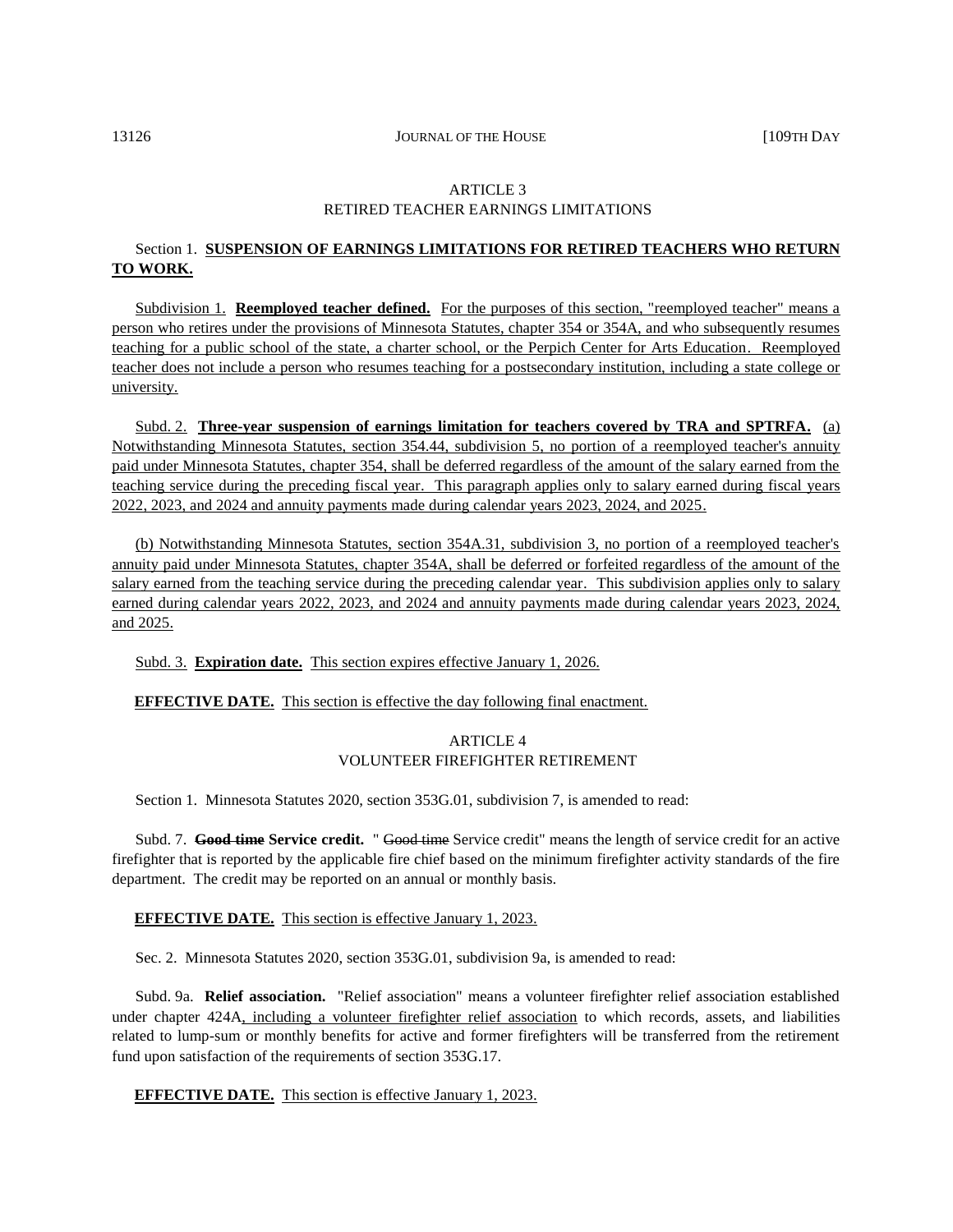Sec. 3. Minnesota Statutes 2020, section 353G.05, subdivision 1, is amended to read:

Subdivision 1. **Entities eligible to request coverage.** (a) A relief association or a municipality or independent nonprofit firefighting corporation affiliated with a relief association may elect to have its volunteer firefighters covered by the lump-sum retirement division, if the volunteer firefighters for whom coverage is being requested are covered by a relief association that is a lump-sum defined benefit relief association or a defined contribution relief association governed by chapter 424A.

(b) A relief association or a municipality or independent nonprofit firefighting corporation affiliated with a relief association may elect to have its volunteer firefighters covered by the lump-sum retirement division or the monthly benefit retirement division of the retirement plan, if the volunteer firefighters for whom coverage is being requested are covered by a relief association that is a monthly benefit defined benefit relief association governed by chapter 424A.

 $(b)$  (c) A municipality or independent nonprofit firefighting corporation that is not affiliated with a relief association may elect to have its volunteer firefighters covered by the lump-sum retirement division of the retirement plan.

#### **EFFECTIVE DATE.** This section is effective January 1, 2023.

Sec. 4. Minnesota Statutes 2020, section 353G.05, is amended by adding a subdivision to read:

Subd. 1a. **Requesting coverage.** (a) An entity that is eligible under subdivision 1 to make a request for coverage may initiate the process of obtaining coverage by filing a request with the executive director, as described in this subdivision.

(b) The request for coverage must be in writing and on a form prescribed by the executive director.

(c) In the request for coverage, the entity must identify the desired service pension amount and select a vesting schedule from the following options:

(1) incremental vesting beginning with 40 percent vested after completing five years of active service and increasing by four percent upon completion of each additional year of active service, until 100 percent vested upon completion of 20 years of active service;

(2) incremental vesting beginning with 40 percent vested after completing five years of active service and increasing by 12 percent upon completion of each additional year of active service, until 100 percent vested upon completion of 10 years of active service; or

(3) incremental vesting beginning with 40 percent vested after completing ten years of active service and increasing by six percent upon completion of each additional year of active service, until 100 percent vested upon completion of 20 years of active service.

The entity must not select a vesting schedule that requires more years of service to become partially or fully vested than the vesting schedule in effect under the former affiliated relief association, if any.

(d) If the request for coverage is for volunteer firefighters covered by a monthly benefit defined benefit relief association, the entity making the request must elect coverage either by the monthly benefit retirement division or by the lump-sum retirement division.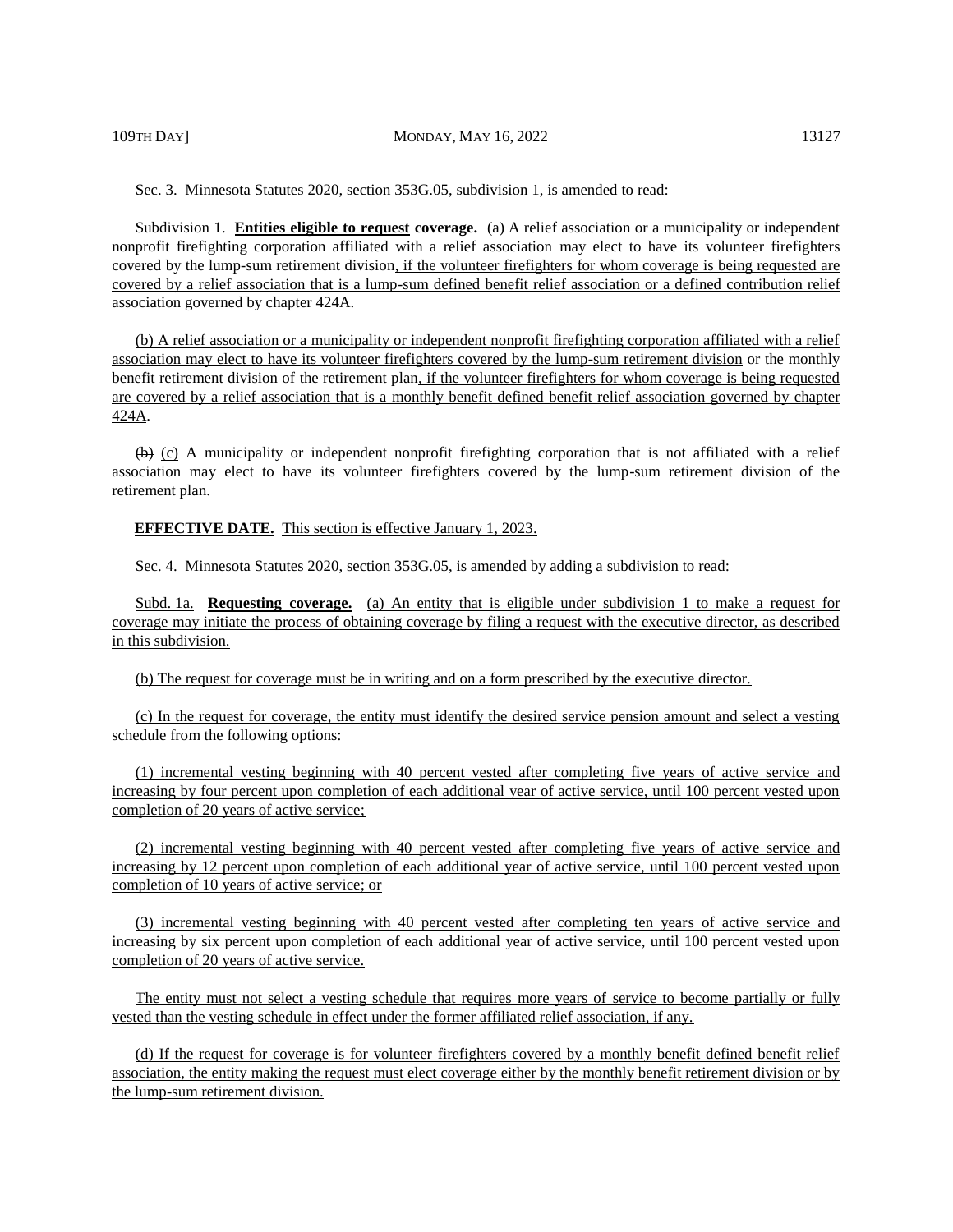(e) If the request for coverage is for volunteer firefighters covered by a relief association that provides both a monthly benefit and a lump-sum benefit, the entity making the request must elect coverage by the monthly benefit retirement division, the lump-sum retirement division, or by both divisions.

(f) If the request for coverage is for volunteer firefighters covered by a relief association with a retirement plan governed by chapter 424A, the secretary of the relief association, following approval of the request by the board of the relief association, and the chief administrative officer of the entity affiliated with the relief association, following approval of the request by the governing body of the entity, must jointly make the request. If the relief association is affiliated with more than one entity, the chief administrative officer of each affiliated entity must execute the request.

(g) If the request for coverage is for volunteer firefighters who are not covered by a relief association, the chief administrative officer of the entity operating the fire department must make the request.

#### **EFFECTIVE DATE.** This section is effective January 1, 2023.

Sec. 5. Minnesota Statutes 2020, section 353G.05, subdivision 2, is amended to read:

Subd. 2. **Election of coverage; Cost analysis for coverage by the lump sum division.** (a) The process for electing coverage of volunteer firefighters by the lump-sum retirement division is initiated by a request to the executive director for a cost analysis of the prospective retirement coverage under the lump-sum retirement division. Upon receipt of a request for coverage by the lump-sum division, the executive director must prepare a cost analysis as described in this subdivision.

(b) If the volunteer firefighters are currently covered by a lump-sum volunteer firefighter relief association or a defined contribution volunteer firefighter relief association governed by chapter 424A, the cost analysis of the prospective retirement coverage must be requested jointly by the secretary of the volunteer firefighter relief association, following approval of the request by the board of the volunteer firefighter relief association, and the chief administrative officer of the entity associated with the relief association, following approval of the request by the governing body of the entity associated with the relief association. If the relief association is associated with more than one entity, the chief administrative officer of each associated entity must execute the request. If the volunteer firefighters are not currently covered by a volunteer firefighter relief association, the cost analysis of the prospective retirement coverage must be requested by the chief administrative officer of the entity operating the fire department. The request must be made in writing and must be made on a form prescribed by the executive director.

 $(e)$  (b) The cost analysis of the prospective retirement coverage by the lump sum retirement division of the statewide retirement plan under this subdivision must be based on:

(1) the service pension amount under section 353G.11 closest to the service pension amount provided by the volunteer firefighter relief association if the relief association is a lump-sum defined benefit plan, or the an amount that is equal to 95 percent of the most current average account balance per relief association member if the relief association is a defined contribution plan, or to the lowest service pension amount under section 353G.11 if there is no volunteer firefighter relief association, rounded up,; and any other

(2) if different than the amount under clause (1), the service pension amount designated by the requester or requesters identified in the request under subdivision 1a.

(c) The cost analysis must take into account the vesting option selected in the request under subdivision 1a.

(d) The cost analysis must be prepared using a mathematical procedure certified as accurate by an approved actuary retained by the Public Employees Retirement Association.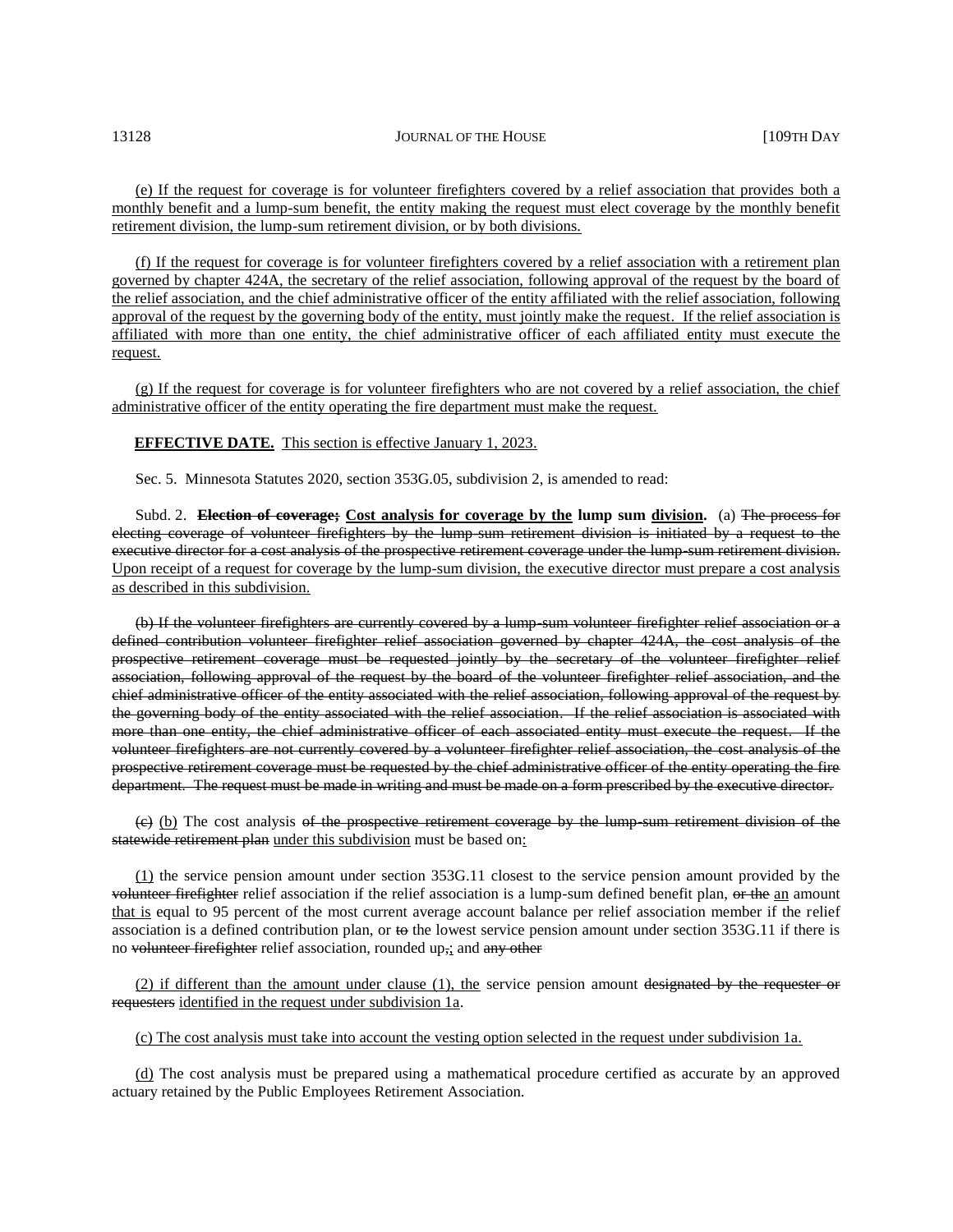109TH DAY] MONDAY, MAY 16, 2022 13129

(d) (e) If the request for coverage was made by a cost analysis is requested and a volunteer firefighters relief association exists that has filed the information required under section 424A.014 in a timely fashion, upon request by the executive director, the state auditor shall provide the most recent data available on the financial condition of the volunteer firefighter relief association, the most recent firefighter demographic data available, and a copy of the current relief association bylaws. If a cost analysis is requested, but no volunteer firefighter relief association exists, the chief administrative officer of the entity operating the fire department shall provide the demographic information on the volunteer firefighters serving as members of the fire department requested by the executive director.

# **EFFECTIVE DATE.** This section is effective January 1, 2023.

Sec. 6. Minnesota Statutes 2020, section 353G.05, subdivision 3, is amended to read:

Subd. 3. **Election of coverage; Cost analysis for coverage by the monthly benefit retirement division.** (a) The process for electing coverage of volunteer firefighters by the monthly retirement division is initiated by a request to the executive director for an actuarial cost analysis of the prospective retirement coverage under the monthly benefit retirement division. This request must be made by the secretary of the volunteer firefighter relief association and the chief administrative officer of the entity associated with the relief association, both of which must first obtain approval of the request from their respective municipal governing body or independent nonprofit firefighting corporation. The request must be made in writing and must be made on a form prescribed by the executive director.

(b) Coverage by the monthly benefit retirement division may only be elected if the volunteer firefighters are covered by a monthly benefit volunteer firefighter relief association governed by chapter 424A.

(c) (a) Upon receipt of a request for coverage by the monthly benefit retirement division, the executive director must prepare a cost analysis as described in this subdivision.

(b) The cost analysis under paragraph (a) this subdivision must be prepared by the approved actuary retained by the Public Employees Retirement Association. The cost analysis must be based on:

(1) the monthly service pension amount and other retirement benefit types and amounts in effect for the volunteer firefighter relief association as of the date of the request and any other;

(2) if different than the amount  $\Theta$  amounts designated by the requesters, as disclosed under clause (1), the monthly pension amount identified in the request under subdivision 1a and evaluated in a special actuarial valuation prepared under sections 356.215 and 356.216; and

 $(2)$  (3) the standards for actuarial work, and the actuarial assumptions utilized in the most recent prior actuarial valuation, except that the applicable investment return actuarial assumption is six percent.

(c) The cost analysis must take into account the vesting option selected in the request under subdivision 1a.

(d) The secretary of the volunteer firefighter relief association making the request must supply the demographic and financial data necessary for the cost analysis to be prepared.

#### **EFFECTIVE DATE.** This section is effective January 1, 2023.

Sec. 7. Minnesota Statutes 2020, section 353G.09, subdivision 1, is amended to read:

Subdivision 1. **Entitlement.** Except as provided in subdivision 3, An active  $(a)$  A member of the retirement plan is entitled to a service pension from the retirement plan if the person member:

(1) has separated from active service with the fire department for at least 30 days;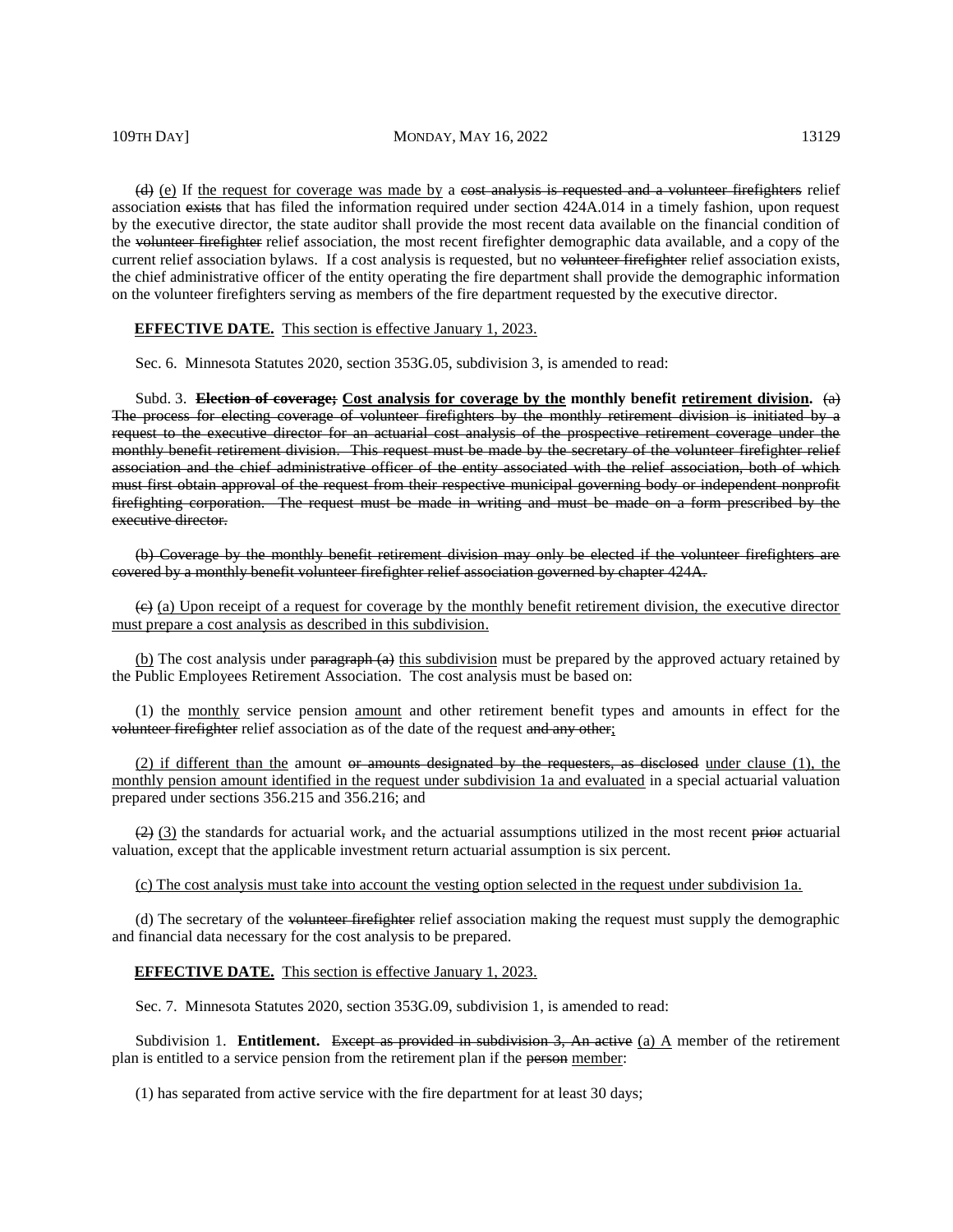(2) has attained the age of at least 50 years;

(3) has completed at least five years of good time service credit as a member of the retirement plan if the person is a member of the lump sum retirement division or has completed at least the minimum number of years of good time service credit as a member of the retirement plan specified in the retirement benefit plan document attributable to the applicable fire department if the person is a member of the monthly benefit retirement division satisfied the minimum service requirement in paragraph (b); and

(4) applies in a manner prescribed by the executive director for the service pension.

(b) A member satisfies the minimum service requirement if the member meets at least one of the following requirements:

(1) the member is at least 40 percent vested based on years of service as a member of the retirement plan;

(2) the member is at least 40 percent vested based on years of service with the fire department and the total number of years of service as a member of the former affiliated relief association plus years of service as a member of the retirement plan is at least five; or

(3) the member has completed at least the minimum number of years of service as a member of the retirement plan specified in the retirement benefit plan document attributable to the applicable fire department if the person is a member of the monthly benefit retirement division.

**EFFECTIVE DATE.** This section is effective January 1, 2023.

Sec. 8. Minnesota Statutes 2020, section 353G.09, subdivision 2, is amended to read:

Subd. 2. **Vesting schedule; nonforfeitable portion of service pension.** (a) If Except as provided in paragraphs (c) and (d), an active member of the lump-sum retirement division has completed less than 20 years of good time service credit as a member of the lump sum retirement division of the plan, the person's entitlement is entitled to a service pension is equal to the nonforfeitable percentage of the applicable service pension amount, taking into account years of service as a member of the retirement plan plus years of service as a member of the former affiliated relief association, if any, as follows:

Completed years of good time service credit Nonforfeitable percentage of the service pension

| less than 5 | $0$ percent |
|-------------|-------------|
| 5           | 40 percent  |
| 6           | 44 percent  |
| 7           | 48 percent  |
| 8           | 52 percent  |
| 9           | 56 percent  |
| 10          | 60 percent  |
| 11          | 64 percent  |
| 12          | 68 percent  |
| 13          | 72 percent  |
| 14          | 76 percent  |
| 15          | 80 percent  |
| 16          | 84 percent  |
| 17          | 88 percent  |
| 18          | 92 percent  |
| 19          | 96 percent  |
|             |             |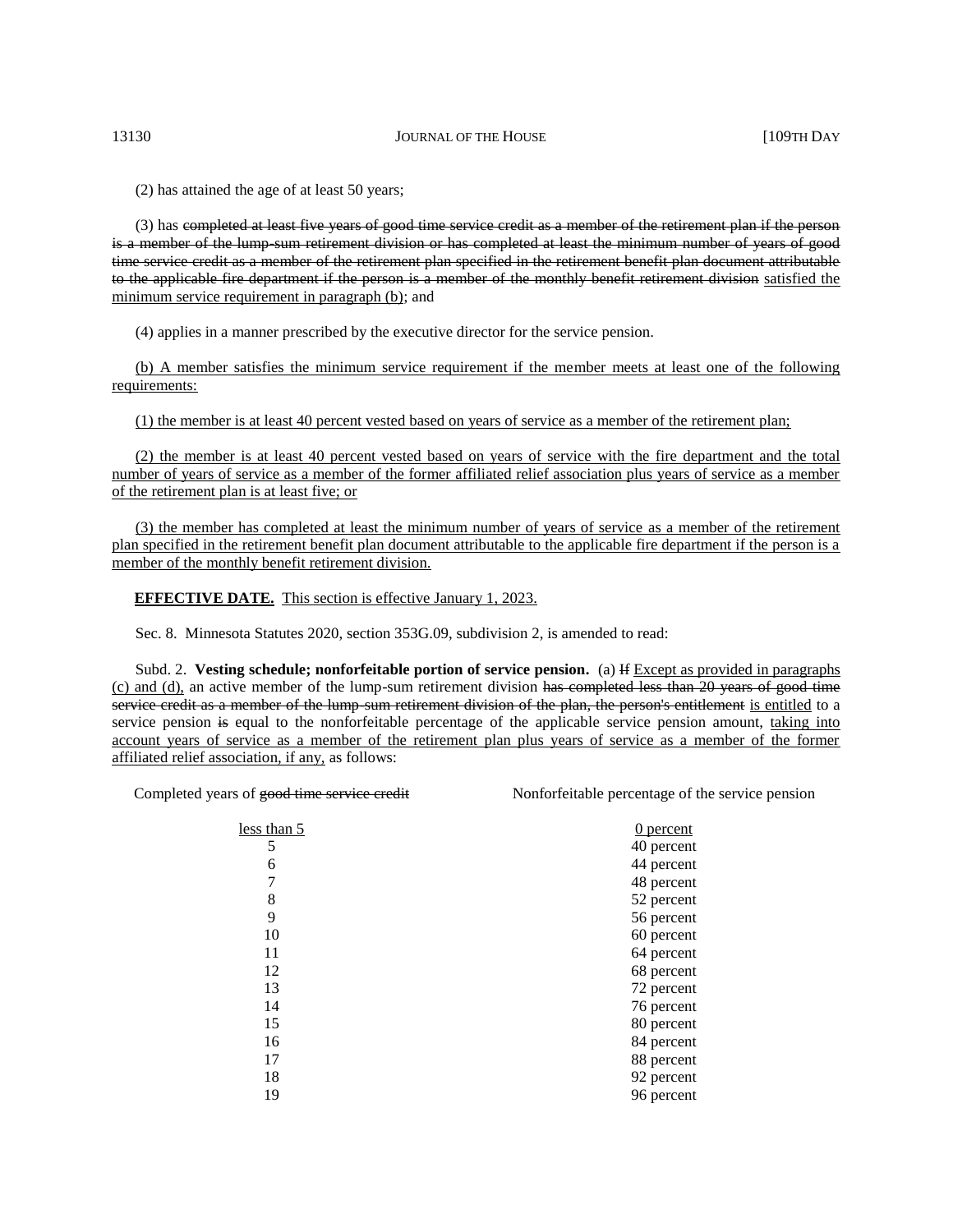#### 109TH DAY] MONDAY, MAY 16, 2022 13131

(b) If an active member of the monthly benefit retirement division has completed less than 20 years of good time service credit as a member of the monthly benefit retirement division of the plan, the person's entitlement to a service pension must be governed by the retirement benefit plan document attributable to the applicable fire department.

(c) A person described in paragraph (d) is entitled to the vested portion of the service pension as determined by applying the vesting schedule selected in the request for coverage under section 353G.05, subdivision 1a, taking into account years of service as a member of the retirement plan plus years of service as a member of the former affiliated relief association, if any.

(d) A person is described in this paragraph if the person becomes a member of the lump-sum retirement division in connection with the transfer of coverage from a relief association to the retirement plan on or after January 1, 2023, or in connection with a municipality or independent nonprofit firefighting corporation joining the retirement plan on or after January 1, 2023.

**EFFECTIVE DATE.** This section is effective January 1, 2023.

Sec. 9. Minnesota Statutes 2021 Supplement, section 353G.11, subdivision 1, is amended to read:

Subdivision 1. **Service pension levels; lump-sum retirement division.** Except as provided in subdivision 1a, the lump-sum retirement division of the retirement plan provides the following levels of service pension amounts per full year of good time service credit to be selected at the election of coverage:

(1) a minimum service pension level of \$500 per year;

(2) a maximum service pension level equal to the largest maximum lump-sum service pension amount permitted under section 424A.02, subdivision 2e subdivision 3, as a maximum lump sum service pension amount payable for each year of service; and

(3) service pension levels between the minimum level and the maximum level in \$100 increments.

#### **EFFECTIVE DATE.** This section is effective January 1, 2023.

Sec. 10. Minnesota Statutes 2020, section 424A.003, is amended to read:

### **424A.003 CERTIFICATION OF SERVICE CREDIT.**

(a) When a municipal fire department, a joint powers fire department, or an independent nonprofit firefighting corporation is directly associated with the volunteer firefighters relief association, the fire chief shall certify annually by March 31 the service credit for the previous calendar year of each volunteer firefighter rendering active service with the fire department.

(b) The certification shall be made to an officer of the relief association's board of trustees and to the municipal clerk or clerk-treasurer of the largest municipality in population served by the associated fire department.

(c) The fire chief shall notify each volunteer firefighter rendering active service with the fire department of the amount of service credit rendered by the firefighter for the previous calendar year. Upon request, the fire chief shall provide the firefighter with a written explanation and documentation to support the determination of service credit. The service credit notification and a description of the process and deadlines for the firefighter to challenge the fire chief's determination of service credit must be provided to the firefighter at least 21 days prior to its certification to the relief association and municipality. If the service credit amount is challenged, the fire chief shall accept and consider any additional pertinent information and shall make a final determination of service credit.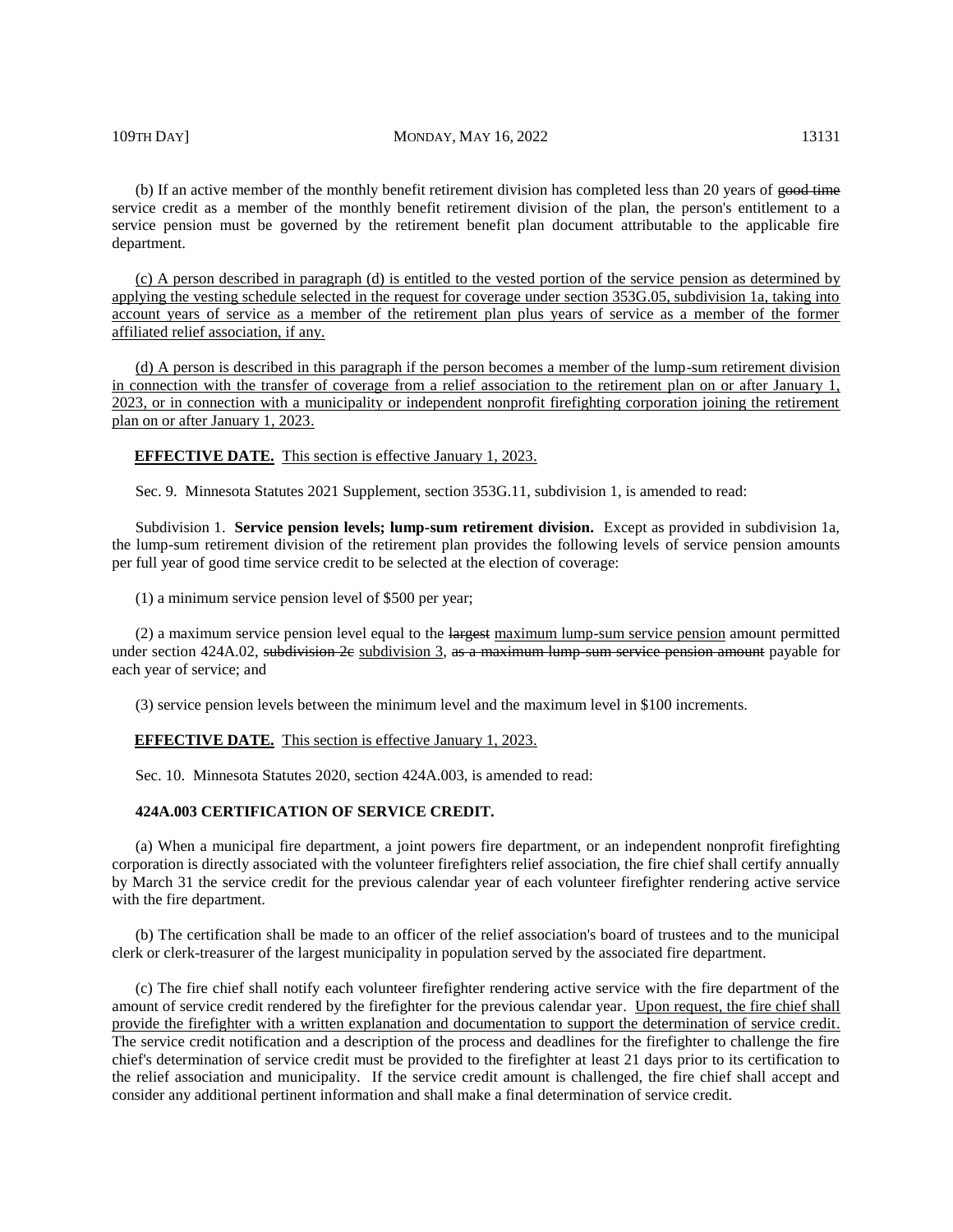(d) The service credit certification must be expressed as the number of completed months of the previous year during which an active volunteer firefighter rendered at least the minimum level of duties as specified and required by the fire department under the rules, regulations, and policies applicable to the fire department. No more than one year of service credit may be certified for a calendar year.

(e) If a volunteer firefighter who is a member of the relief association leaves active firefighting service to render active military service that is required to be governed by the federal Uniformed Services Employment and Reemployment Rights Act, as amended, the firefighter must be certified as providing service credit for the period of the military service, up to the applicable limit of the federal Uniformed Services Employment and Reemployment Rights Act. If the volunteer firefighter does not return from the military service in compliance with the federal Uniformed Services Employment and Reemployment Rights Act, the service credits applicable to that military service credit period are forfeited and canceled at the end of the calendar year in which the time limit set by federal law occurs.

#### **EFFECTIVE DATE.** This section is effective the day following final enactment.

Sec. 11. Minnesota Statutes 2020, section 424A.015, subdivision 2, is amended to read:

# Subd. 2. **No assignment or garnishment.** Except as provided in sections 424A.05, 518.58, 518.581, and 518A.53:

(1) a service pension or ancillary benefits paid or payable from the special fund of a relief association to any person receiving or entitled to receive a service pension or ancillary benefits is not subject to garnishment, judgment, execution, or other legal process<del>, except as provided in section 518.58, 518.581, or 518A.53.</del>; and

 $(2)$  no person entitled to a service pension or ancillary benefits from the special fund of a relief association may assign any service pension or ancillary benefit payments, and the association does not have the authority to recognize any assignment or pay over any sum which has been assigned.

# **EFFECTIVE DATE.** This section is effective the day following final enactment.

Sec. 12. Minnesota Statutes 2021 Supplement, section 424A.02, subdivision 3, is amended to read:

Subd. 3. **Determining maximum pension benefit.** (a) Except as provided in paragraph (b) and section 424B.22, subdivision 4, a defined benefit relief association may not set in its bylaws a service pension amount above the following maximum amounts:

(1) for a defined benefit relief association in which the governing bylaws provide for a monthly benefit service pension as an alternative form of service pension payment to a lump sum service pension, the maximum monthly service pension amount for each pension payment type must be determined using the applicable table contained in subdivision 2b or 2e. per month for each year of service credited is the lesser of \$100 or the maximum monthly service pension amount that could be adopted by the relief association as a bylaws amendment that satisfies section 424A.093, subdivision 6, paragraph (d); and

(2) for a defined benefit relief association in which the governing bylaws provide for a lump-sum service pension, the maximum lump-sum service pension amount for each year of service credited is the lesser of \$15,000 or the maximum lump-sum service pension amount that could be adopted by the relief association as a bylaws amendment that satisfies section 424A.092, subdivision 6, paragraph (e).

(b) If a defined benefit relief association establishes a service pension in compliance with the applicable maximum contained in subdivision 2b or 2c and the minimum average amount of available financing per active covered firefighter is subsequently reduced because of a reduction in fire state aid or because of an increase in the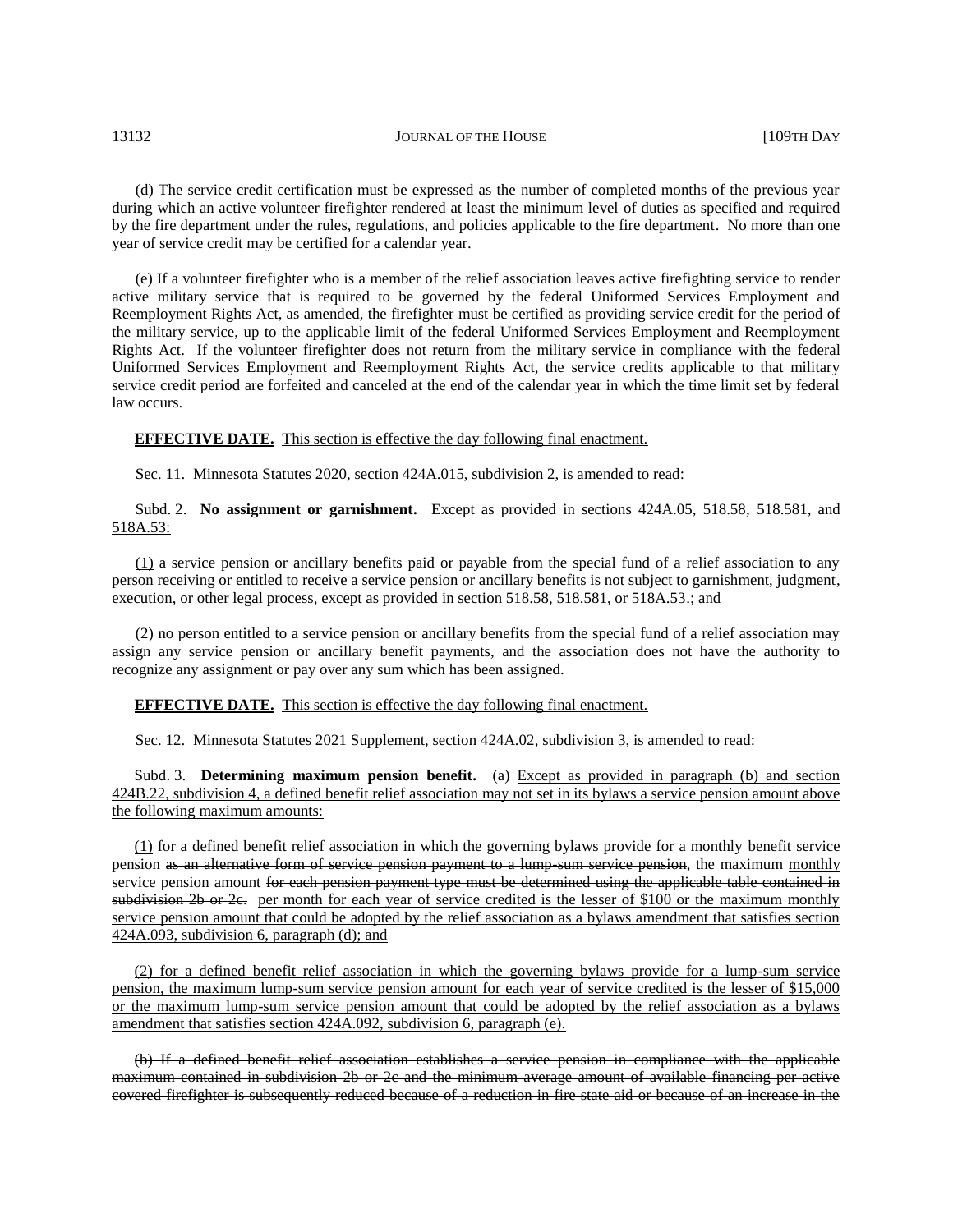#### 109TH DAY] MONDAY, MAY 16, 2022 13133

number of active firefighters, the relief association may continue to provide the prior service pension amount specified in its bylaws, but may not increase the service pension amount until the minimum average amount of available financing per firefighter under the table in subdivision 2b or 2c, whichever applies, permits.

(c) No defined benefit relief association is authorized to provide a service pension in an amount greater than the largest applicable flexible service pension maximum amount even if the amount of available financing per firefighter is greater than the financing amount associated with the largest applicable flexible service pension maximum.

(b) A defined benefit relief association may set in its bylaws a service pension amount that is not greater than the maximum amounts in clause (1) or (2), as applicable, but only if the service pension amount has been ratified by the municipality.

(1) For a defined benefit relief association that pays a monthly service pension, the maximum monthly service pension amount per month for each year of service credited is \$100.

(2) For a defined benefit relief association that pays a lump-sum service pension, the maximum lump-sum service pension amount for each year of service credited is \$15,000.

(d) (c) The method of calculating service pensions must be applied uniformly for all years of active service. Credit must be given for all years of active service, unless the bylaws of the relief association provide that service credit is not given for:

(1) years of active service in excess of caps on service credit; or

(2) years of active service earned by a former member who:

(i) has ceased duties as a volunteer firefighter with the fire department before becoming vested under subdivision 2; and

(ii) has not resumed active service with the fire department and active membership in the relief association for a period as defined in the relief association's bylaws, of not less than five years.

#### **EFFECTIVE DATE.** This section is effective January 1, 2023.

Sec. 13. Minnesota Statutes 2021 Supplement, section 424A.02, subdivision 3a, is amended to read:

Subd. 3a. **Penalty for paying pension greater than applicable maximum.** (a) If a defined benefit relief association pays a service pension greater than the applicable maximum service pension associated with the applicable average amount of available financing per active covered firefighter under the table in subdivision 2b or 2c, whichever applies, the maximum service pension under subdivision 3, paragraph (b), or the applicable maximum service pension amount specified in subdivision 3, paragraph (e), whichever is less, the state auditor shall must notify the relief association that the service pension paid is greater than the applicable maximum service pension and that the penalty under this subdivision will be imposed, unless the relief association reduces the service pension amount to an amount that is not greater than the applicable maximum service pension amount and recovers the overpaid service pension. If the service pension amount is not reduced and the overpayment is not recovered, the state auditor must:

(1) disqualify the municipality or the independent nonprofit firefighting corporation associated with the relief association from receiving fire state aid by making the appropriate notification to the municipality and the commissioner of revenue, with the disqualification applicable for the next apportionment and payment of fire state aid; and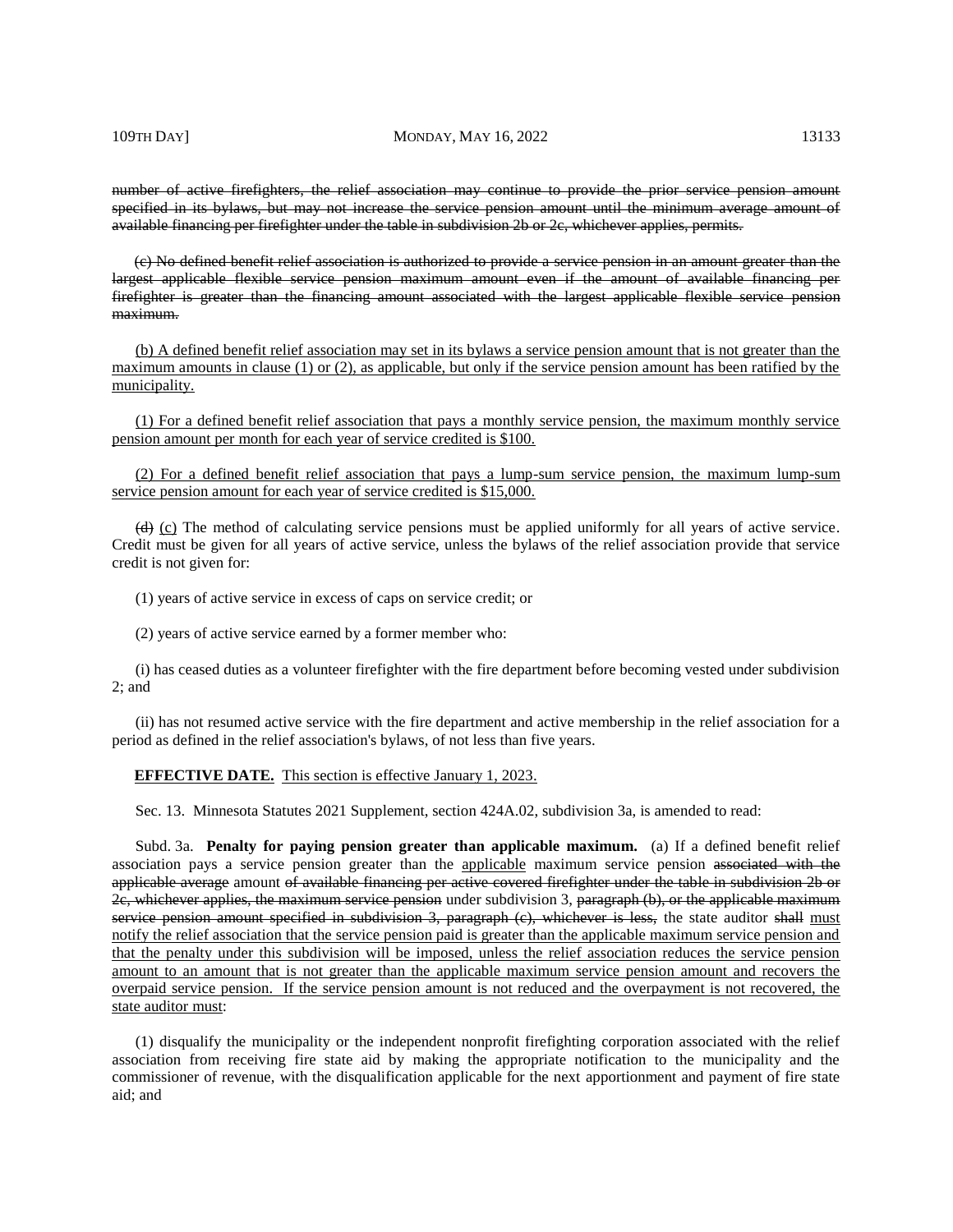(2) order the treasurer of the applicable relief association to recover the amount of the overpaid service pension or pensions from any retired firefighter who received an overpayment.

(b) Fire state aid amounts from disqualified municipalities for the period of disqualifications under paragraph (a), clause (1), must be credited to the amount of fire insurance premium tax proceeds available for the next subsequent fire state aid apportionment.

(c) The amount of any overpaid service pension recovered under paragraph (a), clause (2), must be credited to the amount of fire insurance premium tax proceeds available for the next subsequent fire state aid apportionment.

(d) The determination of the state auditor that a relief association has paid a service pension greater than the applicable maximum must be made on the basis of the information filed by the relief association and the municipality with the state auditor under this chapter and any other relevant information that comes to the attention of the state auditor. The determination of the state auditor is final. An aggrieved municipality, relief association, or person may appeal the determination under section 480A.06.

(e) The state auditor may certify, upon learning that a relief association overpaid a service pension based on an error in the maximum service pension calculation, the municipality or independent nonprofit firefighting corporation associated with the relief association for fire state aid if (1) there is evidence that the error occurred in good faith, and (2) the relief association has initiated recovery of any overpayment amount. Notwithstanding paragraph (c), all overpayments recovered under this paragraph must be credited to the relief association's special fund.

#### **EFFECTIVE DATE.** This section is effective January 1, 2023.

Sec. 14. Minnesota Statutes 2020, section 424A.05, subdivision 3, is amended to read:

Subd. 3. **Authorized disbursements from special fund.** (a) Disbursements from the special fund may not be made for any purpose other than one of the following:

(1) for the payment of service pensions to retired members of the relief association if authorized and paid under law and the bylaws governing the relief association;

(2) for the purchase of an annuity for the applicable person under section 424A.015, subdivision 3, for the transfer of service pension or benefit amounts to the applicable person's individual retirement account under section 424A.015, subdivision 4, or to the applicable person's account in the Minnesota deferred compensation plan under section 424A.015, subdivision 5;

(3) for the payment of temporary or permanent disability benefits to disabled members of the relief association if authorized and paid under law and specified in amount in the bylaws governing the relief association;

(4) for the payment of survivor benefits or for the payment of a death benefit to the estate of the deceased active or deferred firefighter, if authorized and paid under law and specified in amount in the bylaws governing the relief association;

(5) for the payment of the fees, dues and assessments to the Minnesota State Fire Department Association and to the Minnesota State Fire Chiefs Association in order to entitle relief association members to membership in and the benefits of these associations or organizations;

(6) for the payment of insurance premiums to the state Volunteer Firefighters Benefit Association, or an insurance company licensed by the state of Minnesota offering casualty insurance, in order to entitle relief association members to membership in and the benefits of the association or organization; and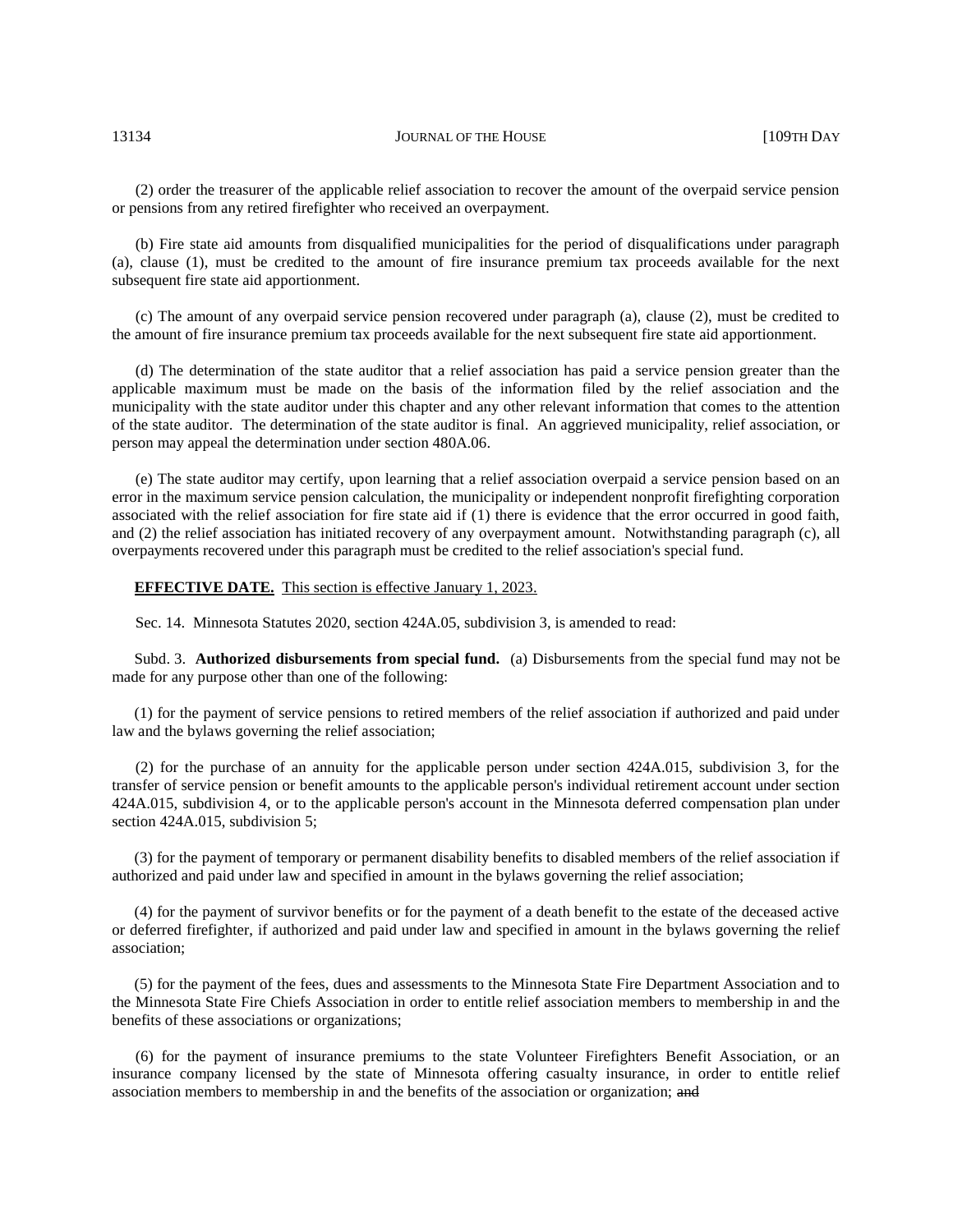#### 109TH DAY] MONDAY, MAY 16, 2022 13135

(7) for the payment of administrative expenses of the relief association as authorized under subdivision 3b.; and

(8) for the payment of a service pension to the former spouse of a member or former member of a relief association, if the former spouse is an alternate payee designated in a qualified domestic relations order under subdivision 5.

(b) Checks or authorizations for electronic fund transfers for disbursements authorized by this section must be signed by the relief association treasurer and at least one other elected trustee who has been designated by the board of trustees to sign the checks or authorizations. A relief association may make disbursements authorized by this subdivision by electronic fund transfers only if the specific method of payment and internal control policies and procedures regarding the method are approved by the board of trustees.

#### **EFFECTIVE DATE.** This section is effective the day following final enactment.

Sec. 15. Minnesota Statutes 2020, section 424A.05, is amended by adding a subdivision to read:

Subd. 5. **Qualified domestic relations orders.** (a) A "qualified domestic relations order" means a domestic relations order that creates or recognizes the existence of an alternate payee's right to or assigns to an alternate payee the right to receive a service pension that is all or any portion of the service pension payable with respect to a member or former member of a relief association.

(b) An "alternate payee" means the former spouse of a member or former member of a relief association, including a former spouse who is a distributee as defined in section 356.635, subdivision 7, clause (3).

(c) A relief association must comply with a qualified domestic relations order purporting to assign all or a portion of a service pension accrued under the retirement plan of the relief association, to the extent vested, if the payment or payments required by the order are within the limits described in section 518.58, subdivision 4, paragraph (a), clauses (1) to (4). For the purpose of applying section 518.58, subdivision 4, paragraph (a), "plan" or "pension plan" as used in paragraph (a) means the articles or bylaws of the relief association and chapter 424A, as applicable to the relief association.

(d) Notwithstanding any state law to the contrary, the bylaws of a relief association may permit distribution to an alternate payee under a qualified domestic relations order:

(1) as early as administratively practicable after the order is received by the relief association, even if the member whose service pension is being assigned to the alternate payee under the order has not yet reached age 50 or separated from active service with the fire department affiliated with the relief association; and

(2) in a lump sum, even if the relief association is a defined benefit relief association that pays monthly service pensions under section 424A.093.

(e) If the service pension is an eligible rollover distribution as defined in section 356.635, subdivisions 4 and 5, the relief association must permit the alternate payee to elect a direct rollover, as provided under section 356.635, subdivisions 3 to 7.

#### **EFFECTIVE DATE.** This section is effective the day following final enactment.

Sec. 16. Minnesota Statutes 2021 Supplement, section 424A.091, subdivision 3, is amended to read:

Subd. 3. **Remedy for noncompliance; determination.** (a) A municipality in which there exists a firefighters relief association as specified in subdivision 1 which does not comply with the applicable provisions of sections 424A.091 to 424A.096 or the provisions of any applicable special law relating to the funding or financing of the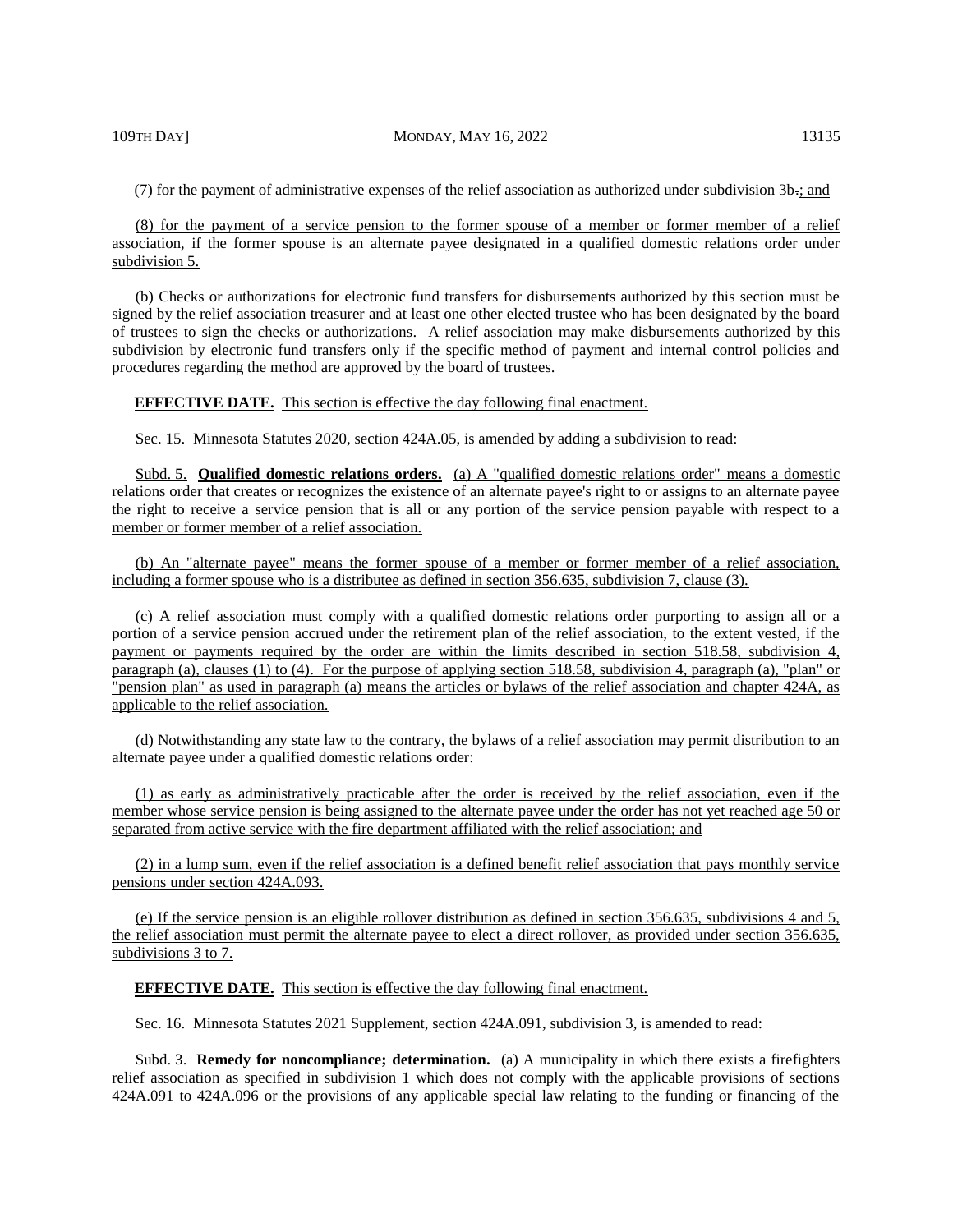association does not qualify initially to receive, and is not entitled subsequently to retain, fire state aid under chapter 477B until the reason for the disqualification specified by the state auditor is remedied, whereupon the municipality or relief association, if otherwise qualified, is entitled to again receive fire state aid for the year occurring immediately subsequent to the year in which the disqualification is remedied.

(b) The state auditor shall determine if a municipality to which a firefighters' relief association is directly associated or a firefighters relief association fails to comply with the provisions of sections 424A.091 to 424A.096 or the funding or financing provisions of any applicable special law based upon the information contained in the annual financial report of the firefighters relief association required under section 424A.014, the actuarial valuation of the relief association, if applicable, the relief association officers' financial requirements of the relief association and minimum municipal obligation determination documentation under section 424A.092, subdivisions 3 and 4; 424A.093, subdivisions 4 and 5; or 424A.094, subdivision 2, if requested to be filed by the state auditor, the applicable municipal or independent nonprofit firefighting corporation budget, if requested to be filed by the state auditor, and any other relevant documents or reports obtained by the state auditor.

(c) The municipality or independent nonprofit firefighting corporation and the associated relief association are not eligible to receive or to retain fire state aid if:

(1) the relief association fails to prepare or to file the financial report or financial statement under section 424A.014;

(2) the relief association treasurer is not bonded in the manner and in the amount required by section 424A.014, subdivision 4;

(3) the relief association officers fail to determine or improperly determine the accrued liability and the annual accruing liability of the relief association under section 424A.092, subdivisions 2, 2a, and 3, paragraph (c), clause (2), if applicable;

(4) if applicable, the relief association officers fail to obtain and file a required actuarial valuation or the officers file an actuarial valuation that does not contain the special fund actuarial liability calculated under the entry age normal actuarial cost method, the special fund current assets, the special fund unfunded actuarial accrued liability, the special fund normal cost under the entry age normal actuarial cost method, the amortization requirement for the special fund unfunded actuarial accrued liability by the applicable target date, a summary of the applicable benefit plan, a summary of the membership of the relief association, a summary of the actuarial assumptions used in preparing the valuation, and a signed statement by the actuary attesting to its results and certifying to the qualifications of the actuary as an approved actuary under section 356.215, subdivision 1, paragraph (c);

(5) the municipality failed to provide a municipal contribution, or the independent nonprofit firefighting corporation failed to provide a corporate contribution, in the amount equal to the minimum municipal obligation if the relief association is governed under section 424A.092, or the amount necessary, when added to the fire state aid actually received in the plan year in question, to at least equal in total the calculated annual financial requirements of the special fund of the relief association if the relief association is governed under section 424A.093, and, if the municipal or corporate contribution is deficient, the municipality failed to include the minimum municipal obligation certified under section 424A.092, subdivision 3, or 424A.093, subdivision 5, in its budget and tax levy or the independent nonprofit firefighting corporation failed to include the minimum corporate obligation certified under section 424A.094, subdivision 2, in the corporate budget;

(6) the defined benefit relief association did not receive municipal ratification for the most recent plan amendment when municipal ratification was required under section 424A.02, subdivision 10; 424A.092, subdivision 6; or 424A.093, subdivision 6;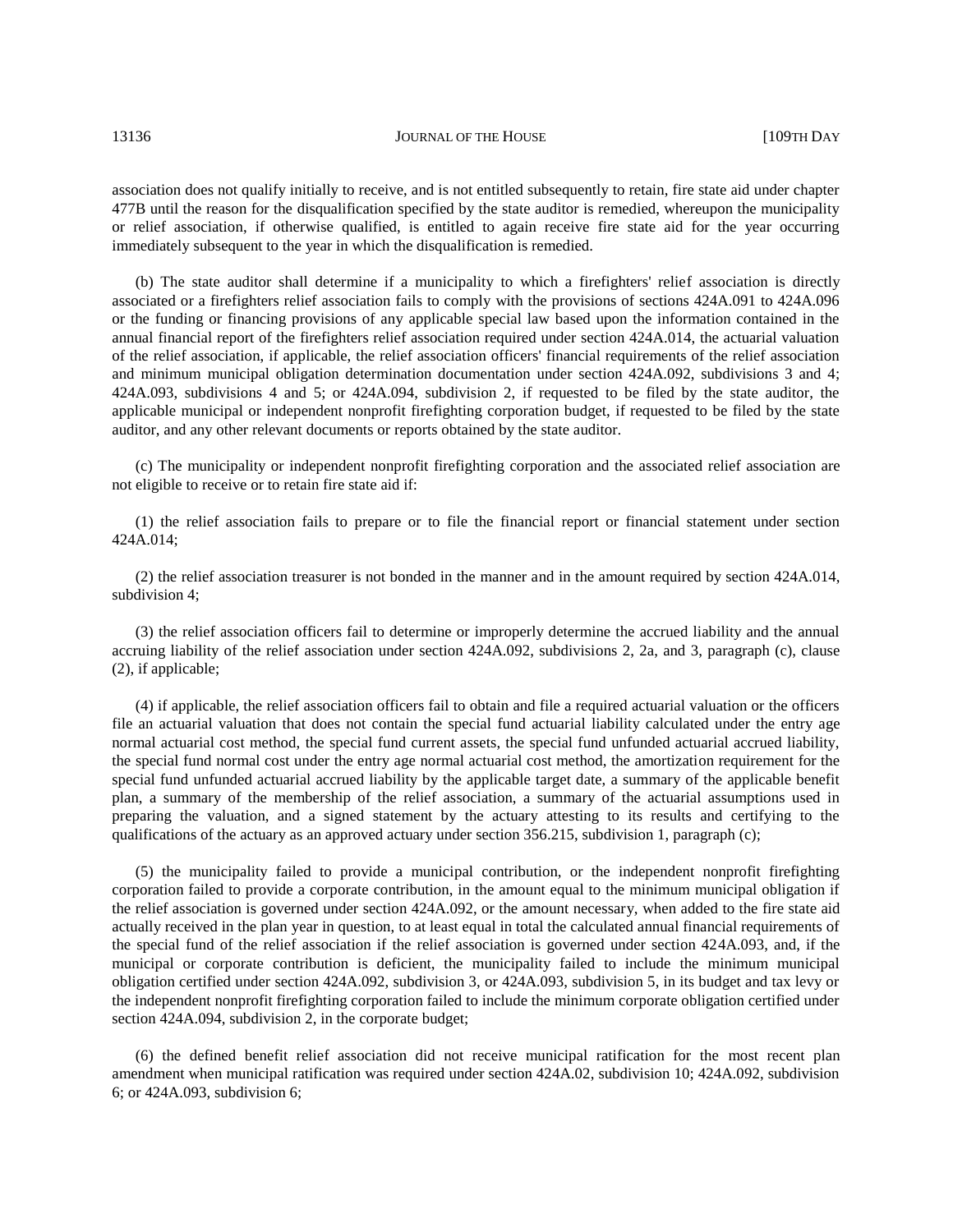(7) the relief association invested special fund assets in an investment security that is not authorized under section 424A.095;

(8) the relief association had an administrative expense that is not authorized under section 424A.05, subdivision 3 or 3b, or the municipality had an expenditure that is not authorized under section 424A.08;

(9) the relief association officers fail to provide a complete and accurate public pension plan investment portfolio and performance disclosure under section 356.219;

(10) the relief association fails to obtain the acknowledgment from a broker of the statement of investment restrictions under section 356A.06, subdivision 8b;

(11) the relief association officers permitted to occur a prohibited transaction under section 356A.06, subdivision 9, or 424A.04, subdivision 2a, or failed to undertake correction of a prohibited transaction that did occur; or

(12) the relief association pays a defined benefit service pension in an amount that is in excess of the applicable maximum service pension maximum amount under section 424A.02, subdivision 2b or 2e 3.

**EFFECTIVE DATE.** This section is effective January 1, 2023.

Sec. 17. Minnesota Statutes 2020, section 424A.092, subdivision 6, is amended to read:

Subd. 6. **Municipal ratification for plan bylaws amendments.** (a) The board of trustees of a relief association may adopt an amendment to the articles of incorporation or bylaws that increases the coverage, service pensions, or retirement benefits provided by the relief association only after preparing an estimate of the expected increase in the financial requirements and the accrued liability resulting from the amendment.

(b) For purposes of this subdivision, "financial requirements" means the amount calculated under subdivision 3, paragraph (c). "Accrued liability" means the amount calculated under subdivision 2 or 2a, as applicable. "Estimate" means the estimate required in paragraph (a).

(c) If the special fund of the a relief association to which this section applies does not have a surplus over full funding under subdivision 3, paragraph (c), clause (5), and if the municipality is required to provide financial support to the special fund of the relief association under this section, the adoption of or any board of trustees of the relief association may adopt an amendment to the articles of incorporation or bylaws of a relief association which that increases or otherwise affects the retirement coverage provided by or the, service pensions, or retirement benefits payable from the special fund of any provided by the relief association to which this section applies. The amendment is not effective until it is ratified by the governing body of the affiliated municipality served by the fire department to which the relief association is directly associated or by the independent nonprofit firefighting corporation, as applicable, and. The governing body may ratify such amendment only if the officers of a relief association shall not seek municipal ratification prior to preparing and certifying an estimate of the expected increase in the accrued liability and annual accruing liability of the relief association attributable to the amendment has delivered to the governing body the estimate described in paragraphs (a) and (b), certified by an officer of the relief association.

(d) If the special fund of the a relief association to which this section applies has a surplus over full funding under subdivision 3, paragraph (c), clause (5), and if the municipality is not required to provide financial support to the special fund of the relief association under this section, the relief association may adopt or amend its an amendment to the articles of incorporation or bylaws which increase or otherwise affect that increases the retirement coverage provided by or the, service pensions, or retirement benefits payable from the special fund of provided by the relief association which are.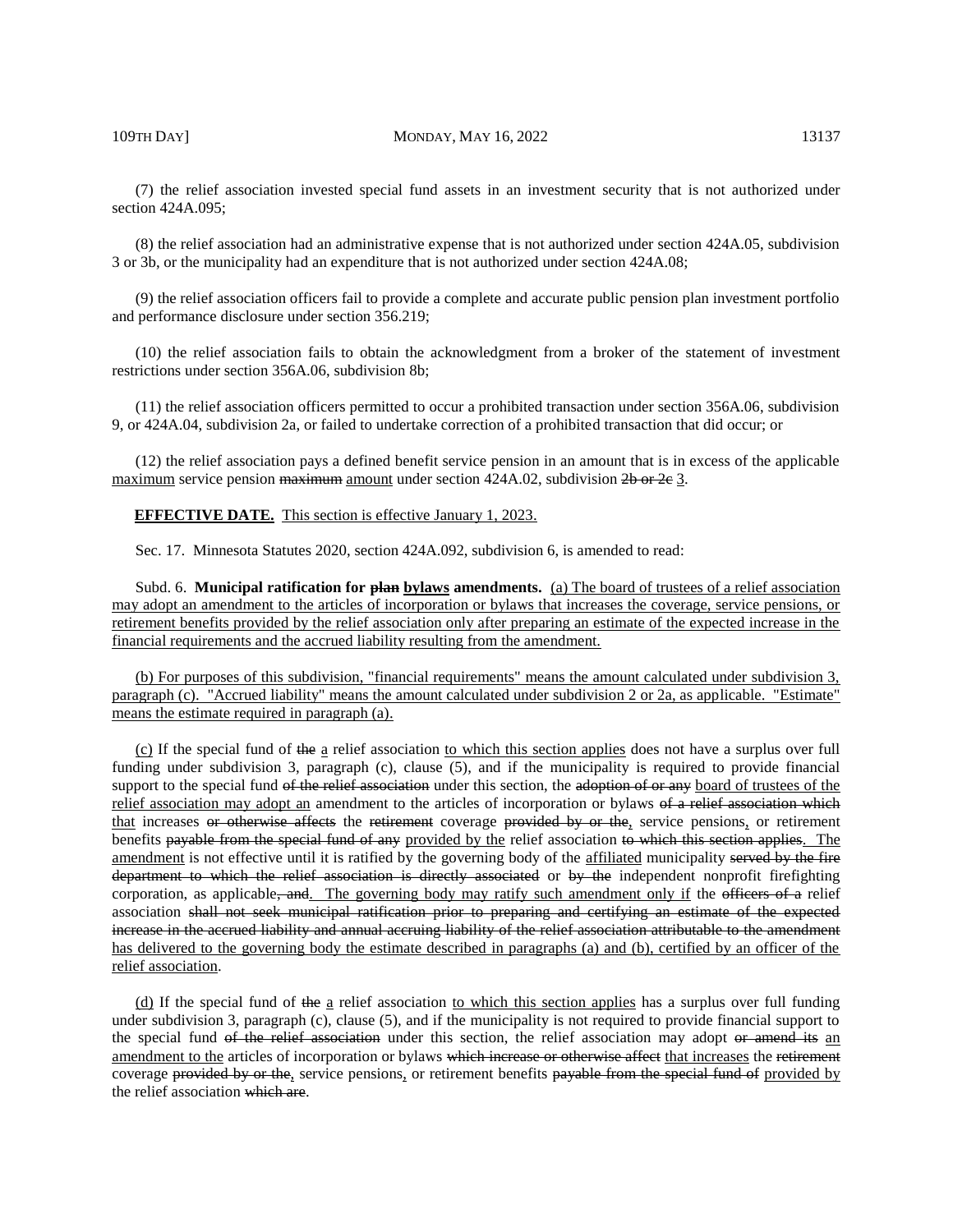# (1) The amendment is effective if the municipality ratifies the amendment.

(2) The amendment is effective without municipal ratification so long as this does if the amendment satisfies paragraph (e).

(e) An amendment satisfies this paragraph if the estimate described in paragraphs (a) and (b) demonstrates that the amendment will not cause:

(1) the amount of the resulting increase in the accrued liability of the special fund of the relief association to exceed 90 percent of the amount of the surplus over full funding reported in the prior year; and this does not result in

(2) the financial requirements of the special fund of the relief association exceeding to exceed the expected amount of the future fire state aid and police and firefighter retirement supplemental state aid to be received by the relief association as determined by the board of trustees following the preparation of an estimate of the expected increase in the accrued liability and annual accruing liability of the relief association attributable to the change.

(f) If a relief association adopts or amends its the articles of incorporation or bylaws without municipal ratification under this subdivision, and, subsequent to the amendment or adoption, the financial requirements of the special fund of the relief association under this section are such so as to require financial support from the municipality, the provision which was implemented without municipal ratification is no longer effective without municipal ratification and any service pensions or retirement benefits payable after that date may be paid only in accordance with the articles of incorporation or bylaws as amended or adopted with municipal ratification.

#### **EFFECTIVE DATE.** This section is effective January 1, 2023.

Sec. 18. Minnesota Statutes 2021 Supplement, section 424A.093, subdivision 1, is amended to read:

Subdivision 1. **Application.** (a) This section applies to any firefighters relief association specified in section 424A.091, subdivision 1, which pays or allows for an option of a monthly service pension to a retiring firefighter when at least the minimum requirements for entitlement to a service pension specified in section 424A.02, any applicable special legislation, and the articles of incorporation or bylaws of the relief association have been met. Each firefighters relief association to which this section applies shall determine the actuarial condition and funding costs of the special fund of the relief association in accordance with subdivisions 2 and 3, the financial requirements of the special fund of the relief association in accordance with subdivision  $4<sub>1</sub>$  and the minimum obligation of the municipality with respect to the special fund of the relief association in accordance with subdivision 5.

(b) If a firefighters relief association that previously provided a monthly benefit service pension discontinues that practice and either replaces the monthly benefit amount with a lump-sum lump-sum benefit amount consistent with section 424A.02, subdivision  $2e$  3, paragraph (a), clause (2), or purchases an annuity in the same amount as the monthly benefit from an insurance company licensed to do business in this state, the actuarial condition and funding costs, financial, and minimum municipal obligation requirements of section 424A.092 apply rather than this section.

#### **EFFECTIVE DATE.** This section is effective January 1, 2023.

Sec. 19. Minnesota Statutes 2020, section 424A.093, subdivision 6, is amended to read:

Subd. 6. **Municipal ratification for plan bylaws amendments.** (a) The board of trustees of a relief association may adopt an amendment to the articles of incorporation or bylaws that increases the coverage, service pensions, or retirement benefits provided by the relief association only after the board of trustees has had an updated actuarial valuation including the proposed change or an estimate of the expected actuarial impact of the proposed change prepared by the actuary of the relief association.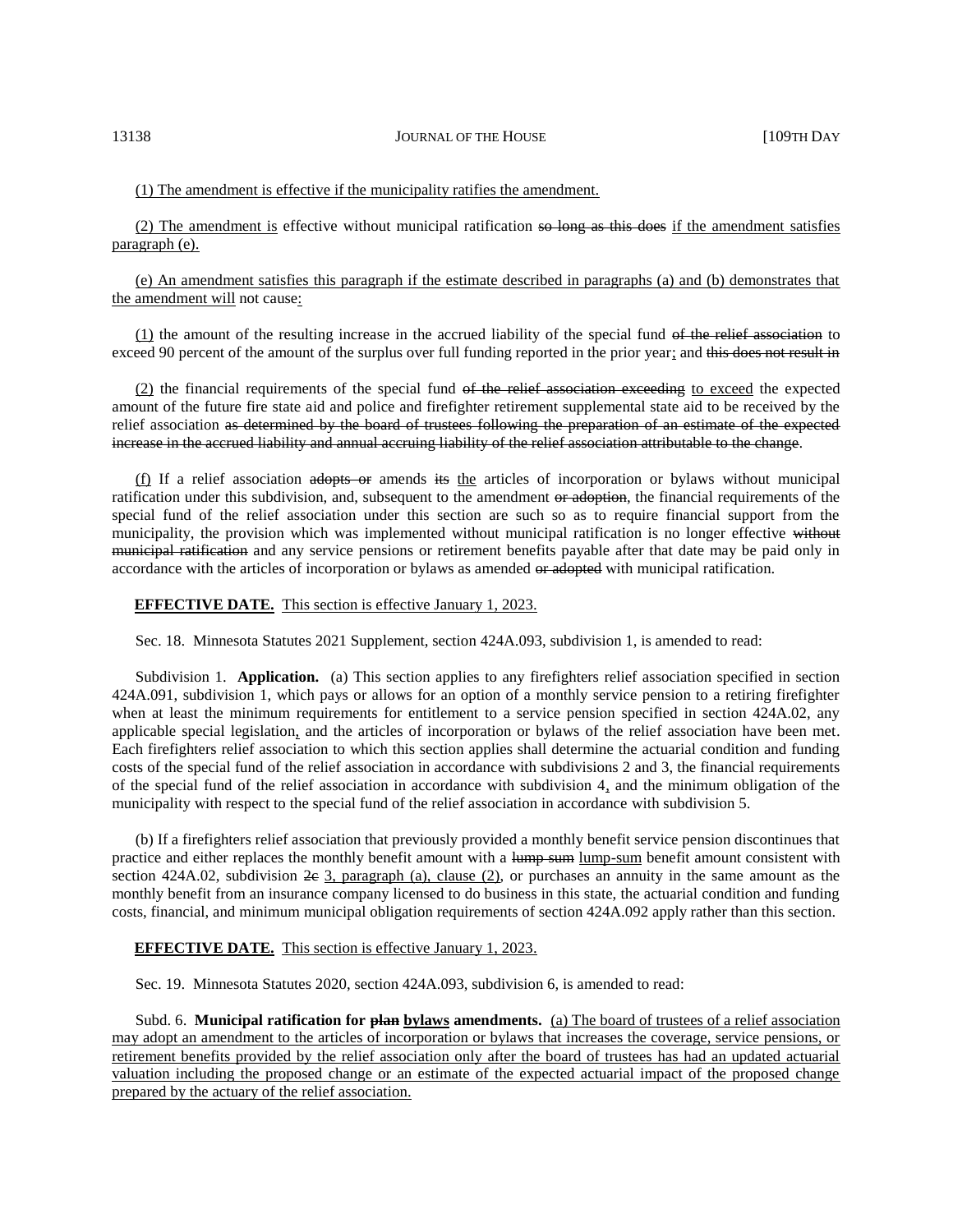(b) If the special fund of the a relief association to which this section applies does not have a surplus over full funding under subdivision 4, and if the municipality is required to provide financial support to the special fund of the relief association under this section, the adoption of or any board of trustees of the relief association may adopt an amendment to the articles of incorporation or bylaws of a relief association which that increases or otherwise affects the retirement coverage provided by or the, service pensions, or retirement benefits payable from the special fund of any provided by the relief association to which this section applies. The amendment is not effective until it is ratified by the governing body of the affiliated municipality served by the fire department to which the relief association is directly associated or by the independent nonprofit firefighting corporation, as applicable. The governing body may ratify such amendment only if the relief association has delivered to the governing body the actuarial valuation or estimate described in paragraph (a), certified by an officer of the relief association.

 $(c)$  If the special fund of the a relief association to which this section applies has a surplus over full funding under subdivision 4, and if the municipality is not required to provide financial support to the special fund of the relief association under this section, the relief association may adopt or amend its an amendment to the articles of incorporation or bylaws which increase or otherwise affect that increases the retirement coverage provided by or the, service pensions, or retirement benefits payable from the special fund of provided by the relief association which are. The amendment is effective:

# (1) if the municipality ratifies the amendment; or

effective (2) without municipal ratification so long as this does if the amendment satisfies paragraph (d).

(d) An amendment satisfies this paragraph if the actuarial valuation or estimate described in paragraph (a) demonstrates that the amendment will not cause:

 $(1)$  the amount of the resulting increase in the accrued liability of the special fund of the relief association to exceed 90 percent of the amount of the surplus over full funding reported in the prior year; and this does not result in

(2) the financial requirements of the special fund of the relief association exceeding to exceed the expected amount of the future fire state aid and police and firefighter retirement supplemental state aid to be received by the relief association as determined by the board of trustees following the preparation of an updated actuarial valuation including the proposed change or an estimate of the expected actuarial impact of the proposed change prepared by the actuary of the relief association.

(e) If a relief association adopts or amends its articles of incorporation or bylaws without municipal ratification pursuant to this subdivision, and, subsequent to the amendment or adoption, the financial requirements of the special fund of the relief association under this section are such so as to require financial support from the municipality, the provision which was implemented without municipal ratification is no longer effective without municipal ratification and any service pensions or retirement benefits payable after that date may be paid only in accordance with the articles of incorporation or bylaws as amended or adopted with municipal ratification.

#### **EFFECTIVE DATE.** This section is effective January 1, 2023.

Sec. 20. Minnesota Statutes 2020, section 424A.095, is amended to read:

#### **424A.095 INVESTMENTS.**

Subdivision 1. **Authorized investments.** (a) The special fund assets of a relief association governed by sections 424A.091 to 424A.096 must be invested in securities that are authorized investments under section 356A.06, subdivision 6 or 7, whichever applies.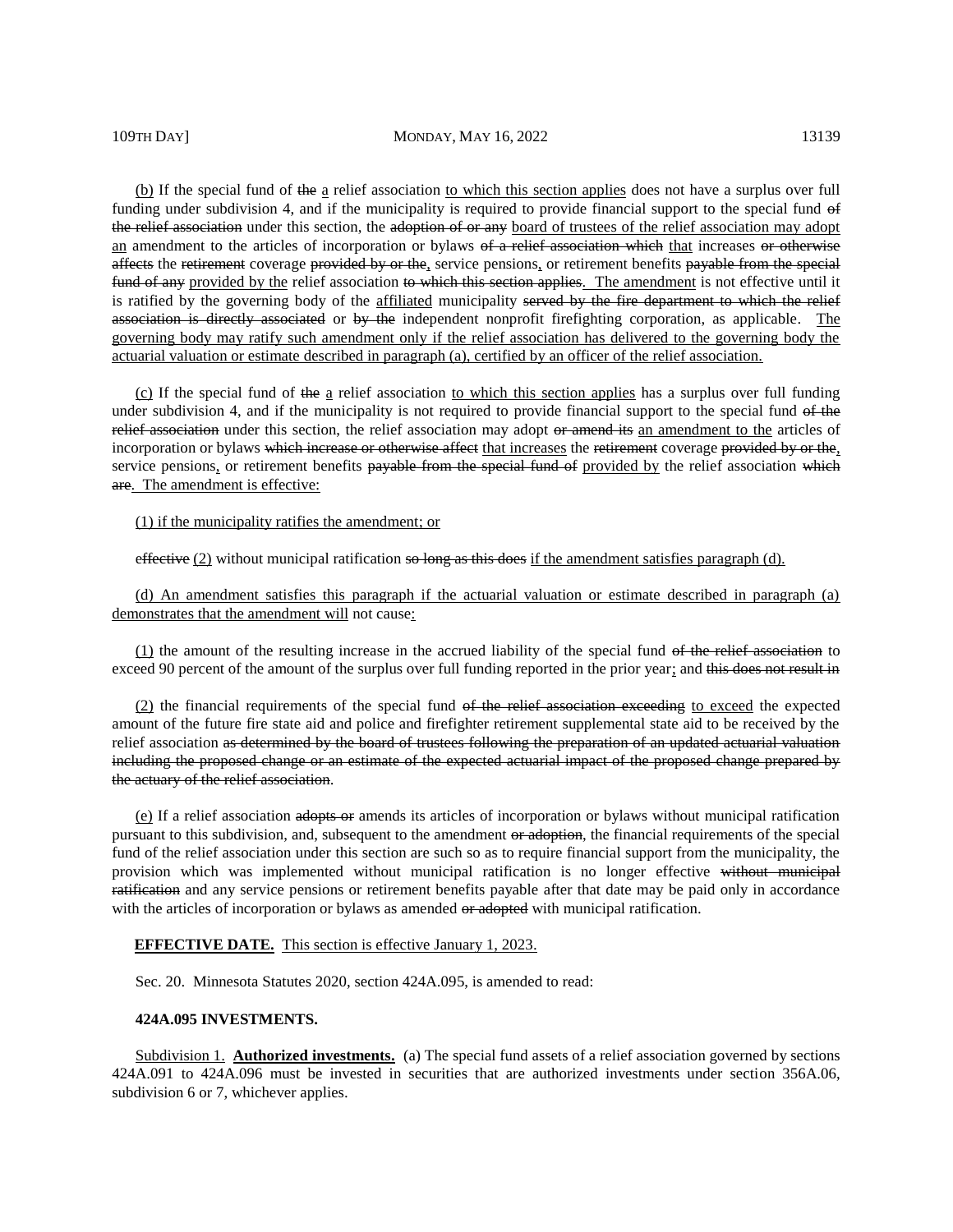(b) The governing board of the association may select and appoint a qualified private firm to measure management performance and return on investment, and the firm must use the formula or formulas developed by the state board under section 11A.04, clause (11).

Subd. 2. **Investment report.** (a) Annually, the state auditor must provide an investment report to each relief association that has complied with the reporting requirements under section 356.219, subdivisions 1 and 3. The investment report must contain the following information:

(1) the relief association's average annual rates of return for at least the previous one-, three-, five-, ten-, 15-, and 20-year periods for which the state auditor has investment information;

(2) the relief association's asset allocation;

(3) the average annual 1-year and 10-year benchmark rates of return;

(4) the average annual 1-year and 10-year rates of return for the statewide volunteer firefighter plan;

(5) the 1-year and 10-year average annual rates of return for the State Board of Investment supplemental investment fund; and

(6) a graphical comparison between:

(i) the relief association's average annual rates of return for the previous year and for the previous multiyear periods provided under clause (1); and

(ii) the average annual rates of return for the same periods for the supplemental investment fund's balanced fund or any successor fund.

(b) The state auditor shall select the benchmark rates of return based on the best practice in the industry.

(c) The relief association's board of trustees must certify to the state auditor that the board reviewed the investment report. The certification must accompany the audited financial statements or detailed financial statement under section 424A.014, subdivision 1 or 2, whichever applies. A copy of the report must be kept on file by the relief association and must be available for inspection by any member of the public.

**EFFECTIVE DATE.** This section is effective the day following final enactment.

Sec. 21. Minnesota Statutes 2021 Supplement, section 424A.10, subdivision 2, is amended to read:

Subd. 2. **Payment of supplemental benefit.** (a) Upon the payment by a volunteer firefighters relief association or by the statewide lump-sum volunteer firefighter plan of a lump-sum distribution to a qualified recipient, the association or retirement plan, as applicable, must pay a supplemental benefit to the qualified recipient. Notwithstanding any law to the contrary, the relief association must pay the supplemental benefit out of its special fund and the statewide lump-sum volunteer firefighter plan must pay the supplemental benefit out of the statewide lump-sum volunteer firefighter plan. This benefit is an amount equal to ten percent of the regular lump-sum distribution that is paid on the basis of the recipient's service as a volunteer firefighter. In no case may the amount of the supplemental benefit exceed \$1,000. A supplemental benefit under this paragraph may not be paid to a survivor of a deceased active or deferred volunteer firefighter in that capacity.

(b) Upon the payment by a relief association or the retirement plan of a lump-sum survivor benefit to a survivor of a deceased active volunteer firefighter or of a deceased deferred volunteer firefighter, the association or retirement plan, as applicable, must pay a supplemental survivor benefit to the survivor of the deceased active or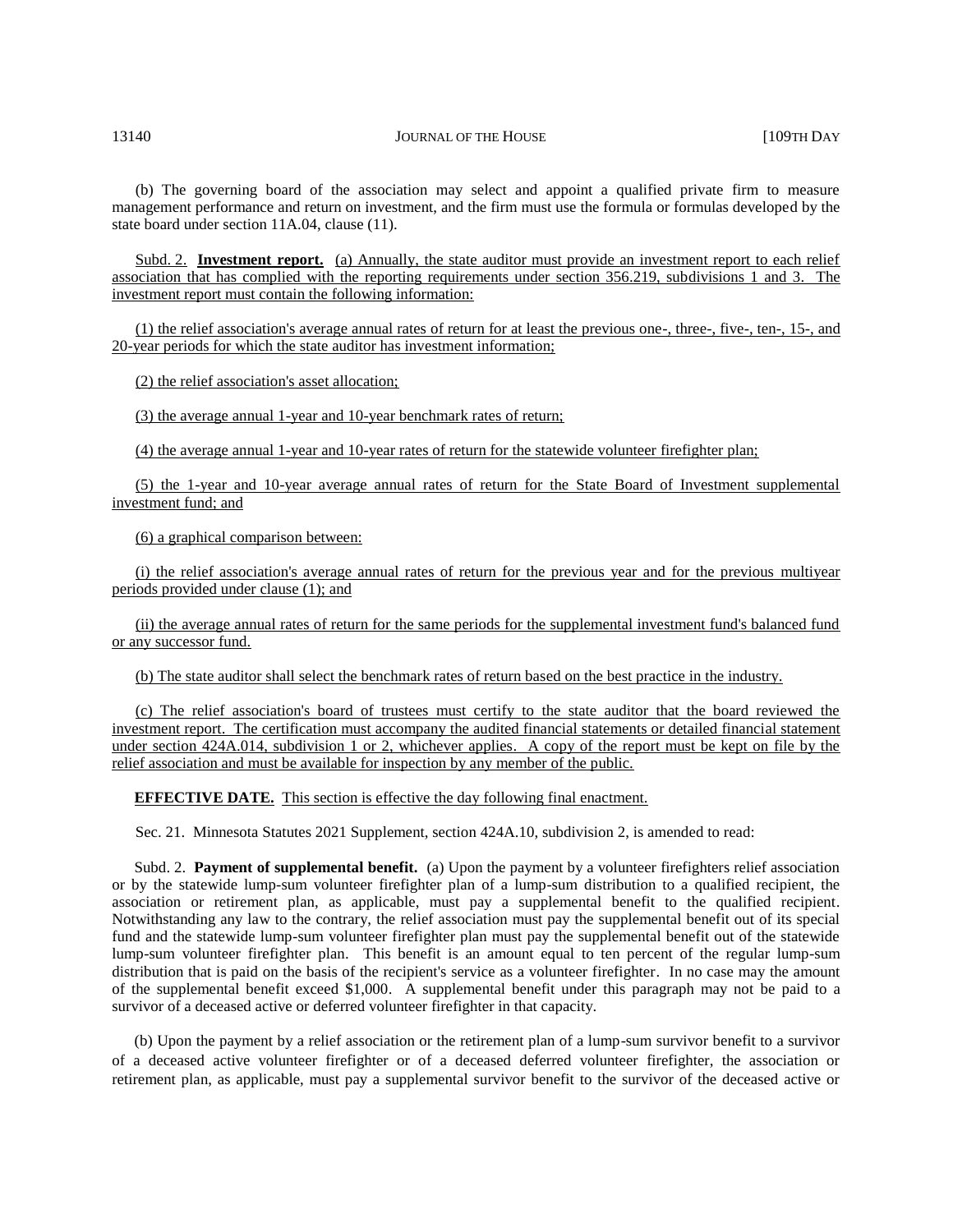#### 109TH DAY] MONDAY, MAY 16, 2022 13141

deferred volunteer firefighter from the special fund of the relief association and the retirement plan must pay a supplemental survivor benefit to the survivor of the deceased active or deferred volunteer firefighter from the retirement fund if chapter 353G so provides. The amount of the supplemental survivor benefit is 20 percent of the survivor benefit, but not to exceed \$2,000.

(c) For purposes of this section, the term "regular lump-sum distribution" means the pretax lump-sum distribution excluding any interest that may have been credited during a volunteer firefighter's period of deferral.

(d) An individual may receive a supplemental benefit under paragraph (a) or under paragraph (b), but not under both paragraphs with respect to one lump-sum volunteer firefighter benefit.

(e) If a qualified recipient receives more than one lump-sum distribution, the qualified recipient is eligible to receive a supplemental benefit or supplemental survivor benefit, whichever is applicable, with each lump-sum distribution. Each supplemental benefit shall be calculated pursuant to paragraph (a) or (b), as applicable, and shall be subject to a separate limit.

(f) Qualified recipients who elect to receive their lump-sum distribution in installments under section 424A.016, subdivision 5, or 424A.02, subdivision 8, are eligible to receive one supplemental benefit calculated on the total lump-sum distribution amount under paragraph (a) or (b), as applicable.

**EFFECTIVE DATE.** This section is effective retroactively for supplemental benefits paid in 2018 and thereafter.

Sec. 22. Minnesota Statutes 2021 Supplement, section 424B.10, subdivision 1b, is amended to read:

Subd. 1b. **Benefits.** (a) The successor relief association following the consolidation of two or more defined benefit relief associations must be a defined benefit relief association.

(b) Notwithstanding any provision of section 424A.02, subdivisions 2a to subdivision 3, to the contrary, the initial service pension amount of the subsequent defined benefit relief association as of the effective date of consolidation is either the service pension amount specified in clause (1) or the service pension amounts specified in clause (2), as provided for in the consolidated relief association's articles of incorporation or bylaws:

(1) the highest dollar amount service pension amount of any prior volunteer firefighters relief association in effect immediately before the consolidation initiation if the pension amount was implemented consistent with section 424A.02; or

(2) for service rendered by each individual volunteer firefighter before consolidation, the service pension amount under the consolidating volunteer firefighters relief association that the firefighter belonged to immediately before the consolidation if the pension amount was implemented consistent with section 424A.02 and for service rendered after the effective date of the consolidation, the highest dollar amount service pension of any of the consolidating volunteer firefighters relief associations in effect immediately before the consolidation if the pension amount was implemented consistent with section 424A.02.

(c) Any increase in the service pension amount beyond the amount implemented under paragraph (a) must conform with the requirements and limitations of section 424A.02 and sections 424A.091 to 424A.095.

**EFFECTIVE DATE.** This section is effective January 1, 2023.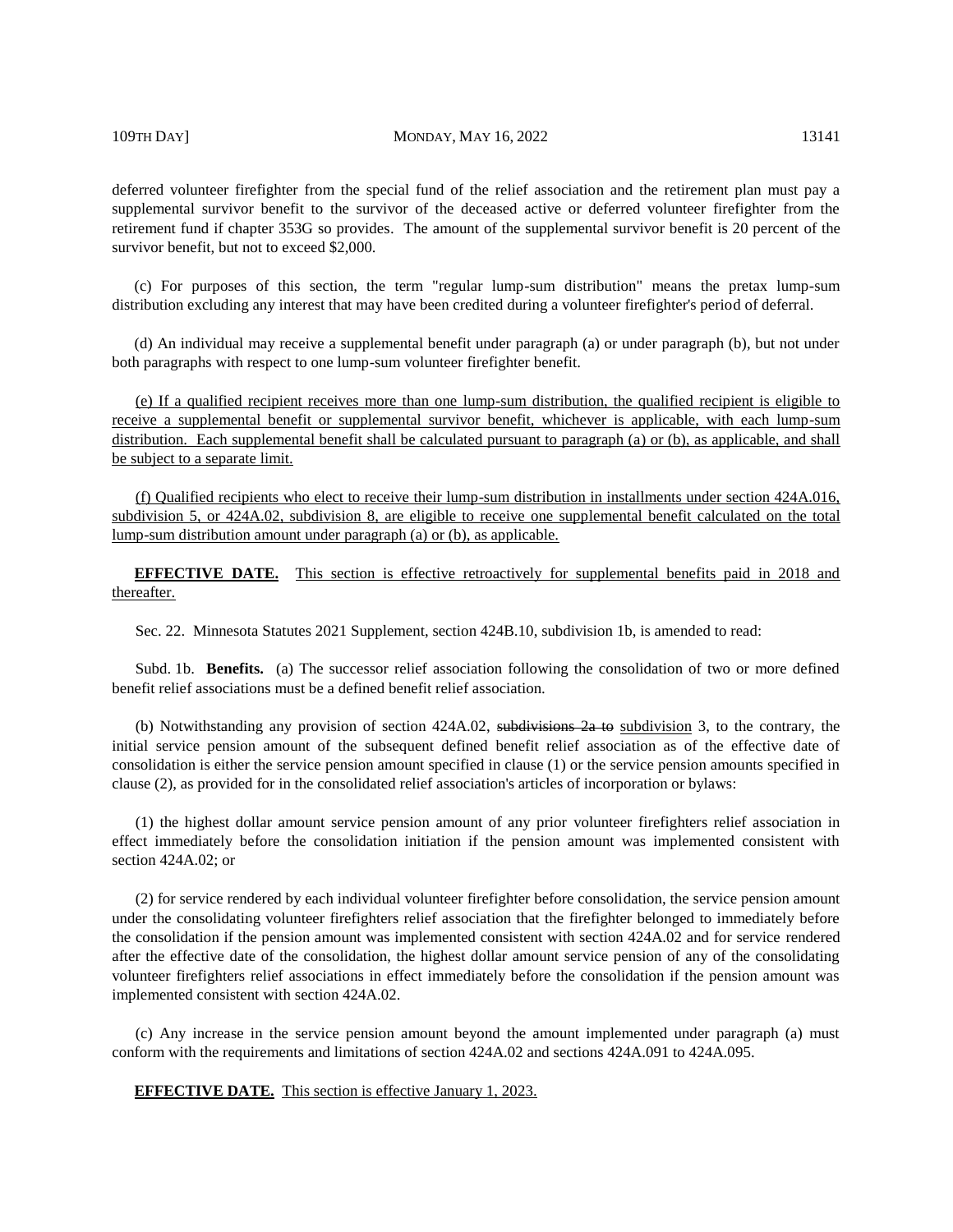Sec. 23. Minnesota Statutes 2021 Supplement, section 424B.13, subdivision 4, is amended to read:

Subd. 4. **Benefit increase.** (a) If the relief association has a surplus as of the end of the relief association's most recent fiscal year before the conversion effective date, the board of trustees may approve a resolution that increases the lump-sum benefit or monthly pension amount or both the lump-sum and monthly pension amount, if the relief association offers both, and amends the relief association bylaws without the consent of the affiliated municipality or firefighting corporation, notwithstanding section 424A.02, subdivision 10. The resulting lump-sum benefit or monthly pension amount is not limited to the maximum lump-sum benefit service pension amount or maximum monthly service pension amounts amount under section 424A.02, subdivisions 2a to subdivision 3.

(b) The benefit increase must not cause the liabilities of the retirement plan to exceed the value of the assets, after taking into account full vesting as required under subdivision 2 and any administrative expenses arising from the conversion.

(c) The board of trustees shall specify whether the benefit increase will apply only to participants who are members active as of the conversion effective date or whether the benefit increase will apply to all participants, including members who are not active as of the conversion effective date, notwithstanding section 424A.015, subdivision 6.

(d) The board of trustees' resolution approving an increase in the benefit level must be considered conditional on there being sufficient assets to fund the increase and must state that if, as of the date benefits are transferred to the defined contribution plan, there are not sufficient assets to cover all benefit liabilities at the new higher benefit level, the benefit level will be reduced until assets equal or are greater than liabilities. The resolution must state that the new lower benefit level will be considered approved by the board of trustees without further action by the board.

#### **EFFECTIVE DATE.** This section is effective January 1, 2023.

Sec. 24. Minnesota Statutes 2021 Supplement, section 424B.22, subdivision 4, is amended to read:

Subd. 4. **Benefit increase.** (a) Notwithstanding section 424A.02, subdivision 10, the board of trustees of a relief association may increase the benefit amount under a defined benefit relief association without the consent of the affiliated municipality or independent nonprofit firefighting corporation, as provided in this subdivision.

(b) If the retirement plan being terminated is a defined benefit plan, the board of trustees may approve an amendment to the bylaws of the relief association to increase the lump-sum or monthly pension amount or both the lump lump-sum and monthly pension amount, if the relief association offers both, up to 125 percent of the largest maximum lump-sum service pension amount under section 424A.02, subdivision 3, paragraph (a), clause (2), or the maximum monthly service pension amount payable per month in effect under section 424A.02, subdivision 2b or 2e, respectively, without regard to the relief association's minimum average amount of available financing per  $f$ irefighter subdivision 3, paragraph (a), clause (1). The amount by which the lump-sum or monthly pension amount is increased must not cause the liabilities of the retirement plan to exceed the value of the assets, after taking into account full vesting as required under subdivision 3 and any administrative expenses.

(c) The board of trustees shall specify whether the benefit increase will apply to only participants who are members active as of the date of the termination of the retirement plan or whether the benefit increase will apply to all participants, including members who are not active as of the plan termination date.

# **EFFECTIVE DATE.** This section is effective January 1, 2023.

#### Sec. 25. **REVISOR INSTRUCTION.**

In Minnesota Statutes, chapter 353G, the revisor of statutes shall change the term "good time service" to the term "service."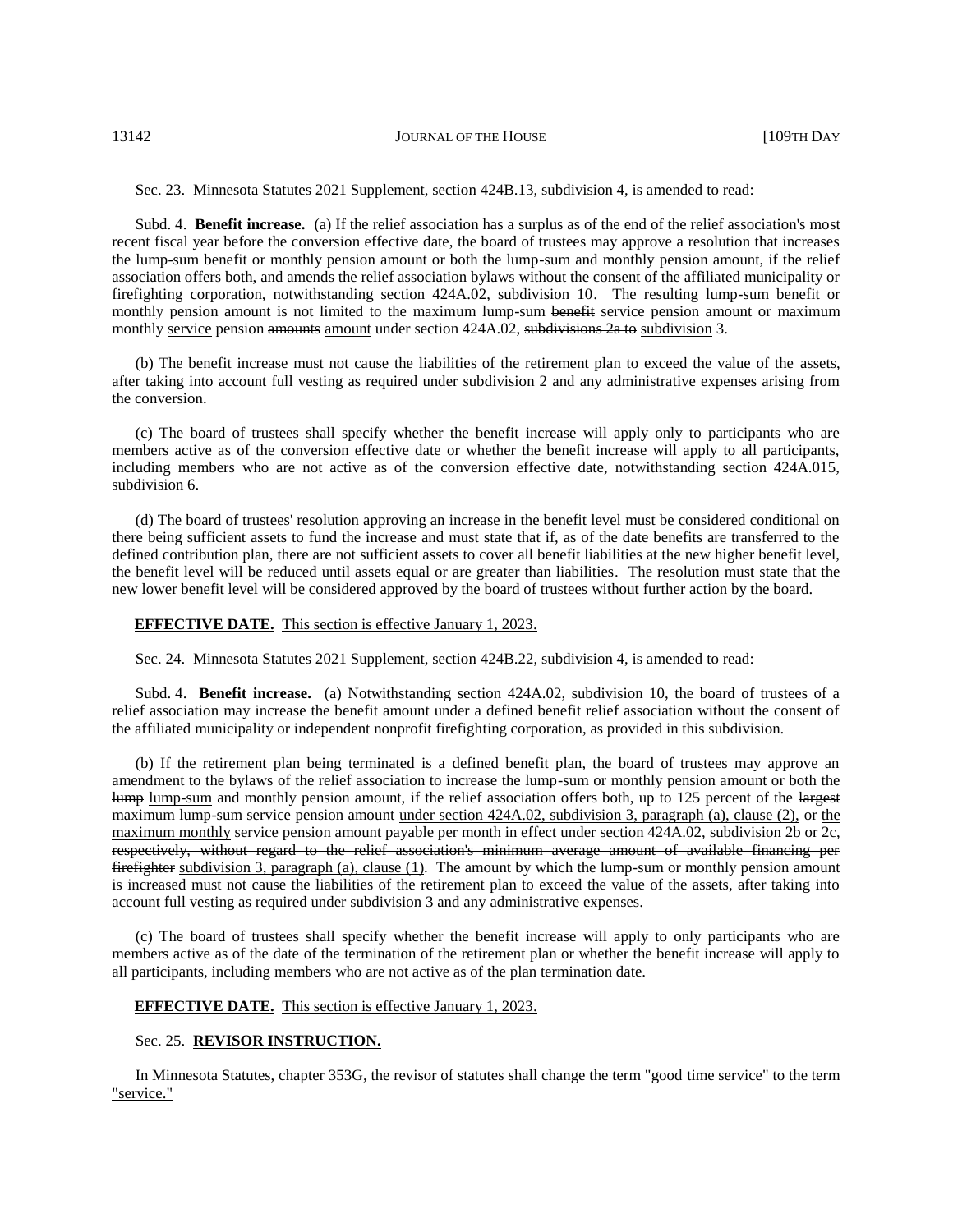# 109TH DAY] MONDAY, MAY 16, 2022 13143

# **EFFECTIVE DATE.** This section is effective January 1, 2023.

#### Sec. 26. **REPEALER.**

(a) Minnesota Statutes 2021 Supplement, section 424A.02, subdivisions 2a, 2b, and 2c, are repealed.

(b) Minnesota Statutes 2020, section 353G.09, subdivision 3, is repealed.

**EFFECTIVE DATE.** This section is effective January 1, 2023.

# ARTICLE 5 DISABILITY ASSESSMENTS BY ADVANCED PRACTICE REGISTERED NURSES

Section 1. Minnesota Statutes 2020, section 352.01, is amended by adding a subdivision to read:

Subd. 27. **APRN.** "APRN" means an individual licensed as an advanced practice registered nurse by the Board of Nursing as defined in section 148.171, subdivision 3, who provides services to a member or applicant that are within the scope of the APRN's professional licensure.

Sec. 2. Minnesota Statutes 2020, section 352.113, subdivision 4, is amended to read:

Subd. 4. **Medical or psychological examinations; authorization for payment of benefit.** (a) Any physician, psychologist, chiropractor, physician assistant, podiatrist, or nurse practitioner APRN providing any service specified in this section must be licensed.

(b) An applicant shall provide a detailed report signed by a physician, and at least one additional report signed by a physician, psychologist, chiropractor, physician assistant, podiatrist, or nurse practitioner APRN with evidence to support an application for total and permanent disability. The reports must include an expert opinion regarding whether the employee is permanently and totally disabled within the meaning of section 352.01, subdivision 17, and that the disability arose before the employee was placed on any paid or unpaid leave of absence or terminated public service.

(c) If there is medical evidence that supports the expectation that at some point the person applying for the disability benefit will no longer be disabled, the decision granting the disability benefit may provide for a termination date upon which the total and permanent disability can be expected to no longer exist. When a termination date is part of the decision granting benefits, prior to the benefit termination the executive director shall review any evidence provided by the disabled employee to show that the disabling condition for which benefits were initially granted continues. If the benefits cease, the disabled employee may follow the appeal procedures described in section 356.96 or may reapply for disability benefits using the process described in this subdivision.

(d) Any claim to disability must be supported by a report from the employer indicating that there is no available work that the employee can perform with the disabling condition and that all reasonable accommodations have been considered. Upon request of the executive director, an employer shall provide evidence of the steps the employer has taken to attempt to provide reasonable accommodations and continued employment to the claimant.

(e) The director shall also obtain written certification from the employer stating whether the employment has ceased or whether the employee is on sick leave of absence because of a disability that will prevent further service to the employer and that the employee is not entitled to compensation from the employer.

(f) The medical adviser shall consider the reports of the physician, psychologist, chiropractor, physician assistant, podiatrist, or nurse practitioner APRN and any other evidence supplied by the employee or other interested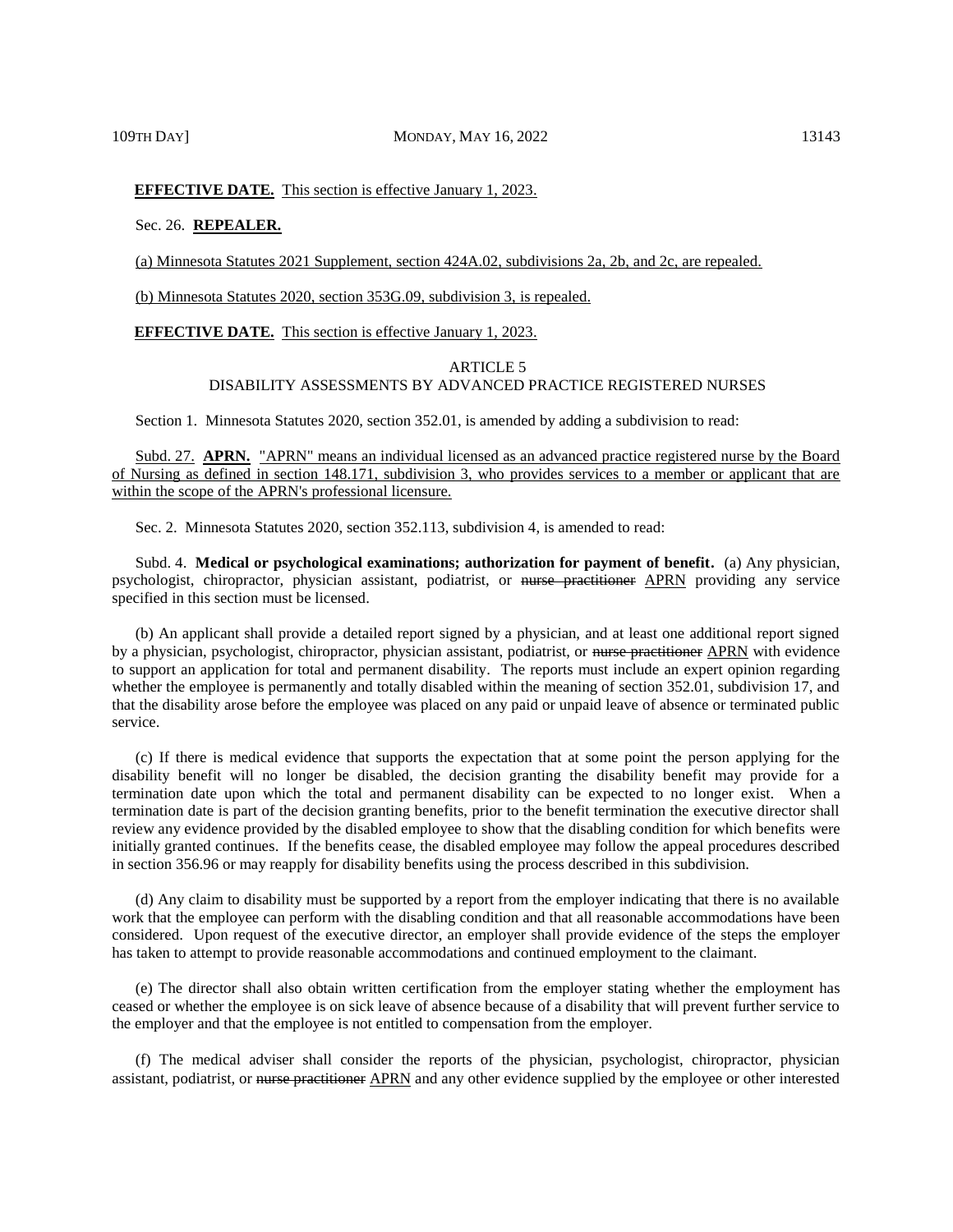parties. If the medical adviser finds the employee totally and permanently disabled, the adviser shall make appropriate recommendation to the director in writing together with the date from which the employee has been totally disabled. The director shall then determine if the disability occurred while still in the employment of the state and constitutes a total and permanent disability as defined in section 352.01, subdivision 17.

(g) A terminated employee may apply for a disability benefit within 18 months of termination as long as the disability occurred while in the employment of the state. The fact that an employee is placed on leave of absence without compensation because of disability does not bar that employee from receiving a disability benefit.

(h) Upon appeal, the board of directors may extend the disability benefit application deadline in paragraph (g) by an additional 18 months if the terminated employee is determined by the board of directors to have a cognitive impairment that made it unlikely that the terminated employee understood that there was an application deadline or that the terminated employee was able to meet the application deadline.

(i) Unless the payment of a disability benefit has terminated because the employee is no longer totally disabled, or because the employee has reached normal retirement age as provided in this section, the disability benefit must cease with the last payment received by the disabled employee or which had accrued during the lifetime of the employee unless there is a spouse surviving. In that event, the surviving spouse is entitled to the disability benefit for the calendar month in which the disabled employee died.

Sec. 3. Minnesota Statutes 2020, section 352.95, subdivision 4, is amended to read:

Subd. 4. **Medical or psychological evidence.** (a) An applicant shall provide medical, chiropractic, or psychological evidence to support an application for disability benefits. The director shall have the employee examined by at least one additional licensed physician, APRN, chiropractor, or psychologist who is designated by the medical adviser. The physicians, APRNs, chiropractors, or psychologists with respect to a mental impairment, shall make written reports to the director concerning the question of the employee's disability, including their expert opinions as to whether the employee has an occupational disability within the meaning of section 352.01, subdivision 17a, and whether the employee has a duty disability, physical or psychological, under section 352.01, subdivision 17b, or has a regular disability, physical or psychological, under section 352.01, subdivision 17c. The director shall also obtain written certification from the employer stating whether or not the employee is on sick leave of absence because of a disability that will prevent further service to the employer performing normal duties as defined in section 352.01, subdivision 17d, or performing less frequent duties as defined in section 352.01, subdivision 17e, and as a consequence, the employee is not entitled to compensation from the employer.

(b) If, on considering the reports by the physicians, APRNs, chiropractors, or psychologists and any other evidence supplied by the employee or others, the medical adviser finds that the employee has an occupational disability within the meaning of section 352.01, subdivision 17a, the adviser adviser shall make the appropriate recommendation to the director, in writing, together with the date from which the employee has been disabled. The director shall then determine the propriety of authorizing payment of a duty disability benefit or a regular disability benefit as provided in this section.

(c) Unless the payment of a disability benefit has terminated because the employee no longer has an occupational disability, or because the employee has reached either age 55 or the five-year anniversary of the effective date of the disability benefit, whichever is later, the disability benefit must cease with the last payment which was received by the disabled employee or which had accrued during the employee's lifetime. While disability benefits are paid, the director has the right, at reasonable times, to require the disabled employee to submit proof of the continuance of an occupational disability. If any examination indicates to the medical adviser that the employee no longer has an occupational disability, the disability payment must be discontinued upon the person's reinstatement to state service or within 60 days of the finding, whichever is sooner.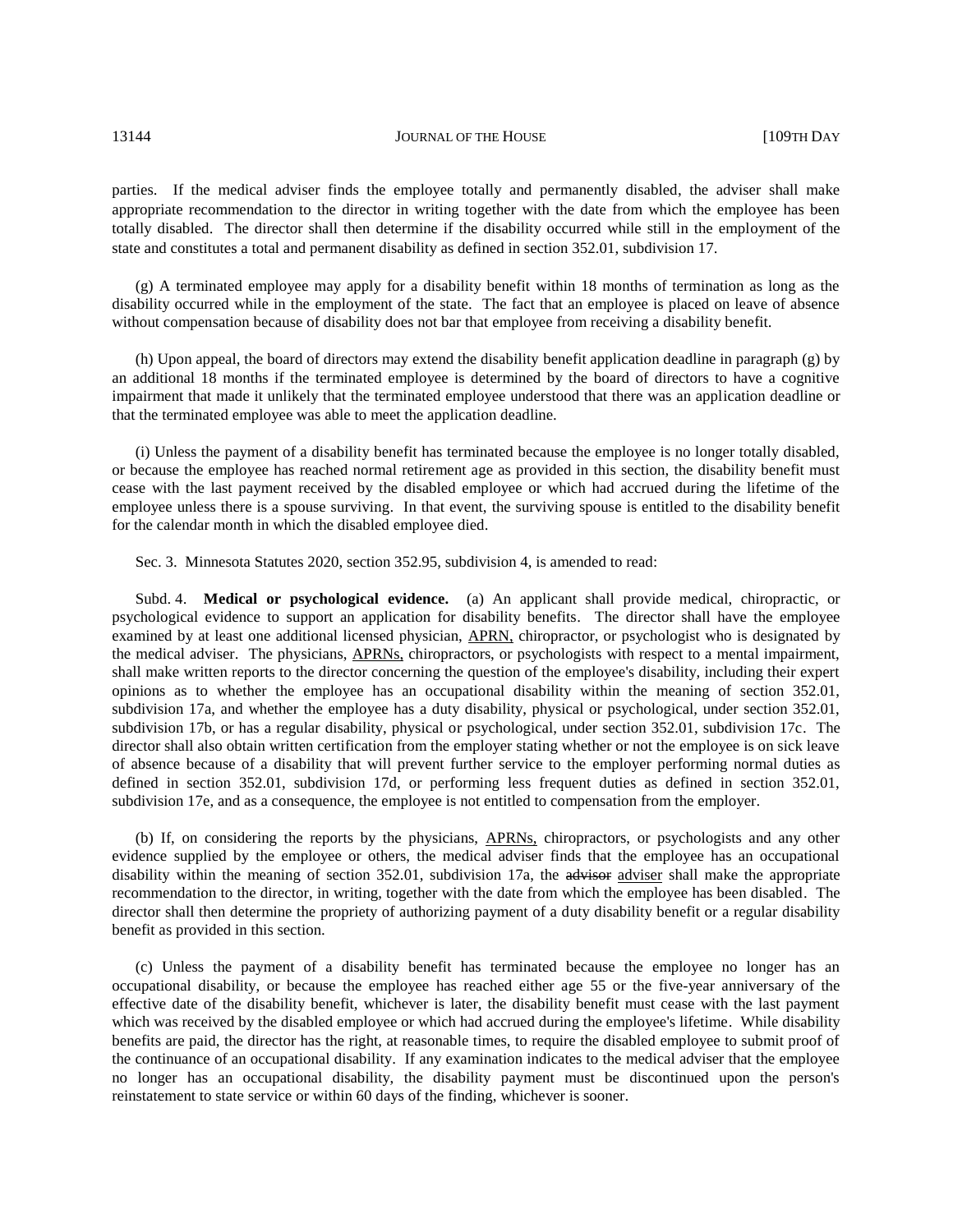Sec. 4. Minnesota Statutes 2020, section 352B.011, is amended by adding a subdivision to read:

Subd. 3a. **APRN.** "APRN" means an individual licensed as an advanced practice registered nurse by the Board of Nursing as defined in section 148.171, subdivision 3, who provides services to a member or applicant that are within the scope of the APRN's professional licensure.

Sec. 5. Minnesota Statutes 2020, section 352B.10, subdivision 4, is amended to read:

Subd. 4. **Proof of disability.** (a) No disability benefits may be paid unless the member provides adequate proof is furnished to the executive director of the existence of the disability.

(b) Adequate proof of a disability must include a written expert report by a licensed physician,  $\frac{dy}{dx}$  APRN, or licensed chiropractor, or with respect to a mental impairment, by a licensed psychologist.

(c) Following the commencement of benefit payments, the executive director has the right, at reasonable times, to require the disabilitant disability benefit recipient to submit proof of the continuance of the disability claimed.

Sec. 6. Minnesota Statutes 2020, section 353.01, is amended by adding a subdivision to read:

Subd. 50. **APRN.** "APRN" means an individual licensed as an advanced practice registered nurse by the Board of Nursing as defined in section 148.171, subdivision 3, who provides services to a member or applicant that are within the scope of the APRN's professional licensure.

Sec. 7. Minnesota Statutes 2020, section 353.031, subdivision 3, is amended to read:

Subd. 3. **Procedure to determine eligibility; generally.** (a) Every claim for a disability benefit must be initiated in writing on an application form and in the manner prescribed by the executive director and filed with the executive director. An application for disability benefits must be made within 18 months following termination of public service as defined under section 353.01, subdivision 11a.

(b) All medical reports must support a finding that the disability arose before the employee was placed on any paid or unpaid leave of absence or terminated public service, as defined under section 353.01, subdivision 11a.

(c) An applicant for disability shall provide a detailed report signed by a licensed medical doctor and at least one additional report signed by a medical doctor, psychologist, APRN, or chiropractor. The applicant shall authorize the release of all medical and health care evidence, including all medical records and relevant information from any source, to support the application for initial, or the continuing payment of, disability benefits.

(d) All reports must contain an opinion regarding the claimant's prognosis, the duration of the disability, and the expectations for improvement. Any report that does not contain and support a finding that the disability will last for at least one year may not be relied upon to support eligibility for benefits.

(e) Where the medical evidence supports the expectation that at some point in time the claimant will no longer be disabled, any decision granting disability may provide for a termination date upon which disability can be expected to no longer exist. In the event a termination date is made part of the decision granting benefits, prior to the actual termination of benefits, the claimant shall have the opportunity to show that the disabling condition for which benefits were initially granted continues. In the event the benefits terminate in accordance with the original decision, the claimant may petition for a review by the board of trustees under section 353.03, subdivision 3, or may reapply for disability in accordance with these procedures and section 353.33, 353.656, or 353E.06, as applicable.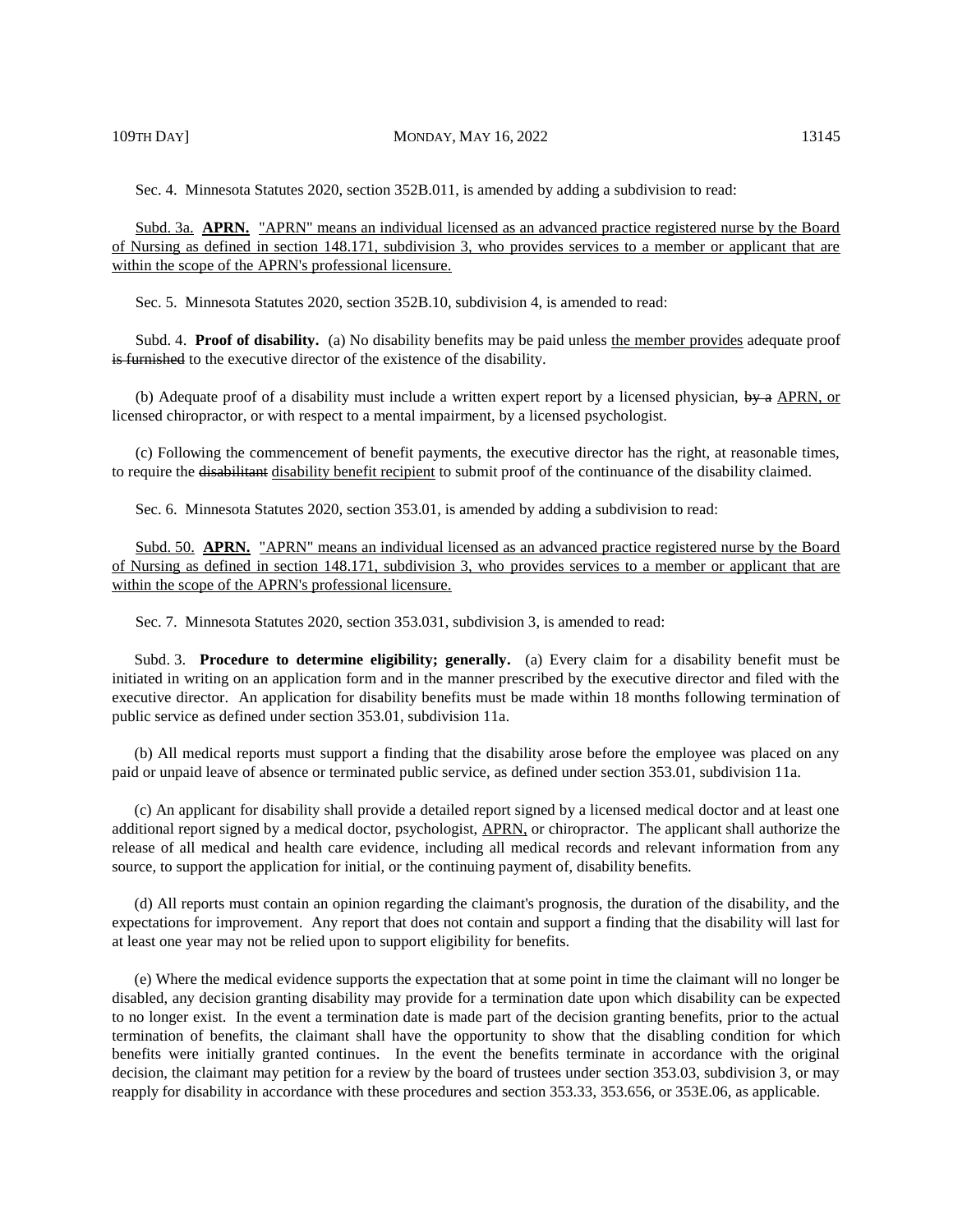(f) Any claim to disability must be supported by a report from the employer indicating that there is no available work that the employee can perform in the employee's disabled condition and that all reasonable accommodations have been considered. Upon request of the executive director, an employer shall provide evidence of the steps the employer has taken to attempt to provide reasonable accommodations and continued employment to the claimant. The employer shall also provide a certification of the member's past public service; the dates of any paid sick leave, vacation, or any other employer-paid salary continuation plan beyond the last working day; and whether or not any sick or annual leave has been allowed.

(g) An employee who is placed on leave of absence without compensation because of a disability is not barred from receiving a disability benefit.

(h) An applicant for disability benefits may file a retirement annuity application under section 353.29, subdivision 4, simultaneously with an application for disability benefits. If the application for disability benefits is approved, the retirement annuity application is canceled. If disability benefits are denied, the retirement annuity application must be processed upon the request of the applicant. No member of the public employees general plan, the public employees police and fire plan, or the local government correctional service retirement plan may receive a disability benefit and a retirement annuity simultaneously from the same plan.

Sec. 8. Minnesota Statutes 2020, section 353.031, subdivision 8, is amended to read:

Subd. 8. **Proof of continuing disability.** (a) A disability benefit payment must not be made except upon adequate proof furnished to the executive director of the association that the person remains disabled.

(b) During the time when disability benefits are being paid, the executive director of the association has the right, at reasonable times, to require the disabled member to submit proof of the continuance of the disability claimed.

(c) Adequate proof of a disability must include a written expert report by a licensed physician, a APRN, or licensed chiropractor, or, with respect to a mental impairment, a licensed psychologist.

Sec. 9. Minnesota Statutes 2020, section 354.05, is amended by adding a subdivision to read:

Subd. 43. **APRN.** "APRN" means an individual licensed as an advanced practice registered nurse by the Board of Nursing as defined in section 148.171, subdivision 3, who provides services to a member or applicant that are within the scope of the APRN's professional licensure.

Sec. 10. Minnesota Statutes 2020, section 354.48, subdivision 4, is amended to read:

Subd. 4. **Determination by executive director.** (a) The executive director shall have the member examined by at least two licensed physicians, licensed chiropractors, or licensed psychologists.

(b) These physicians, chiropractors, APRNs, or psychologists with respect to a mental impairment, shall make written reports to the executive director concerning the member's disability, including expert opinions as to whether or not the member is permanently and totally disabled within the meaning of section 354.05, subdivision 14.

(c) The executive director shall also obtain written certification from the last employer stating whether or not the member was separated from service because of a disability which would reasonably prevent further service to the employer and as a consequence the member is not entitled to compensation from the employer.

(d) If, upon the consideration of the reports of the physicians, chiropractors, APRNs, or psychologists and any other evidence presented by the member or by others interested therein, the executive director finds that the member is totally and permanently disabled, the executive director shall grant the member a disability benefit.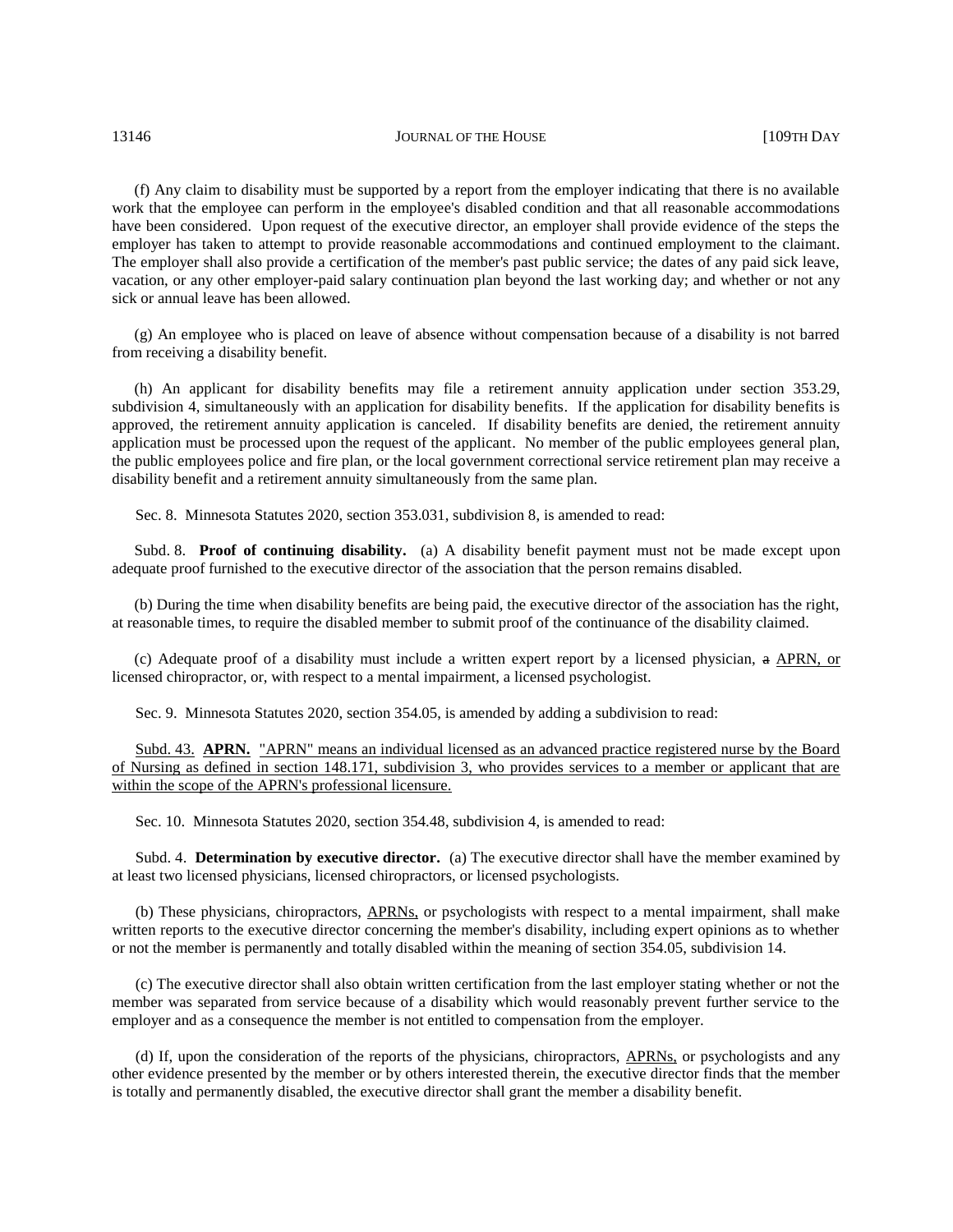(e) An employee who is placed on leave of absence without compensation because of disability is not barred from receiving a disability benefit.

Sec. 11. Minnesota Statutes 2020, section 354.48, subdivision 6, is amended to read:

Subd. 6. **Regular physical examinations.** At least once each year during the first five years following the allowance of a disability benefit to any member, and at least once in every three-year period thereafter, the executive director may require the disability benefit recipient to undergo an expert examination by a physician or physicians, by a chiropractor or chiropractors, by an APRN or APRNs, or by one or more psychologists with respect to a mental impairment, engaged by the executive director. If an examination indicates that the member is no longer permanently and totally disabled or that the member is engaged or is able to engage in a substantial gainful occupation, payments of the disability benefit by the association must be discontinued. The payments must be discontinued as soon as the member is reinstated to the payroll following sick leave, but payment may not be made for more than 60 days after the physicians, the chiropractors, APRNs, or the psychologists engaged by the executive director find that the person is no longer permanently and totally disabled.

Sec. 12. Minnesota Statutes 2020, section 354.48, subdivision 6a, is amended to read:

Subd. 6a. **Medical adviser; duties.** The executive director may contract with an accredited independent organization specializing in disability determinations, licensed physicians, or physicians on the staff of the commissioner of health as designated by the commissioner, to be the medical adviser to the executive director. The medical adviser shall designate licensed physicians, licensed chiropractors, or licensed psychologists with respect to a mental impairment, who shall examine applicants for disability benefits. The medical adviser shall pass upon all expert reports based on any examinations performed in order to determine whether a teacher is totally and permanently disabled as defined in section 354.05, subdivision 14. The medical adviser shall also investigate all health and medical statements and certificates by or on behalf of a teacher in connection with a disability benefit, and shall report in writing to the director setting forth any conclusions and recommendations on all matters referred to the medical adviser.

Sec. 13. Minnesota Statutes 2020, section 354A.011, is amended by adding a subdivision to read:

Subd. 6a. **APRN.** "APRN" means an individual licensed as an advanced practice registered nurse by the Board of Nursing as defined in section 148.171, subdivision 3, who provides services to a member or applicant that are within the scope of the APRN's professional licensure.

Sec. 14. Minnesota Statutes 2020, section 354A.011, is amended by adding a subdivision to read:

Subd. 14b. **Medical expert.** For purposes of section 354A.36, "medical expert" means a licensed physician, licensed chiropractor, APRN, or licensed psychologist, in each case working within the scope of the individual's professional licensure.

Sec. 15. Minnesota Statutes 2020, section 354A.36, subdivision 4, is amended to read:

Subd. 4. **Determination of disability.** (a) The board of the teachers retirement fund association shall make the final determination of the existence of a permanent and total disability. The board shall have the coordinated member examined by at least two licensed physicians, licensed chiropractors, or licensed psychologists who are selected by the board medical experts. After making  $a_n \mu$  a required examinations examination, each physician, chiropractor, or psychologist with respect to a mental impairment, medical expert shall make a written report to the board concerning the coordinated member, which shall include a statement an opinion of the medical expert opinion of the physician, chiropractor, or psychologist as to whether or not the member is permanently and totally disabled within the meaning of section 354A.011, subdivision 14. The board shall also obtain a written statement from the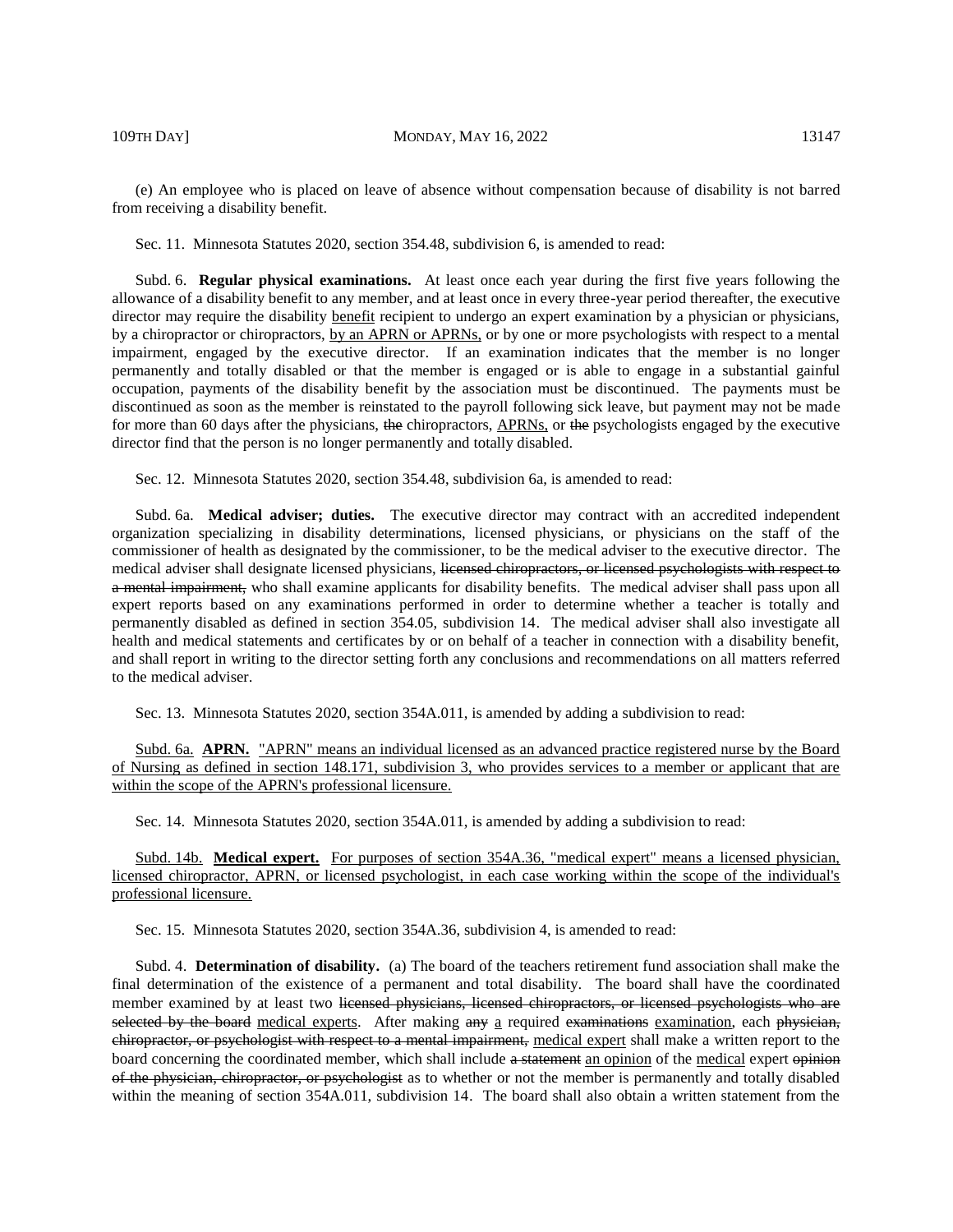employer as to whether or not the coordinated member was terminated or separated from active employment due to a disability which is deemed by the employer to reasonably prevent further service by the member to the employer and which caused the coordinated member not to be entitled to further compensation from the employer for services rendered by the member. If, after consideration of the reports of the physicians, chiropractors, or psychologists with respect to a mental impairment medical experts and any medical adviser retained by the board under subdivision 4a, the employer statement, and any evidence presented by the member or by any other interested parties, the board determines that the coordinated member is totally and permanently disabled within the meaning of section 354A.011, subdivision 14, it the board shall grant the coordinated member a disability benefit. A member who is placed on a leave of absence without compensation as a result of the disability is not barred from receiving a disability benefit under this section.

(b) The executive director shall reject an application for disability benefits under section 354A.36 if the member is applying only because an employer-sponsored provider of private disability insurance benefits requires the application and the member would not have applied for disability benefits in the absence of the requirement. The member shall submit a copy of the disability insurance policy that requires an application for disability benefits from the plan if the member wishes to assert that the application is only being submitted because of the disability insurance policy requirement.

Sec. 16. Minnesota Statutes 2020, section 354A.36, is amended by adding a subdivision to read:

Subd. 4a. **Medical adviser; duties.** The executive director may contract with an independent medical expert or an accredited organization specializing in disability determinations to serve as a medical adviser to the board. The medical adviser shall review all expert reports based on any examinations performed in order to determine whether a coordinated member is totally and permanently disabled as defined in section 354A.011, subdivision 14. The medical adviser shall also investigate all health and medical statements and certificates by or on behalf of a member in connection with a disability benefit and shall report in writing to the board, setting forth any conclusions and recommendations on all matters referred to the medical adviser. The board shall have sole discretion to select the appropriate licensed medical professional or organization to serve as the medical adviser.

Sec. 17. Minnesota Statutes 2020, section 354A.36, subdivision 6, is amended to read:

Subd. 6. **Requirement for regular physical examinations.** At least once each year during the first five years following the granting of a disability benefit to a coordinated member by the board and at least once in every three-year period thereafter, the board may require the disability benefit recipient to undergo an expert examination as a condition for continued entitlement of the benefit recipient to receive a disability benefit. If the board requires an examination, the expert examination must be made at the place of residence of the disability benefit recipient or at any other place mutually agreeable to the disability benefit recipient and the board. The expert examination must be made by a physician or physicians, by a chiropractor or chiropractors, or by one or more psychologists medical expert engaged by the board, in its sole discretion. The physician or physicians, the chiropractor or chiropractors, or the psychologist or psychologists with respect to a mental impairment, medical expert conducting the expert examination shall make a written report to the board concerning the disability benefit recipient and the recipient's disability, including a statement of the expert medical expert's opinion of the physician, chiropractor, or psychologist as to whether or not the member remains permanently and totally disabled within the meaning of section 354A.011, subdivision 14. If the board determines from consideration of the written expert examination medical expert's report of the physician, of the chiropractor, or of the psychologist, with respect to a mental impairment, that the disability benefit recipient is no longer permanently and totally disabled or if the board determines that the benefit recipient is engaged or is able to engage in a gainful occupation, unless the disability benefit recipient is partially employed under subdivision 7, then further disability benefit payments from the fund must be discontinued within 60 days of the determination by the board. The discontinuation of disability benefits must occur immediately if the disability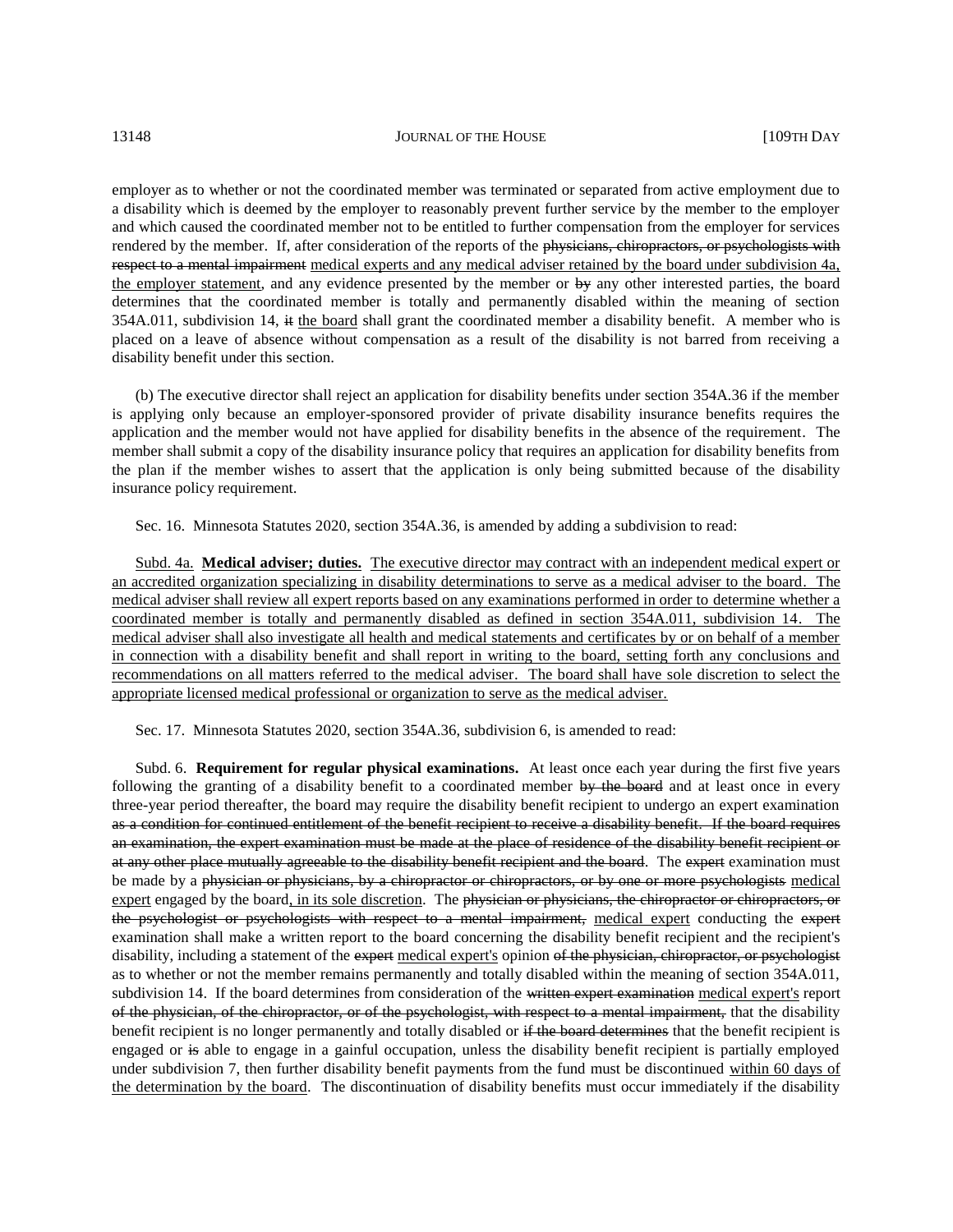recipient is reinstated to the district payroll following sick leave and within 60 days of the determination by the board following the expert examination and report of the physician or physicians, chiropractor or chiropractors, or psychologist or psychologists engaged by the board that the disability benefit recipient is no longer permanently and totally disabled within the meaning of section 354A.011, subdivision 14.

#### Sec. 18. **EFFECTIVE DATE.**

Sections 1 to 17 are effective the day following final enactment.

# ARTICLE 6 STATE BOARD OF INVESTMENT

Section 1. Minnesota Statutes 2020, section 11A.04, is amended to read:

# **11A.04 DUTIES AND POWERS; APPROPRIATION.**

The state board shall:

(1) Act as trustees for each fund for which it invests or manages money in accordance with the standard of care set forth in section 11A.09 if state assets are involved and in accordance with chapter 356A if pension assets are involved.

(2) Formulate policies and procedures deemed necessary and appropriate to carry out its functions. Procedures adopted by the board must allow fund beneficiaries and members of the public to become informed of proposed board actions. Procedures and policies of the board are not subject to the Administrative Procedure Act.

(3) Employ an executive director as provided in section 11A.07.

(4) Employ investment advisors and consultants as it deems necessary.

(5) Prescribe policies concerning personal investments of all employees of the board to prevent conflicts of interest.

(6) Maintain a record of its proceedings.

(7) As it deems necessary, establish advisory committees subject to section 15.059 to assist the board in carrying out its duties.

(8) Not permit state funds to be used for the underwriting or direct purchase of municipal securities from the issuer or the issuer's agent.

(9) Direct the commissioner of management and budget to sell property other than money that has escheated to the state when the board determines that sale of the property is in the best interest of the state. Escheated property must be sold to the highest bidder in the manner and upon terms and conditions prescribed by the board.

(10) Undertake any other activities necessary to implement the duties and powers set forth in this section.

(11) Establish a formula or formulas to measure management performance and return on investment. Public pension funds in the state shall utilize the formula or formulas developed by the state board.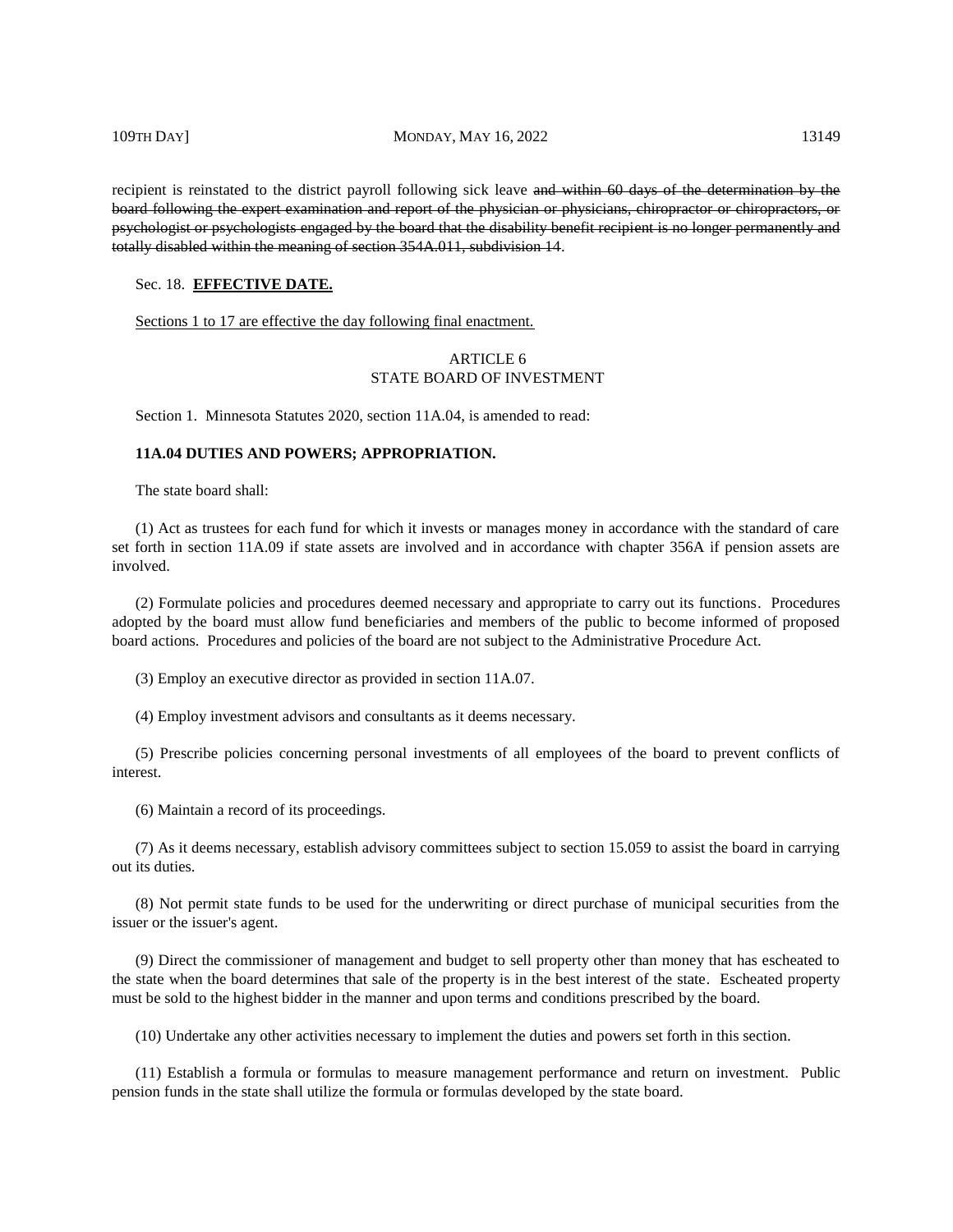(12) Except as otherwise provided in article XI, section 8, of the Constitution of the state of Minnesota, employ, at its discretion, qualified private firms to invest and manage the assets of funds over which the state board has investment management responsibility. There is annually appropriated to the state board, from the assets of the funds for which the state board utilizes a private investment manager, sums sufficient to pay the costs of employing private firms. Each year, by January 15, the board shall report to the governor and legislature on the cost and the investment performance of each investment manager employed by the board.

(13) Adopt an investment policy statement that includes investment objectives, asset allocation, and the investment management structure for the retirement fund assets under its control. The statement may be revised at the discretion of the state board. The state board shall seek the advice of the council regarding its investment policy statement. Adoption of the statement is not subject to chapter 14.

(14) Adopt a compensation plan setting the terms and conditions of employment for unclassified employees of the state board employees who are not covered by a collective bargaining agreement pursuant to section 43A.18, subdivision 3b.

(15) Contract, as necessary, with the board of trustees of the Minnesota State Universities and Colleges System for the provision of investment review and selection services under section 354B.25, subdivision 3, and arrange for the receipt of payment for those services.

There is annually appropriated to the state board, from the assets of the funds for which the state board provides investment services, sums sufficient to pay the costs of all necessary expenses for the administration of the board. These sums will be deposited in the State Board of Investment operating account, which must be established by the commissioner of management and budget.

**EFFECTIVE DATE.** This section is effective the day following final enactment.

Sec. 2. Minnesota Statutes 2020, section 11A.07, subdivision 4, is amended to read:

Subd. 4. **Duties and powers.** The director, at the direction of the state board, shall:

(1) plan, direct, coordinate, and execute administrative and investment functions in conformity with the policies and directives of the state board and the requirements of this chapter and of chapter 356A;

(2) prepare and submit biennial and annual budgets to the board and with the approval of the board submit the budgets to the Department of Management and Budget;

(3) employ professional and clerical staff as necessary. Employees whose primary responsibility is to invest or manage money or employees who hold positions designated as unclassified under section 43A.08, subdivision 1a, are in the unclassified service of the state. Other employees are in the classified service. Unclassified employees who are not covered by a collective bargaining agreement are employed under the terms and conditions of the compensation plan approved under section 43A.18, subdivision 3b;

(4) report to the state board on all operations under the director's control and supervision;

(5) maintain accurate and complete records of securities transactions and official activities;

(6) establish a policy, which is subject to state board approval, relating to the purchase and sale of securities on the basis of competitive offerings or bids. The policy is subject to board approval;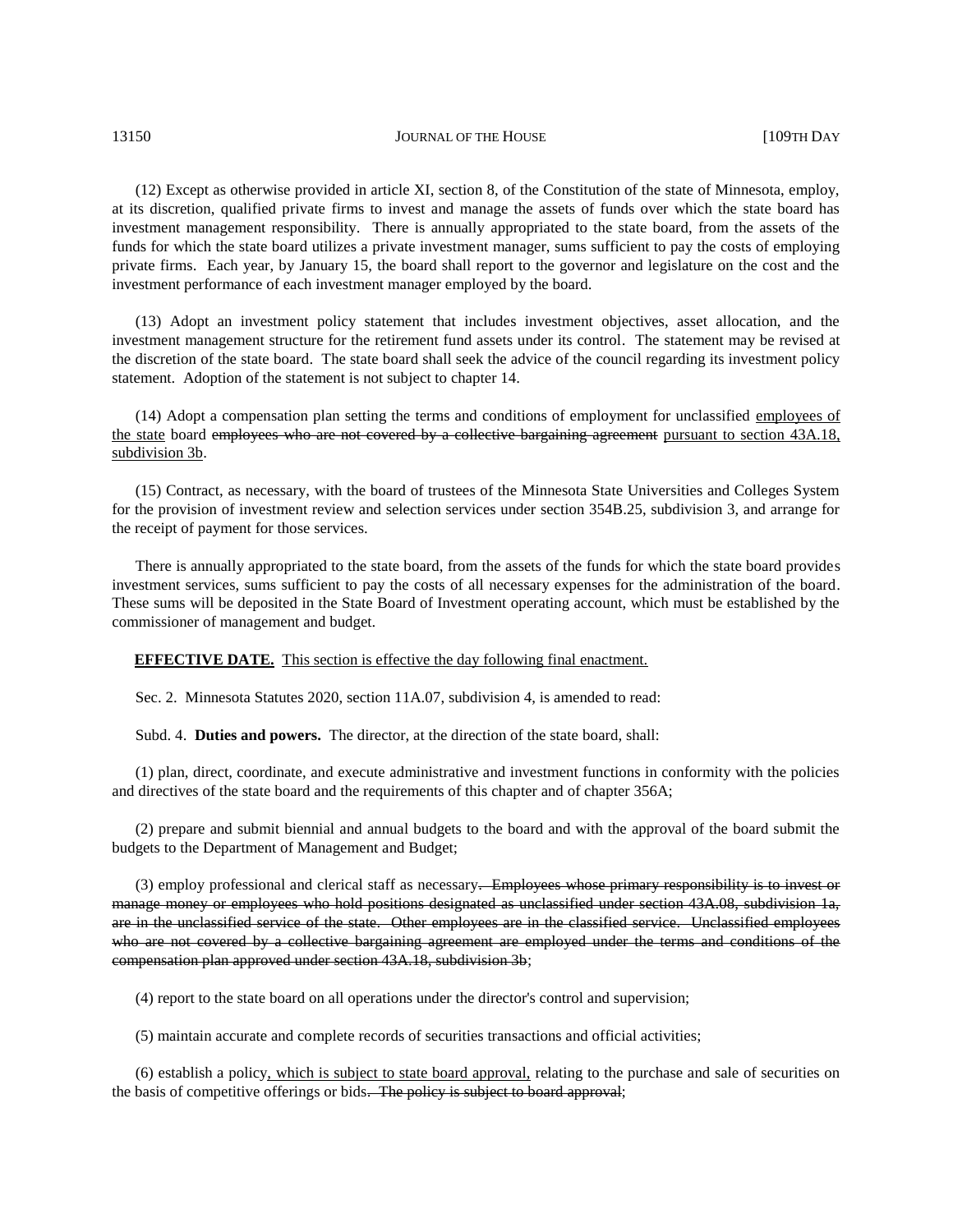(7) cause securities acquired to be kept in the custody of the commissioner of management and budget or other depositories consistent with chapter 356A, as the state board deems appropriate;

(8) prepare and file with the director of the Legislative Reference Library, by December 31 of each year, a report summarizing the activities of the state board, the council, and the director during the preceding fiscal year. The report must be prepared so as to provide the legislature and the people of the state with a clear, comprehensive summary of the portfolio composition, the transactions, the total annual rate of return, and the yield to the state treasury and to each of the funds whose assets are invested by the state board, and the recipients of business placed or commissions allocated among the various commercial banks, investment bankers, money managers, and brokerage organizations and the amount of these commissions or other fees. The report must include an executive summary;

(9) include on the state board's website its annual report and an executive summary of its quarterly reports;

(10) require state officials from any department or agency to produce and provide access to any financial documents the state board deems necessary in the conduct of its investment activities;

(11) receive and expend legislative appropriations; and

(12) undertake any other activities necessary to implement the duties and powers set forth in this subdivision consistent with chapter 356A.

#### **EFFECTIVE DATE.** This section is effective the day following final enactment.

Sec. 3. Minnesota Statutes 2020, section 11A.07, is amended by adding a subdivision to read:

Subd. 4a. **Classification of state board employees.** (a) Employees of the state board who are in the unclassified service of the state are employed under the terms and conditions of the compensation plan approved under section 43A.18, subdivision 3b. The following state board employees are in the unclassified service of the state:

(1) professional employees who, in the determination of the director, are primarily responsible for managing or administering the investment portfolio, including but not limited to investment diligence and analysis, investment risk mitigation, and implementing investment strategy; and

(2) employees who hold positions designated as unclassified under section 43A.08, subdivision 1a.

(b) Employees of the state board who are not in the unclassified service under paragraph (a) are in the classified service of the state.

**EFFECTIVE DATE.** This section is effective the day following final enactment.

Sec. 4. Minnesota Statutes 2020, section 11A.07, is amended by adding a subdivision to read:

Subd. 4b. **Annual report.** The report required under subdivision 4, clause (8), must include an executive summary and must be prepared so as to provide the legislature and the people of the state with:

(1) a clear, comprehensive summary of the portfolio composition, the transactions, the total annual rate of return, and the yield to the state treasury and to each of the funds with assets invested by the state board; and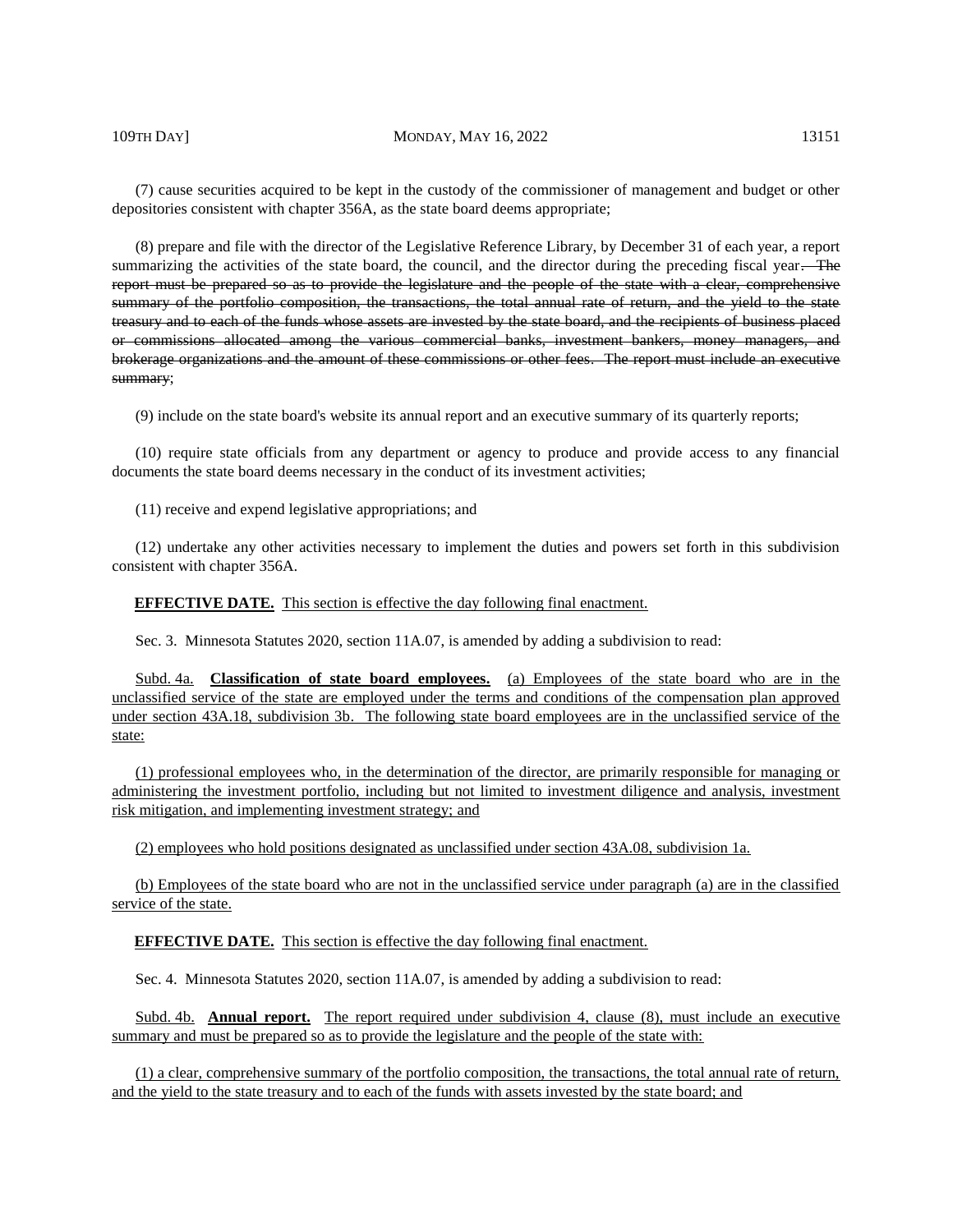# (2) the recipients of business placed or commissions allocated among the various commercial banks, investment bankers, money managers, and brokerage organizations and the amount of these commissions or other fees.

#### **EFFECTIVE DATE.** This section is effective the day following final enactment.

Sec. 5. Minnesota Statutes 2020, section 43A.18, subdivision 3b, is amended to read:

Subd. 3b. **State Board of Investment plan.** Total compensation for unclassified positions not covered by a collective bargaining agreement under section 11A.04, clause (14), in the State Board of Investment must be determined by the State Board of Investment. Before submitting a compensation plan to the legislature and the Legislative Coordinating Commission, the State Board of Investment must submit the plan to the commissioner of management and budget for review and comment. The commissioner must complete the review within 14 days of its receipt. Compensation plans established under this subdivision must be approved by the legislature and the Legislative Coordinating Commission under section 3.855, before becoming effective.

**EFFECTIVE DATE.** This section is effective the day following final enactment.

Sec. 6. Minnesota Statutes 2020, section 179A.10, subdivision 1, is amended to read:

Subdivision 1. **Exclusions.** The commissioner of management and budget shall meet and negotiate with the exclusive representative of each of the units specified in this section, except as provided in section 43A.06, subdivision 1, paragraph (c). The units provided in this section are the only appropriate units for executive branch state employees. The following employees shall be excluded from any appropriate unit:

(1) the positions and classes of positions in the classified and unclassified services defined as managerial by the commissioner of management and budget in accordance with section 43A.18, subdivision 3, and so designated in the official state compensation schedules;

(2) unclassified positions in the Minnesota State Colleges and Universities defined as managerial by the Board of Trustees;

(3) positions of all unclassified employees appointed by a constitutional officer;

(4) positions in the Bureau of Mediation Services and the Public Employment Relations Board;

- (5) positions of employees whose classification is pilot or chief pilot;
- (6) administrative law judge and compensation judge positions in the Office of Administrative Hearings; and
- (7) positions of all confidential employees.; and

(8) positions of employees of the State Board of Investment who are employed under the terms and conditions of the compensation plan approved under section 43A.18, subdivision 3b.

The governor may upon the unanimous written request of exclusive representatives of units and the commissioner direct that negotiations be conducted for one or more units in a common proceeding or that supplemental negotiations be conducted for portions of a unit or units defined on the basis of appointing authority or geography.

**EFFECTIVE DATE.** This section is effective the day following final enactment.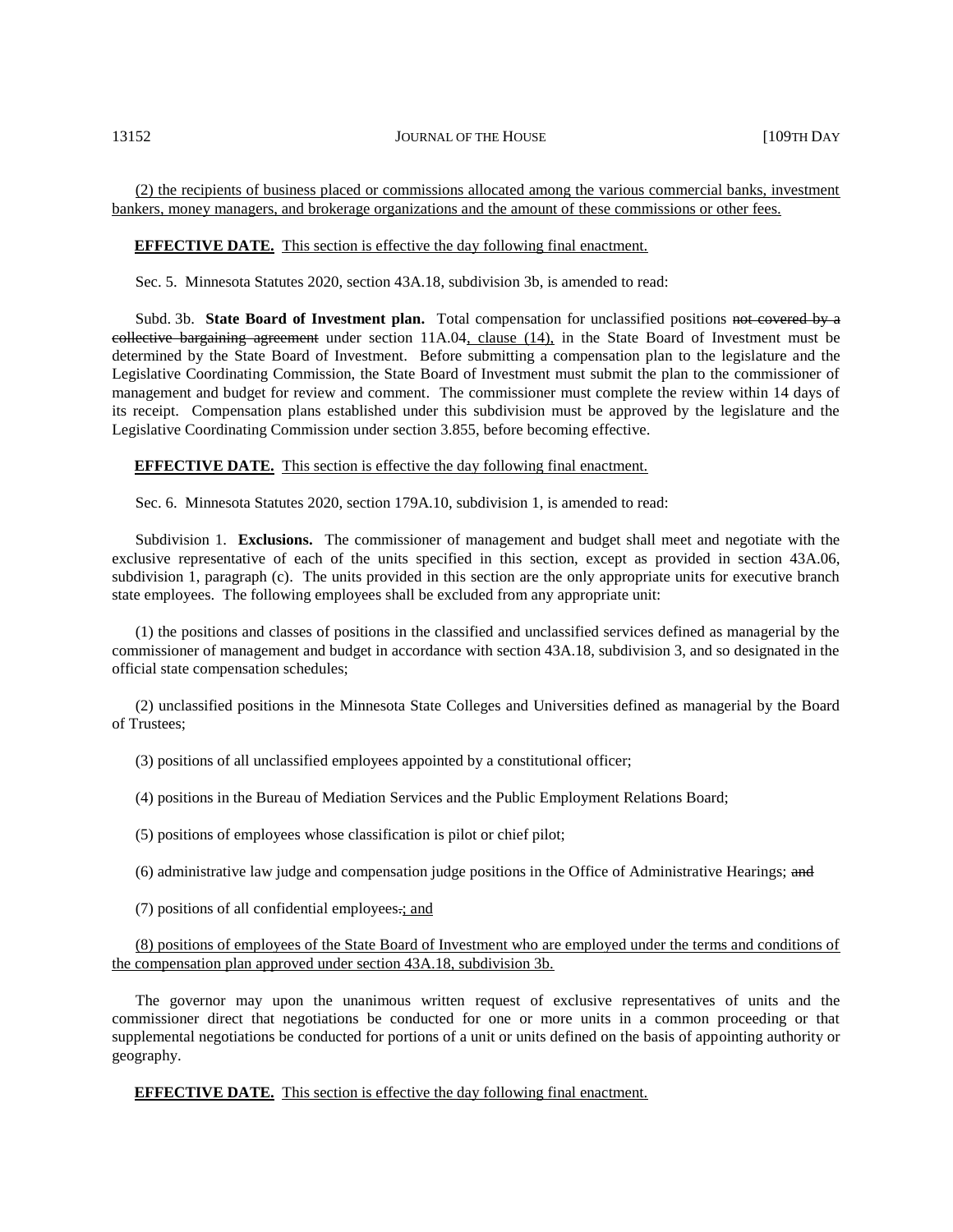# ARTICLE 7 STUDY OF ADEQUACY OF POLICE DISABILITY BENEFITS

# Section 1. **DEPARTMENT OF LABOR AND INDUSTRY; STUDY OF ADEQUACY OF POLICE DISABILITY BENEFITS.**

The Department of Labor and Industry shall study the adequacy of current benefits available to disabled or injured police officers. The study shall consider workers' compensation, disability, and pension benefits and the adequacy of these benefits for Minnesota police officers. At least one public hearing shall be held. The Public Employees Retirement Association shall cooperate with the department in conducting this study. The department shall issue a report no later than January 15, 2023, to the chairs and ranking minority members of the legislative committees with jurisdiction over public safety and employment issues and to the chair of the Legislative Commission on Pensions and Retirement.

#### **EFFECTIVE DATE.** This section is effective the day following final enactment.

#### Sec. 2. **APPROPRIATION.**

\$125,000 in fiscal year 2023 is appropriated from the general fund to the Department of Labor and Industry for costs associated with conducting the study required by this article.

# ARTICLE 8 TECHNICAL CLARIFICATIONS AND CORRECTIONS

Section 1. Minnesota Statutes 2020, section 352.87, subdivision 6, is amended to read:

Subd. 6. **Disability benefit coordination.** If the eligible employee is entitled to receive a disability benefit as provided in subdivision 4 or 5 and has allowable service credit under this section for less service than the length of service upon which the disability benefit in subdivision 4 or 5 is based, and also has allowable service in the general plan not includable in this section, the employee is entitled to a disability benefit or deferred retirement annuity based on the general plan service not includable in this section only for the service that, when combined with the service includable in this section, exceeds the number of years on which the disability benefit provided in subdivision 4 or 5 is based. The benefit recipient under subdivision 4 or 5 who also has credit for regular plan service must in all respects qualify under section 352.113 to be entitled to receive a disability benefit based on the general plan service not includable in this section, except that the service may be combined to satisfy length of service requirements. Any deferred annuity to which the employee may be entitled based on general plan service not includable in this section must be augmented as provided in section 352.72, subdivision 2 352.22, subdivision 3a, while the employee is receiving a disability benefit under this section.

Sec. 2. Minnesota Statutes 2020, section 352.94, is amended to read:

# **352.94 AUGMENTATION FOR EMPLOYEES WITH GENERAL AND CORRECTIONAL SERVICE.**

An employee who becomes covered by the correctional plan after serving as a general plan covered employee, or becomes covered by the general plan after serving as a correctional plan covered employee, is covered under section 352.72, subdivision 2 356.311.

Sec. 3. Minnesota Statutes 2020, section 352.95, subdivision 6, is amended to read:

Subd. 6. **Disability benefit for certain employees with regular plan service.** If the employee is entitled to receive a disability benefit as provided in subdivision 1 or 2 and has credit for less covered correctional service than the length of service upon which the correctional disability benefit is based, and also has credit for regular plan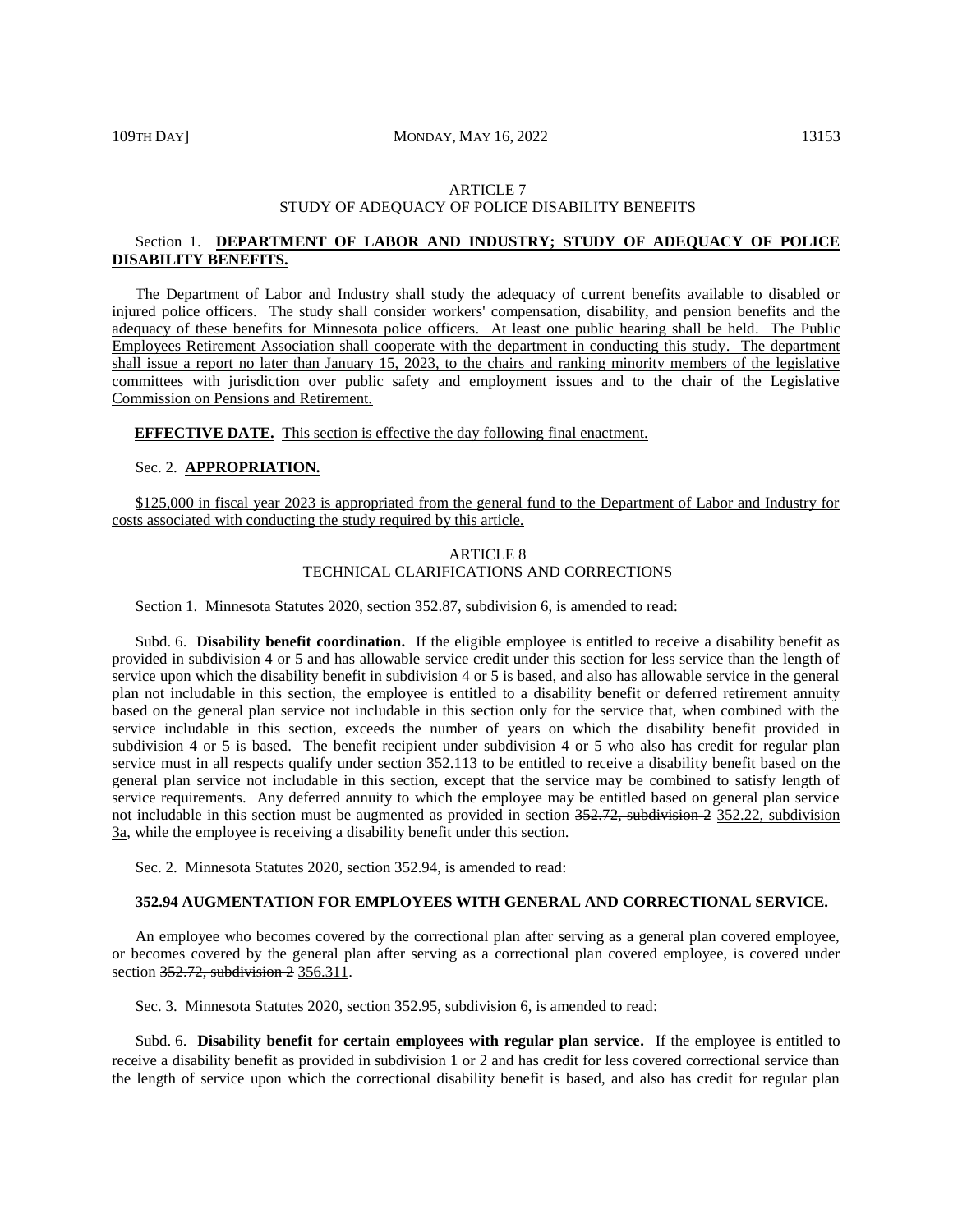service, the employee is entitled to a disability benefit or deferred retirement annuity based on the regular plan service only for that service which when combined with the correctional service exceeds number of years on which the correctional disability benefit is based. The disabled employee who also has credit for regular plan service must in all respects qualify under section 352.113 for a disability benefit based on the regular plan service, except that the service may be combined to satisfy length of service requirements. Any deferred annuity to which the employee is entitled based on regular plan service must be augmented as provided in section 352.72 352.22, subdivision 3a, while the employee is receiving a disability benefit under this section.

Sec. 4. Minnesota Statutes 2020, section 352B.05, is amended to read:

### **352B.05 INVESTMENTS.**

The State Board of Investment may invest and reinvest any portions of the State Patrol retirement fund not needed for immediate purposes. The executive director of the Minnesota State Retirement System shall determine what funds may be invested. Money may be invested in securities authorized as legal investments for the Minnesota State Retirement System. The state board may sell, convey, and exchange securities and invest and reinvest the funds when it deems it desirable to do so. The state board shall sell securities upon request from the executive director when the executive director determines funds are needed for its purposes. Provisions regarding accounting procedures and restrictions and conditions for the purchase and sale of securities for the Minnesota State Retirement System apply to the accounting, purchase, and sale of securities for the State Patrol retirement fund.

Sec. 5. Minnesota Statutes 2020, section 353.031, subdivision 7, is amended to read:

Subd. 7. **Refusal of examination or medical evidence.** If a person applying for or receiving a disability benefit refuses to submit to a medical examination under subdivision 6, or fails to provide or to authorize the release of medical evidence under subdivision  $3 \text{ or } 8$ , the association shall cease the application process or shall discontinue the payment of a disability benefit, whichever is applicable. Upon the receipt of the requested medical evidence, the association shall resume the application process or the payment of a disability benefit upon approval for the continuation, whichever is applicable.

Sec. 6. Minnesota Statutes 2020, section 353.32, subdivision 1a, is amended to read:

Subd. 1a. **Surviving spouse optional annuity.** (a) If a member or former member who is vested under section 353.01, subdivision 47, and who dies before the annuity or disability benefit begins to accrue under section 353.29, subdivision 7, or 353.33, subdivision 2, notwithstanding any designation of beneficiary to the contrary, the surviving spouse may elect to receive, instead of a refund with interest under subdivision 1, or surviving spouse benefits otherwise payable under section 353.31, an annuity equal to a 100 percent joint and survivor annuity computed consistent with section 353.30, subdivision 1a, 1c, or 5, whichever is applicable.

(b) If a member first became a public employee or a member of a pension fund listed in section 356.30, subdivision 3, before July 1, 1989, and has credit for at least 30 years of allowable service on the date of death, the surviving spouse may elect to receive a 100 percent joint and survivor annuity computed using section 353.30, subdivision 1b, except that the early retirement reduction under that provision will be applied from age 62 back to age 55 and one-half of the early retirement reduction from age 55 back to the age payment begins.

(c) If a member who was under age 55 and who is vested under section 353.01, subdivision 47, dies, but did not qualify for retirement on the date of death, the surviving spouse may elect to receive a 100 percent joint and survivor annuity computed using section 353.30, subdivision 1c or 5, as applicable, except that the early retirement reduction specified in the applicable subdivision will be applied to age 55 and one-half of the early retirement reduction from age 55 back to the age payment begins.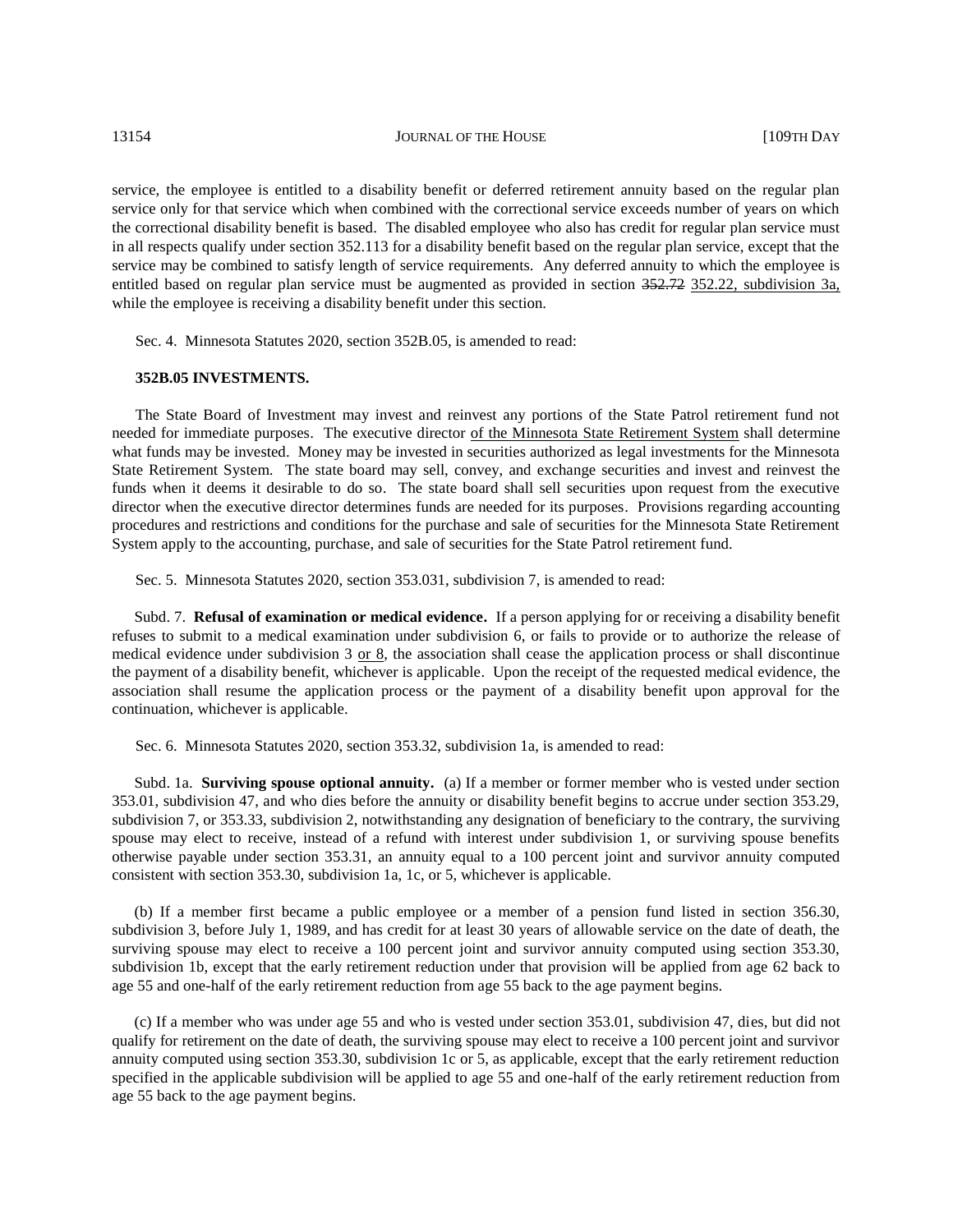109TH DAY] MONDAY, MAY 16, 2022 13155

(d) Notwithstanding the definition of surviving spouse in section 353.01, subdivision 20, a former spouse of the member, if any, is entitled to a portion of the monthly surviving spouse optional annuity if stipulated under the terms of a marriage dissolution decree filed with the association. If there is no surviving spouse or child or children, a former spouse may be entitled to a lump-sum refund payment under subdivision 1, if provided for in a marriage dissolution decree, but not a monthly surviving spouse optional annuity, despite the terms of a marriage dissolution decree filed with the association.

(e) The surviving spouse eligible for surviving spouse benefits under paragraph (a) may apply for the annuity at any time after the date on which the deceased employee would have attained the required age for retirement based on the employee's allowable service. The surviving spouse eligible for surviving spouse benefits under paragraph (b) or (c) may apply for an annuity any time after the member's death.

(f) Sections Section 353.34, subdivision 3, and 353.71, subdivision 2, apply applies to a deferred annuity or surviving spouse benefit payable under this subdivision.

(g) An amount equal to any excess of the accumulated contributions that were credited to the account of the deceased employee over and above the total of the annuities paid and payable to the surviving spouse must be paid to the surviving spouse's estate.

(h) A member may specify in writing, with the signed consent of the spouse, that this subdivision does not apply and that payment may be made only to the designated beneficiary as otherwise provided by this chapter. The waiver of a surviving spouse annuity under this section does not make a dependent child eligible for benefits under subdivision 1c.

(i) If the deceased member or former member first became a public employee or a member of a public pension plan listed in section 356.30, subdivision 3, on or after July 1, 1989, a survivor annuity computed under paragraph (a) or (c) must be computed as specified in section 353.30, subdivision 5, except for the revised early retirement reduction specified in paragraph (c), if paragraph (c) is the applicable provision.

(j) For any survivor annuity determined under this subdivision, the payment is to be based on the total allowable service that the member had accrued as of the date of death and the age of the member and surviving spouse on that date.

Sec. 7. Minnesota Statutes 2020, section 353.34, subdivision 5, is amended to read:

Subd. 5. **Refundment Right to a refund generally unlimited.** The right of refundment to a refund provided in this chapter, and laws amendatory thereof, is not restricted as to time unless specifically provided and the statute of limitation does not apply thereto.

Sec. 8. Minnesota Statutes 2020, section 353.657, subdivision 2a, is amended to read:

Subd. 2a. **Death while eligible survivor benefit.** (a) If a member or former member who has attained the age of at least 50 years and either who is vested under section 353.01, subdivision 47, or who has credit for at least 30 years of allowable service, regardless of age attained, dies before the annuity or disability benefit becomes payable, notwithstanding any designation of beneficiary to the contrary, the surviving spouse may elect to receive a death while eligible survivor benefit.

(b) Notwithstanding the definition of surviving spouse in section 353.01, subdivision 20, a former spouse of the member, if any, is entitled to a portion of the death while eligible survivor benefit if stipulated under the terms of a marriage dissolution decree filed with the association. If there is no surviving spouse or child or children, a former spouse may be entitled to a lump-sum refund payment under section 353.32, subdivision 1, if provided for in a marriage dissolution decree but not a death while eligible survivor benefit despite the terms of a marriage dissolution decree filed with the association.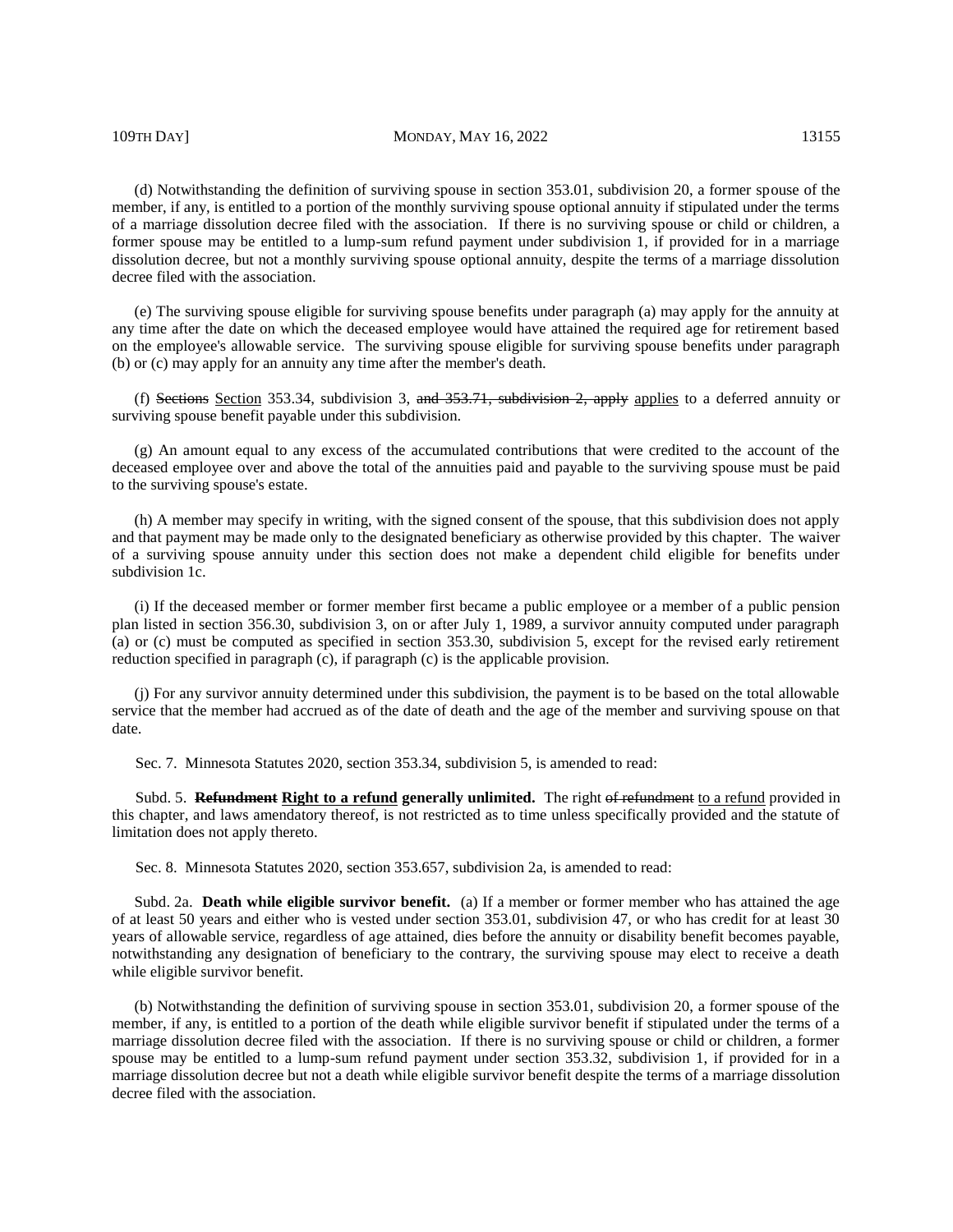(c) The benefit may be elected instead of a refund with interest under section 353.32, subdivision 1, or surviving spouse benefits otherwise payable under subdivisions 1 and 2. The benefit must be an annuity equal to the 100 percent joint and survivor annuity which the member could have qualified for on the date of death, computed as provided in sections 353.651, subdivision 3, and 353.30, subdivision 3.

(d) The surviving spouse may apply for the annuity at any time after the date on which the deceased employee would have attained the required age for retirement based on the employee's allowable service. Sections Section 353.34, subdivision 3, and 353.71, subdivision 2, apply applies to a deferred annuity payable under this subdivision.

(e) No payment accrues beyond the end of the month in which entitlement to such annuity has terminated. An amount equal to the excess, if any, of the accumulated contributions which were credited to the account of the deceased employee over and above the total of the annuities paid and payable to the surviving spouse must be paid to the deceased member's last designated beneficiary or, if none, to the legal representative of the estate of such deceased member.

(f) Any member may request in writing, with the signed consent of the spouse, that this subdivision not apply and that payment be made only to the designated beneficiary, as otherwise provided by this chapter.

(g) For a member who is employed as a full-time firefighter by the Department of Military Affairs of the state of Minnesota, allowable service as a full-time state Military Affairs Department firefighter credited by the Minnesota State Retirement System may be used in meeting the minimum allowable service requirement of this subdivision.

Sec. 9. Minnesota Statutes 2020, section 353.68, subdivision 4, is amended to read:

Subd. 4. **Deferred annuity.** The deferred annuity of section 353.34, subdivision 3, as it applies to members of the police and fire fund, begins and is computed in the manner provided in section 353.651 on the basis of the law in effect on the date of termination of public service. The deferred annuity is augmented under section 353.71, subdivision 2 353.34, subdivision 3.

Sec. 10. Minnesota Statutes 2020, section 356.20, subdivision 2, is amended to read:

Subd. 2. **Covered public pension plans and funds.** This section applies to the following public pension plans:

(1) the general state employees retirement plan of the Minnesota State Retirement System;

(2) the general employees retirement plan of the Public Employees Retirement Association;

- (3) the Teachers Retirement Association;
- (4) the State Patrol retirement plan;
- (5) the St. Paul Teachers Retirement Fund Association;
- (6) the University of Minnesota faculty retirement plan;
- (7) the University of Minnesota faculty supplemental retirement plan;
- (8) the judges retirement fund;
- (9) the Bloomington Fire Department Relief Association;
- (10) a volunteer firefighter relief association governed by section 424A.091;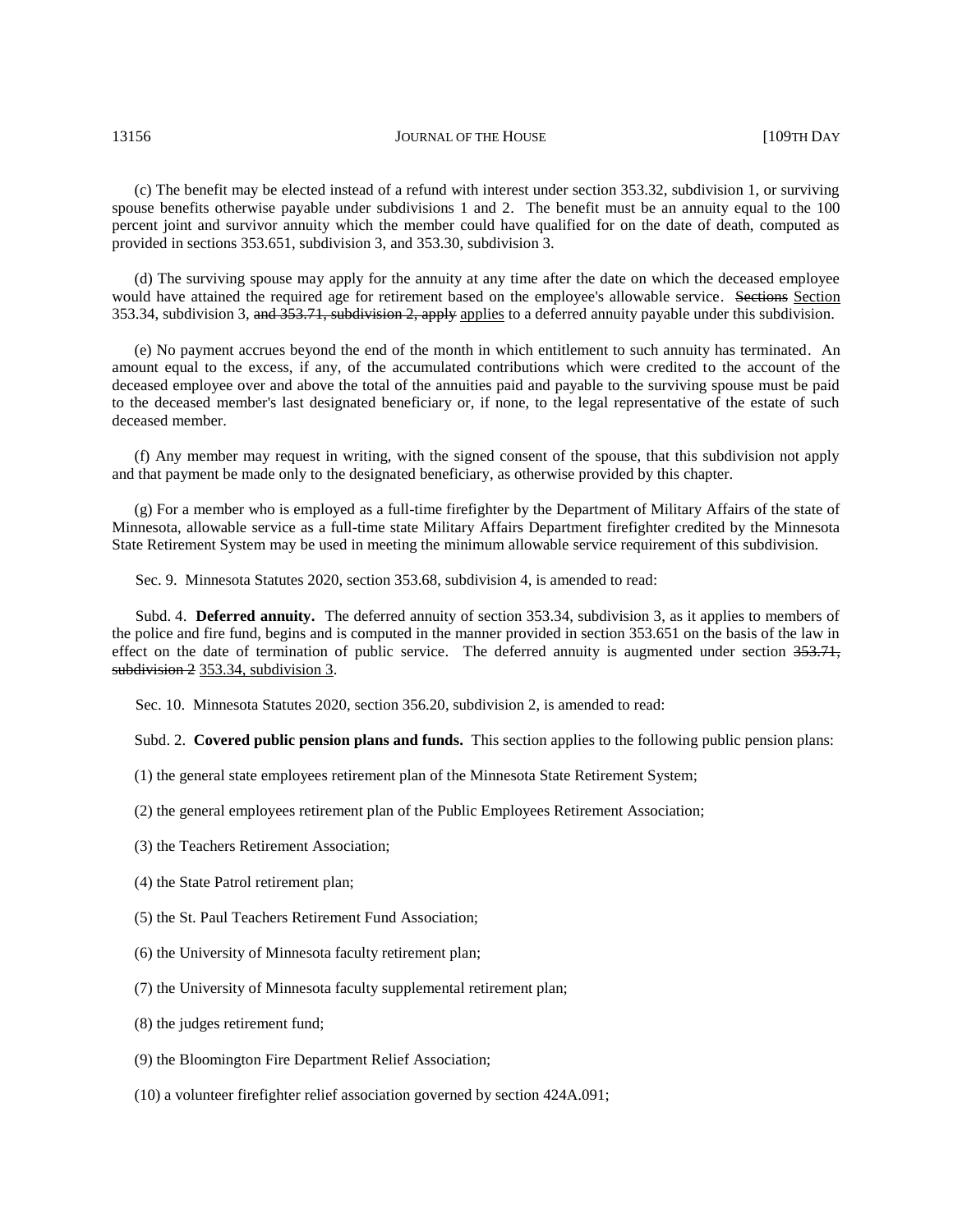(11) the public employees police and fire plan of the Public Employees Retirement Association;

(12) the correctional state employees retirement plan of the Minnesota State Retirement System;

(13) the local government correctional service retirement plan of the Public Employees Retirement Association; and

 $(14)$  the statewide lump-sum volunteer firefighter plan.

Sec. 11. Minnesota Statutes 2020, section 356.24, subdivision 3, is amended to read:

Subd. 3. **Deferred compensation plan.** (a) As used in this section.

 $(1)$  "deferred compensation plan" means a plan that satisfies the requirements in of this subdivision.;

(2) "plan administrator" means the individual or entity defined as the plan administrator in the plan document for the Minnesota deferred compensation plan under section 352.965 or a deferred compensation plan under section 457(b) of the Internal Revenue Code; and

(3) "vendor" means the provider of an annuity contract, custodial account, or retirement income account under a tax-sheltered annuity plan under section 403(b) of the Internal Revenue Code.

(b) The plan is:

(1) the Minnesota deferred compensation plan under section 352.965;

(2) a tax-sheltered annuity program plan under section 403(b) of the Internal Revenue Code; or

(3) a deferred compensation plan under section 457(b) of the Internal Revenue Code.

(c) For each investment fund available to participants under the plan, other than in a self-directed brokerage account, the plan administrator or eustodian vendor discloses at least annually to participants a statement that sets forth (1) all fees, including administrative, maintenance, and investment fees, that impact the rate of return on each investment fund available under the plan, and (2) for each investment fund, the rates of return for the prior one-, three-, five-, and ten-year periods or for the life of the fund, if shorter, in an easily understandable document. The plan administrator or custodian vendor must file a copy of this document statement with the executive director of the Legislative Commission on Pensions and Retirement within 30 days of the end of each fiscal year of the plan.

- (d) Enrollment in the plan is provided for in:
- (1) a personnel policy of the public employer;

(2) a collective bargaining agreement between the public employer and the exclusive representative of public employees in an appropriate unit; or

(3) an individual employment contract between a city and a city manager.

(e) The plan covers employees of a school district, state agency, or other governmental subdivision. The plan may cover city managers covered by an alternative retirement arrangement under section 353.028, subdivision 3, paragraph (a) or (b), but must not cover employees of the Board of Trustees of Minnesota State Colleges and Universities who are covered by the Higher Education Supplemental Retirement Plan under chapter 354C.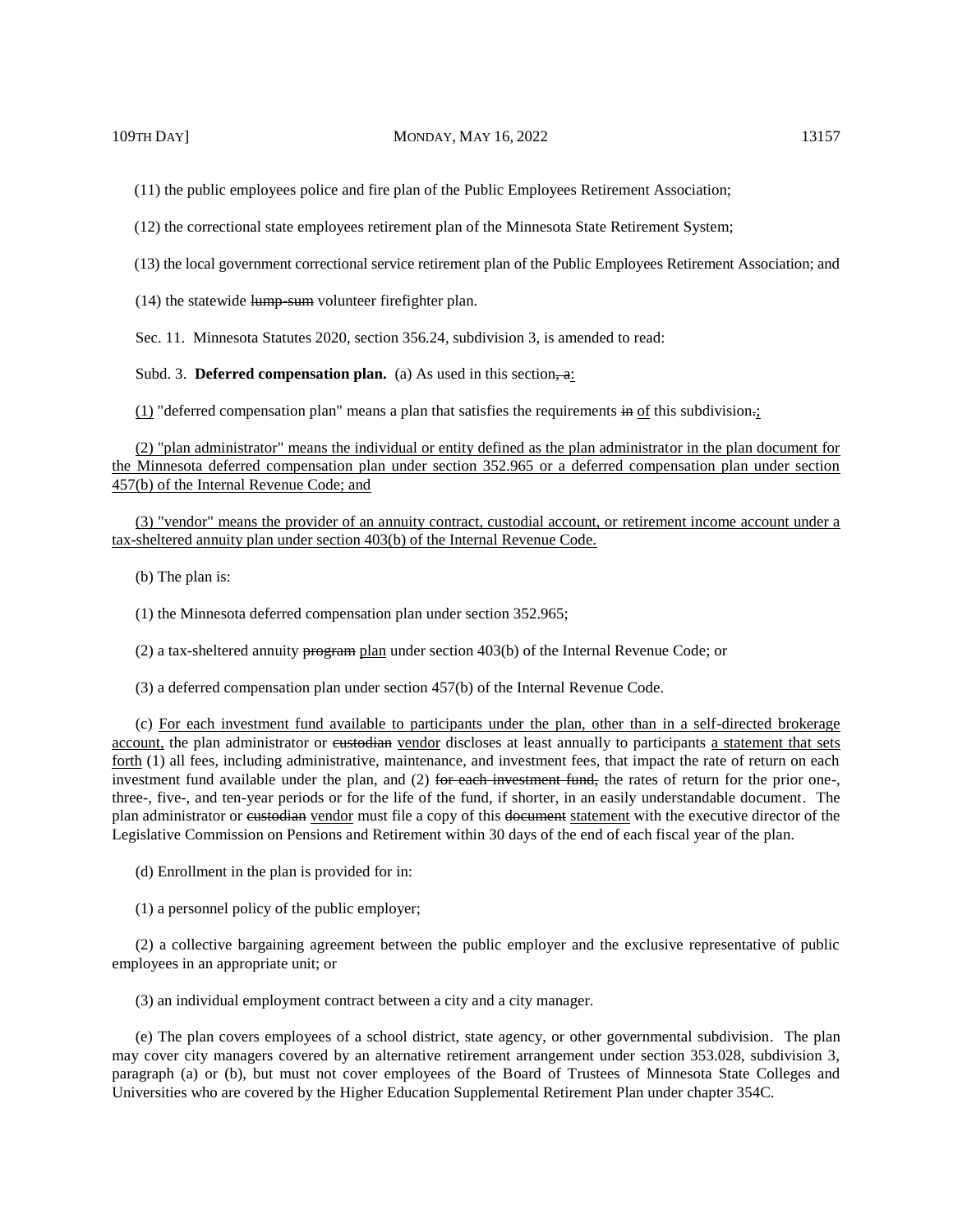(f) Except as permitted under paragraph (g), public funds are contributed to the plan only in an amount that matches employee contributions on a dollar for dollar basis, but not to exceed the lesser of (1) the maximum authorized under the policy described in paragraph (d) that provides for enrollment in the plan or program, or (2) one-half of the annual limit on elective deferrals under section  $402(g)$  of the Internal Revenue Code.

(g) Contributions to the plan may include contributions deducted from an employee's sick leave, accumulated vacation leave, or accumulated severance pay, whether characterized as employee contributions or nonelective employer contributions, up to applicable limits under the Internal Revenue Code. Such contributions are not subject to the match requirement and limit in paragraph (f).

Sec. 12. Minnesota Statutes 2020, section 356.645, is amended to read:

# **356.645 INVESTMENT OF VARIOUS DEFINED CONTRIBUTION PLAN ASSETS PLANS AND VOLUNTEER FIREFIGHTERS RELIEF ASSOCIATIONS.**

The State Board of Investment shall determine the investments to be made available to plan participants in plans defined in sections 352.965, 352.98, and 383B.46 and chapters 352D and 353D and to volunteer firefighters relief associations under chapter 424A. Investments made available to plan participants and relief associations must include at least one or more of the following:

(1) shares in the Minnesota supplemental investment fund established in section 11A.17;

(2) savings accounts in federally insured financial institutions;

(3) life insurance contracts, fixed annuity contracts, and variable annuity contracts from companies that are subject to regulation by the commissioner of commerce;

(4) investment options from open-end investment companies registered under the federal Investment Company Act of 1940, United States Code, title 15, sections 80a-1 to 80a-64;

(5) investment options from a firm that is a registered investment adviser under the Investment Advisers Act of 1940, United States Code, title 15, sections 80b-1 to 80b-21; and

(6) investment options of a bank as defined in United States Code, title 15, section 80b-2, subsection (a), paragraph (2), or a bank holding company as defined in the Bank Holding Company Act of 1956, United States Code, title 12, section 1841, subsection (a), paragraph (1).

Sec. 13. Minnesota Statutes 2020, section 356A.06, subdivision 6, is amended to read:

Subd. 6. **Limited list of authorized investment securities.** (a) **Authority.** This subdivision specifies the investment authority for a limited list plan. A limited list plan is a covered pension plan that does not:

(1) have pension fund assets with a market value in excess of \$1,000,000;

(2) use the services of an investment advisor registered with the Securities and Exchange Commission in accordance with the Investment Advisers Act of 1940, or registered as an investment advisor in accordance with sections 80A.58, and 80A.60, for the investment of at least 60 percent of its pension fund assets, calculated on market value;

(3) use the services of the State Board of Investment for the investment of at least 60 percent of its pension fund assets, calculated on market value; or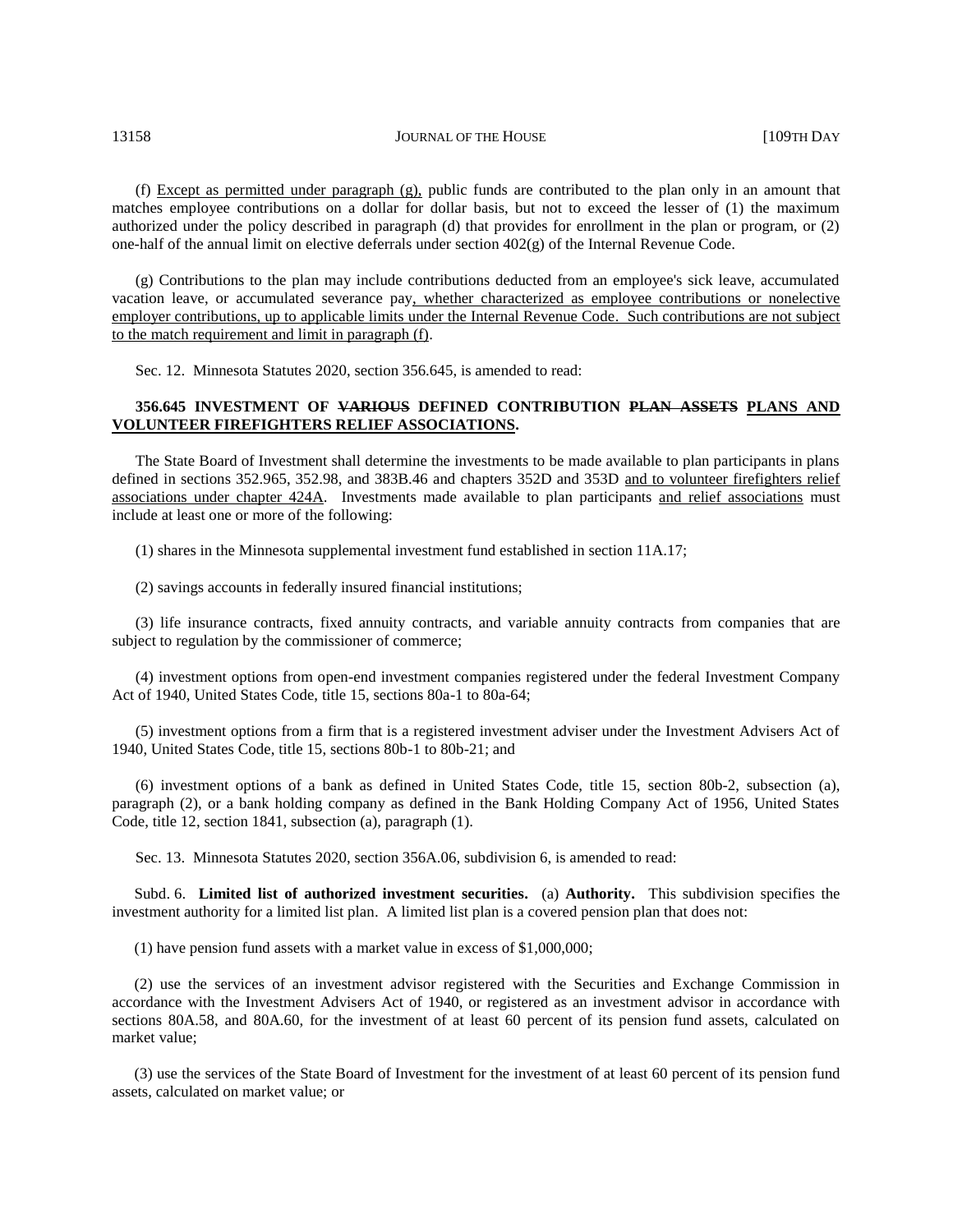#### 109TH DAY] MONDAY, MAY 16, 2022 13159

(4) use a combination of the services of an investment advisor meeting the requirements of clause (2) and the services of the State Board of Investment for the investment of at least 75 percent of its pension fund assets, calculated on market value.

(b) **Investment agency appointment authority.** The governing board of a covered pension plan may select and appoint investment agencies to act for or on its behalf.

(c) **Savings accounts; similar vehicles.** A limited list plan is authorized to invest in:

(1) certificates of deposit issued, to the extent of available insurance or collateralization, by a financial institution that is a member of the Federal Deposit Insurance Corporation or the Federal Savings and Loan Insurance Corporation, that is insured by the National Credit Union Administration, or that is authorized to do business in this state and has deposited with the chief administrative officer of the plan a sufficient amount of marketable securities as collateral in accordance with section 118A.03;

(2) guaranteed investment contracts, limited to those issued by insurance companies or banks rated in the top four quality categories by a nationally recognized rating agency or to alternative guaranteed investment contracts where the underlying assets comply with the requirements of this paragraph; and

(3) savings accounts, limited to those fully insured by federal agencies.

(d) **Government-backed obligations.** A limited list plan is authorized to invest in governmental obligations as further specified in this paragraph, including bonds, notes, bills, mortgages, and other evidences of indebtedness, if the issue is backed by the full faith and credit of the issuer or if the issue is rated among the top four quality rating categories by a nationally recognized rating agency. The obligations in which plans are authorized to invest under this paragraph are guaranteed or insured issues of:

(1) the United States, one of its agencies, one of its instrumentalities, or an organization created and regulated by an act of Congress;

(2) the Dominion of Canada or one of its provinces if the principal and interest are payable in United States dollars;

(3) a state or one of its municipalities, political subdivisions, agencies, or instrumentalities; or

(4) any United States government-sponsored organization of which the United States is a member if the principal and interest are payable in United States dollars.

(e) **Corporate obligations.** A limited list plan is authorized to invest in corporate obligations, including bonds, notes, debentures, transportation equipment obligations, or any other longer-term evidences of indebtedness issued or guaranteed by a corporation organized under the laws of the United States or any of its states, or the Dominion of Canada or any of its provinces if:

(1) the principal and interest are payable in United States dollars; and

(2) the obligations are rated among the top four quality categories by a nationally recognized rating agency.

(f) **Mutual fund authority, limited list authorized assets.** Securities authorized under paragraphs (c) to (e) may be owned directly or through shares in exchange-traded funds, or through open-end mutual funds, or as units of commingled trusts.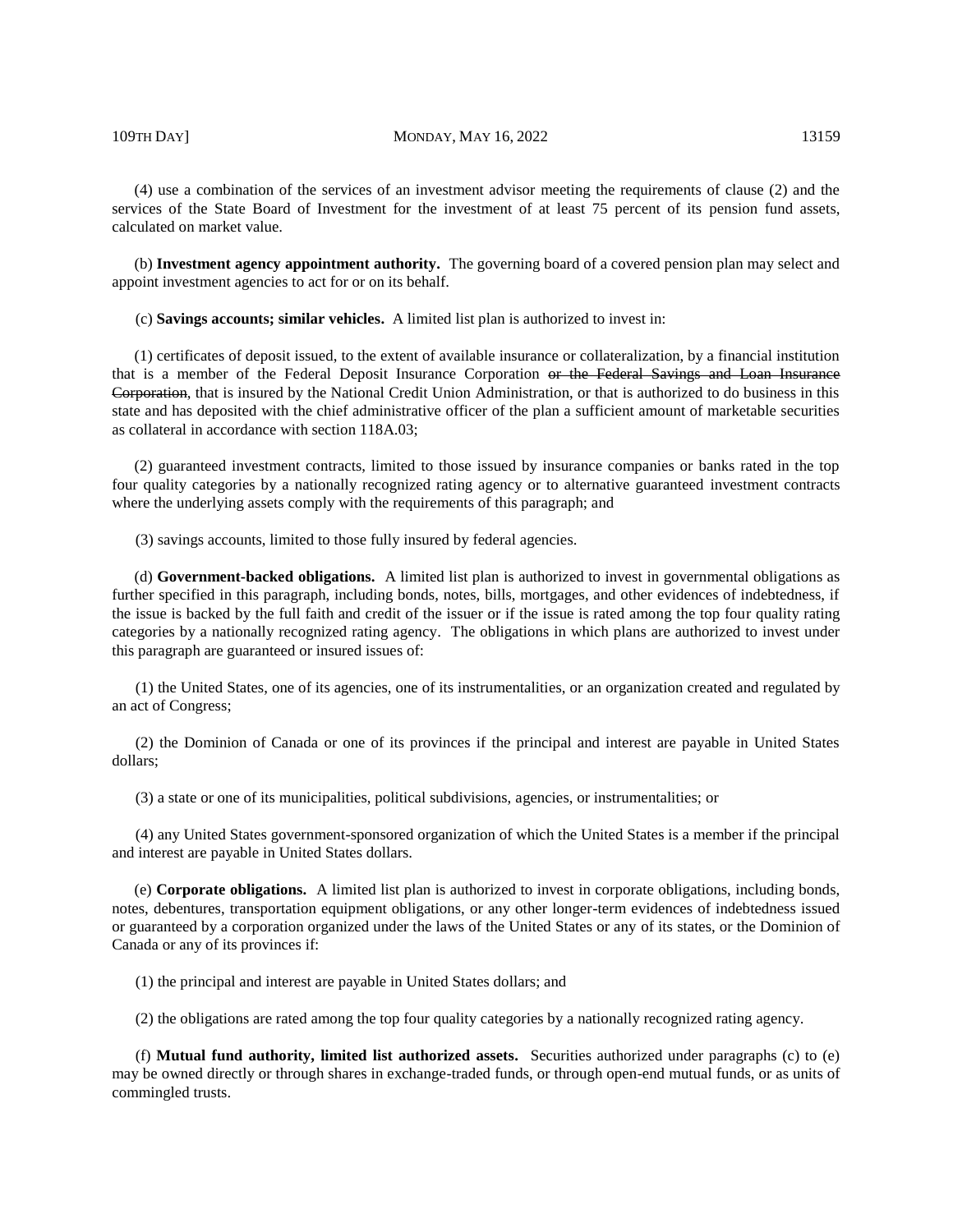13160 **JOURNAL OF THE HOUSE COMPANY JOURNAL OF THE HOUSE FILM** 

(g) **Extended mutual fund authority.** Notwithstanding restrictions in other paragraphs of this subdivision, a limited list plan is authorized to invest the assets of the special fund in exchange-traded funds and open-end mutual funds, if their portfolio investments comply with the type of securities authorized for investment under section 356A.06, subdivision 7, paragraphs (c) to (g). Investments under this paragraph must not exceed 75 percent of the assets of the special fund, not including any money market investments through mutual or exchange-traded funds.

(h) **Supplemental fund authority.** The governing body of a limited list plan may certify special fund assets to the State Board of Investment for investment under section 11A.17.

(i) **Assets mix restrictions.** A limited list plan must conform to the asset mix limitations specified in section 356A.06, subdivision 7.

Sec. 14. Minnesota Statutes 2020, section 356A.06, subdivision 8a, is amended to read:

Subd. 8a. **Collateralization requirement.** (a) The governing board of a covered pension plan shall designate a national bank, an insured state bank, an insured credit union, or an insured thrift institution as the depository for the pension plan for assets not held by the pension plan's custodian bank.

(b) Unless collateralized as provided under paragraph (c), a covered pension plan may not deposit in a designated depository an amount in excess of the insurance held by the depository in the Federal Deposit Insurance Corporation, the Federal Savings and Loan Insurance Corporation, or the National Credit Union Administration, whichever applies.

(c) For an amount greater than the insurance under paragraph (b), the depository must provide collateral in compliance with section 118A.03 or with any comparable successor enactment relating to the collateralization of municipal deposits.

Sec. 15. Minnesota Statutes 2020, section 424A.001, subdivision 4, is amended to read:

Subd. 4. **Relief association.** (a) "Relief association" or "volunteer firefighters relief association" means a volunteer firefighters relief association or a volunteer firefighters division or account of a partially salaried and partially volunteer firefighters relief association that is:

(1) organized and incorporated as a nonprofit corporation to provide retirement benefits to volunteer firefighters under chapter 317A and any laws of the state;

(2) governed by this chapter and sections 424A.091 to 424A.095; and

(3) directly associated with:

(i) a fire department established by municipal ordinance;

(ii) an independent nonprofit firefighting corporation that is organized under the provisions of chapter 317A and that operates primarily for firefighting purposes; or

(iii) a fire department operated as or by a joint powers entity that operates primarily for firefighting purposes.

(b) "Relief association" or "volunteer firefighters relief association" does not mean:

(1) the Bloomington Fire Department Relief Association governed by Laws 2013, chapter 111, article 5, sections 31 to 42; Minnesota Statutes 2000, chapter 424; and Laws 1965, chapter 446, as amended; or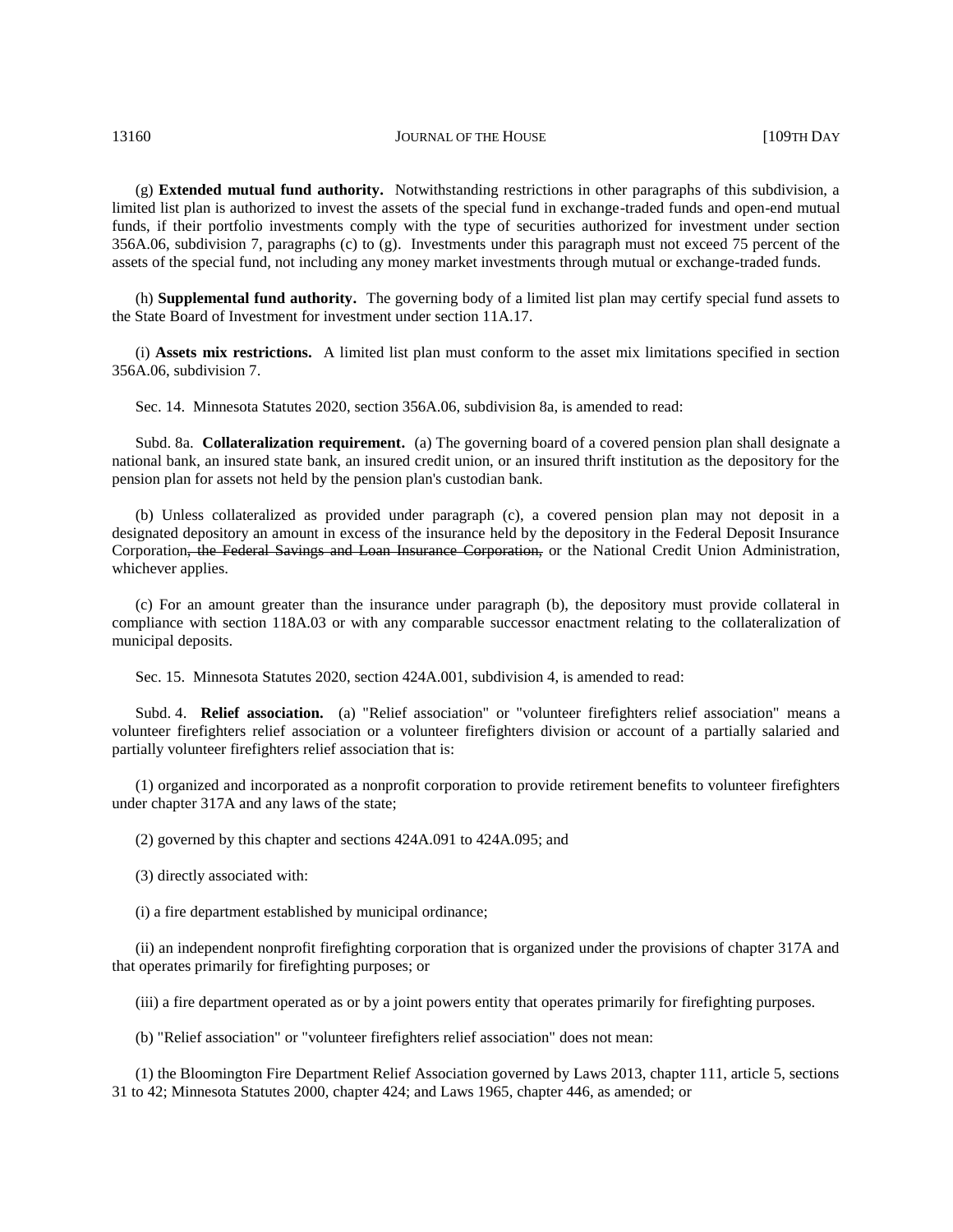(2) the statewide lump-sum volunteer firefighter plan governed by chapter 353G.

(c) A relief association or volunteer firefighters relief association is a governmental entity that receives and manages public money to provide retirement benefits for individuals providing the governmental services of firefighting and emergency first response.

Sec. 16. Minnesota Statutes 2020, section 424A.08, is amended to read:

#### **424A.08 MUNICIPALITY WITHOUT RELIEF ASSOCIATION; AUTHORIZED DISBURSEMENTS.**

(a) Any municipality which is entitled to receive fire state aid but which has no volunteer firefighters relief association directly associated with its fire department and which has no full-time firefighters with retirement coverage by the public employees police and fire retirement plan shall deposit the fire state aid in a special account established for that purpose in the municipal treasury. Disbursement from the special account may not be made for any purpose except:

(1) payment of the fees, dues and assessments to the Minnesota State Fire Department Association and to the state Volunteer Firefighters Benefit Association in order to entitle its firefighters to membership in and the benefits of these state associations;

(2) payment of the cost of purchasing and maintaining needed equipment for the fire department; and

(3) payment of the cost of construction, acquisition, repair, or maintenance of buildings or other premises to house the equipment of the fire department.

(b) A municipality which is entitled to receive fire state aid, which has no volunteer firefighters relief association directly associated with its fire department, which does not participate in the statewide lump-sum volunteer firefighter plan under chapter 353G, and which has full-time firefighters with retirement coverage by the public employees police and fire retirement plan may disburse the fire state aid as provided in paragraph (a), for the payment of the employer contribution requirement with respect to firefighters covered by the public employees police and fire retirement plan under section 353.65, subdivision 3, or for a combination of the two types of disbursements.

(c) A municipality that has no volunteer firefighters relief association directly associated with it and that participates in the statewide lump-sum volunteer firefighter plan under chapter 353G shall transmit any fire state aid that it receives to the statewide lump-sum volunteer firefighter fund.

Sec. 17. Minnesota Statutes 2020, section 424A.10, subdivision 1, is amended to read:

Subdivision 1. **Definitions.** For purposes of this section:

(1) "qualified recipient" means a volunteer firefighter who receives a lump-sum distribution of pension or retirement benefits from a volunteer firefighters relief association or from the statewide lump-sum volunteer firefighter plan;

(2) "survivor of a deceased active or deferred volunteer firefighter" means the surviving spouse of a deceased active or deferred volunteer firefighter or, if none, the surviving child or children of a deceased active or deferred volunteer firefighter, or, if none, the designated beneficiary of the deceased active or deferred volunteer firefighter, or, if no beneficiary has been designated, the estate of the deceased active or deferred volunteer firefighter;

(3) "active volunteer firefighter" means a person who:

(i) regularly renders fire suppression service, the performance or supervision of authorized fire prevention duties, or the performance or supervision of authorized emergency medical response activities for a fire department;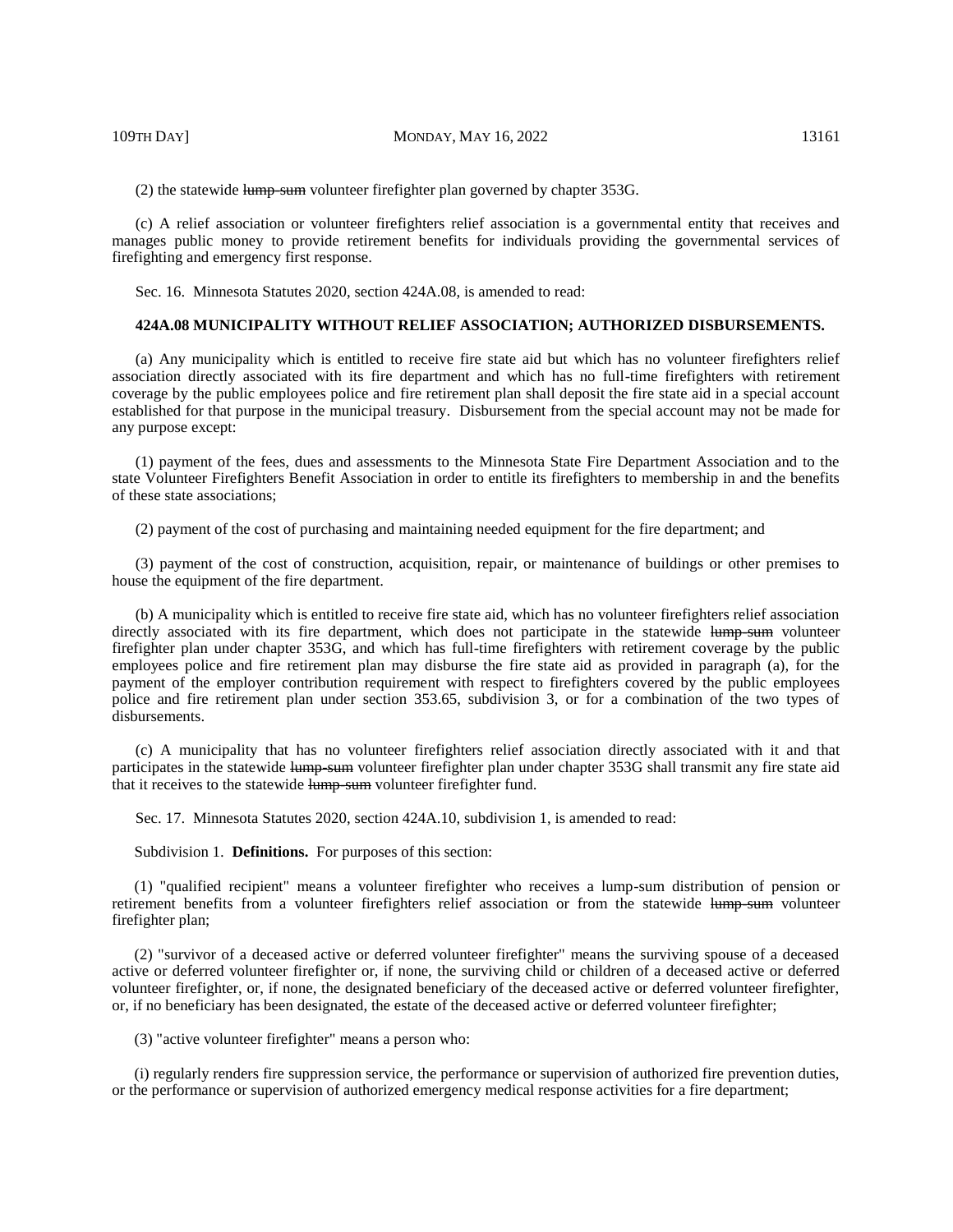(ii) has met the statutory and other requirements for relief association membership; and

(iii) is deemed by the relief association under law and its bylaws to be a fully qualified member of the relief association or from the statewide lump-sum volunteer firefighter plan for at least one month;

(4) "deferred volunteer firefighter" means a former active volunteer firefighter who:

(i) terminated active firefighting service, the performance or supervision of authorized fire prevention duties, or the performance or supervision of authorized emergency medical response activities; and

(ii) has sufficient service credit from the applicable relief association or from the statewide lump-sum volunteer firefighter plan to be entitled to a service pension under the bylaws of the relief association, but has not applied for or has not received the service pension; and

(5) "volunteer firefighter" includes an individual whose services were utilized to perform or supervise fire prevention duties if authorized under section 424A.01, subdivision 5, and individuals whose services were used to perform emergency medical response duties or supervise emergency medical response activities if authorized under section 424A.01, subdivision 5a.

Sec. 18. Minnesota Statutes 2021 Supplement, section 424A.10, subdivision 2, is amended to read:

Subd. 2. **Payment of supplemental benefit.** (a) Upon the payment by a volunteer firefighters relief association or by the statewide lump-sum volunteer firefighter plan of a lump-sum distribution to a qualified recipient, the association or retirement plan, as applicable, must pay a supplemental benefit to the qualified recipient. Notwithstanding any law to the contrary, the relief association must pay the supplemental benefit out of its special fund and the statewide lump-sum volunteer firefighter plan must pay the supplemental benefit out of the statewide lump-sum volunteer firefighter plan. This benefit is an amount equal to ten percent of the regular lump-sum distribution that is paid on the basis of the recipient's service as a volunteer firefighter. In no case may the amount of the supplemental benefit exceed \$1,000. A supplemental benefit under this paragraph may not be paid to a survivor of a deceased active or deferred volunteer firefighter in that capacity.

(b) Upon the payment by a relief association or the retirement plan of a lump-sum survivor benefit to a survivor of a deceased active volunteer firefighter or of a deceased deferred volunteer firefighter, the association or retirement plan, as applicable, must pay a supplemental survivor benefit to the survivor of the deceased active or deferred volunteer firefighter from the special fund of the relief association and the retirement plan must pay a supplemental survivor benefit to the survivor of the deceased active or deferred volunteer firefighter from the retirement fund if chapter 353G so provides. The amount of the supplemental survivor benefit is 20 percent of the survivor benefit, but not to exceed \$2,000.

(c) For purposes of this section, the term "regular lump-sum distribution" means the pretax lump-sum distribution excluding any interest that may have been credited during a volunteer firefighter's period of deferral.

(d) An individual may receive a supplemental benefit under paragraph (a) or under paragraph (b), but not under both paragraphs with respect to one lump-sum volunteer firefighter benefit.

Sec. 19. Minnesota Statutes 2020, section 424A.10, subdivision 3, is amended to read:

Subd. 3. **State reimbursement.** (a) Each year, to be eligible for state reimbursement of the amount of supplemental benefits paid under subdivision 2 during the preceding calendar year, the volunteer firefighters relief association or the statewide lump-sum volunteer firefighter plan shall apply to the commissioner of revenue by February 15. By March 15, the commissioner shall reimburse the relief association for the amount of the supplemental benefits paid by the relief association to qualified recipients and to survivors of deceased active or deferred volunteer firefighters.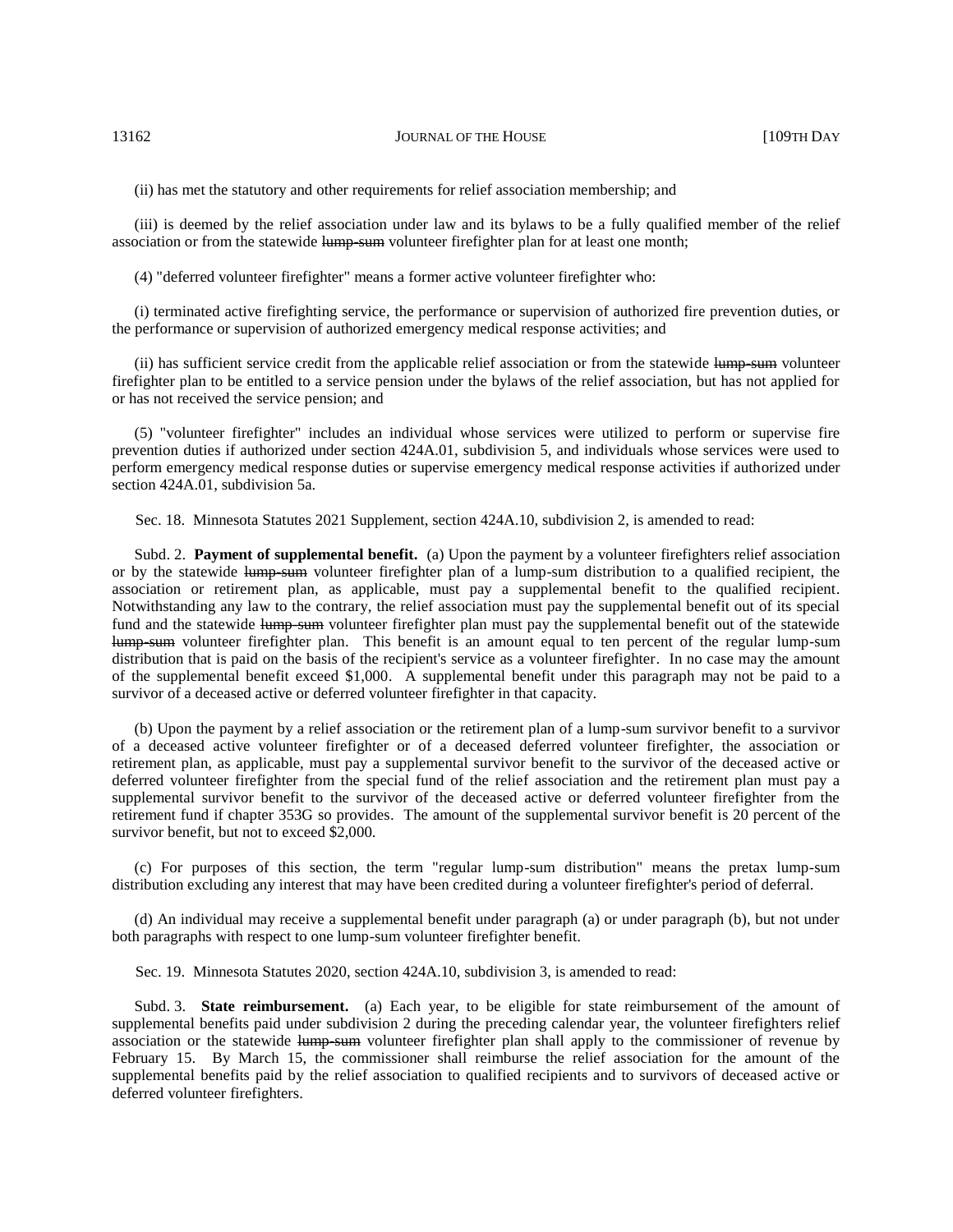(b) The commissioner of revenue shall prescribe the form of and supporting information that must be supplied as part of the application for state reimbursement. The commissioner of revenue shall reimburse the relief association by paying the reimbursement amount to the treasurer of the municipality where the association is located and shall reimburse the retirement plan by paying the reimbursement amount to the executive director of the Public Employees Retirement Association. Within 30 days after receipt, the municipal treasurer shall transmit the state reimbursement to the treasurer of the association if the association has filed a financial report with the municipality. If the relief association has not filed a financial report with the municipality, the municipal treasurer shall delay transmission of the reimbursement payment to the association until the complete financial report is filed. If the association has dissolved or has been removed as a trustee of state aid, the treasurer shall deposit the money in a special account in the municipal treasury, and the money may be disbursed only for the purposes and in the manner provided in section 424A.08. When paid to the association, the reimbursement payment must be deposited in the special fund of the relief association and when paid to the retirement plan, the reimbursement payment must be deposited in the retirement fund of the plan.

(c) A sum sufficient to make the payments is appropriated from the general fund to the commissioner of revenue.

Sec. 20. Minnesota Statutes 2021 Supplement, section 424B.13, subdivision 5, is amended to read:

Subd. 5. **Determination of value of pension benefits and distribution to retirees in pay status.** (a) The board of trustees shall determine the present value of each participant's accrued benefit, taking into account the full vesting requirement under subdivision 2 and any increase in the lump-sum benefit or monthly pension amount approved under subdivision 4:

(1) using the method set forth in section 424A.092, subdivision 2, for determining a plan's funded status by calculating the value of each participant's accrued benefit; or

(2) as determined by an actuary retained by the relief association, who meets the definition of approved actuary under section 356.215, subdivision 1, paragraph (c).

(b) If the retirement plan pays a monthly pension, the board of trustees shall must determine the present value of the remaining payments to any retiree in pay status or beneficiary who is receiving an annuity. Present value shall must be determined by an actuary who meets the definition of approved actuary under section 356.215, subdivision 1, paragraph (c), retained by the relief association. At the discretion of the relief association, the relief association shall offer must provide the retiree in pay status or beneficiary receiving the annuity either:

(1) an immediate lump-sum distribution of an amount equal to the present value of the remaining payments as determined by the actuary and permit the retiree in pay status or beneficiary to elect a lump-sum payment or a direct rollover of the amount to an eligible retirement plan as permitted under section 356.635, subdivisions 3 to 7, if the distribution is an eligible rollover distribution as defined in section 356.635, subdivisions 4 and 5; or

(2) continued payments in the same monthly amount under an annuity to be purchased by the board of trustees from a reputable insurance company licensed to do business in the state.

Sec. 21. Minnesota Statutes 2021 Supplement, section 424B.13, subdivision 8, is amended to read:

Subd. 8. **Notice to participants.** The board of trustees shall provide notice to all participants at least 90 days before the conversion effective date. The notice shall include:

(1) an explanation that the plan is converting from a defined benefit plan to a defined contribution plan and provide definitions for those terms, the reasons for the conversion, the conversion effective date, and the procedure to be followed, including fully vesting all participants;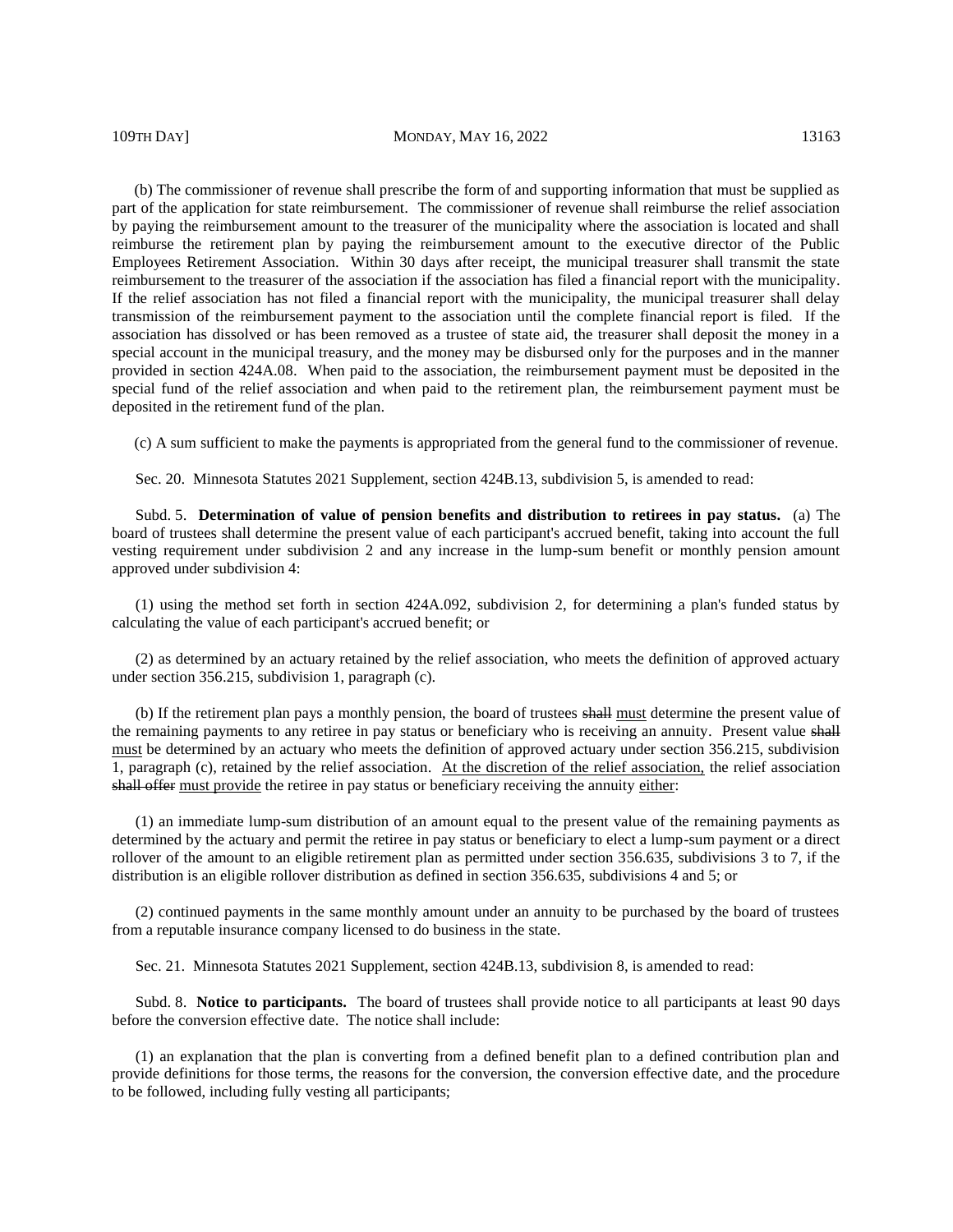(2) a summary of the terms of the newly adopted defined contribution plan;

(3) information about any increase in the benefit level and whether the increase applies to all participants or only active members;

(4) a section tailored to each participant that provides an estimate of the present value of the participant's fully vested accrued benefit and the calculation that resulted in that value;

(5) an estimate of any anticipated surplus and an explanation of the disposition of the surplus, including, as applicable, a description of the method for allocating the surplus among participants' accounts and whether the municipality, each municipality, if more than one municipality operates the fire department pursuant to a joint powers agreement, or firefighting corporation will receive any of the surplus and any conditions on its use; and

(6) contact information for one or more members of the board of trustees who will answer questions and provide a copy of the new defined contribution plan document or a summary, if requested, or directions to a website for viewing and printing the plan document or summary.

#### Sec. 22. **EFFECTIVE DATE.**

Sections 1 to 11 and 13 to 21 are effective the day following final enactment. Section 12 is effective January 1, 2023."

Delete the title and insert:

"A bill for an act relating to retirement; authorizing certain medical professionals (APRNs) to provide disability assessments for all public pension plans; authorizing the purchase of service credit for periods of military service under the Minnesota State Retirement System (MSRS) plans; adding Department of Human Services positions to the positions eligible for coverage by the MSRS correctional plan; permitting the transfer of service credit from the MSRS general plan to the correctional plan; permitting a surviving spouse to purchase vesting service and receive a pension from the MSRS general plan; reinstating segmented annuities for Public Employees Retirement Association (PERA) plans; excluding union employees of the Duluth Transit Authority from PERA membership and providing vesting credit under PERA for non-union employees; adding alternative vesting schedules under the PERA statewide volunteer firefighter plan and eliminating the restriction on the pension amount for firefighters retiring within five years of joining the plan; temporarily suspending the earnings limitation for reemployed retired teachers; adopting the recommendations of the state auditor's volunteer fire relief association working group; requiring the state auditor to provide annual investment reports to relief associations; clarifying the classification of State Board of Investment professional employees; requiring the Department of Labor and Industry to study the adequacy of disability benefits for police officers; making various administrative, technical, and clarifying changes; requiring reports; appropriating money; amending Minnesota Statutes 2020, sections 11A.04; 11A.07, subdivision 4, by adding subdivisions; 43A.18, subdivision 3b; 179A.10, subdivision 1; 352.01, by adding a subdivision; 352.113, subdivision 4; 352.27; 352.87, subdivision 6; 352.91, subdivision 3f; 352.94; 352.95, subdivisions 4, 6; 352B.011, by adding a subdivision; 352B.05; 352B.086; 352B.10, subdivision 4; 353.01, by adding a subdivision; 353.031, subdivisions 3, 7, 8; 353.32, subdivision 1a; 353.34, subdivision 5, by adding a subdivision; 353.657, subdivision 2a; 353.68, subdivision 4; 353G.01, subdivisions 7, 9a; 353G.05, subdivisions 1, 2, 3, by adding a subdivision; 353G.09, subdivisions 1, 2; 354.05, by adding a subdivision; 354.48, subdivisions 4, 6, 6a; 354A.011, by adding subdivisions; 354A.36, subdivisions 4, 6, by adding a subdivision; 356.20, subdivision 2; 356.24, subdivision 3; 356.551, subdivision 2; 356.645; 356A.06, subdivisions 6, 8a; 424A.001, subdivision 4; 424A.003; 424A.015, subdivision 2; 424A.05, subdivision 3, by adding a subdivision; 424A.08; 424A.092, subdivision 6; 424A.093, subdivision 6; 424A.095; 424A.10, subdivisions 1, 3; Minnesota Statutes 2021 Supplement, sections 353.01,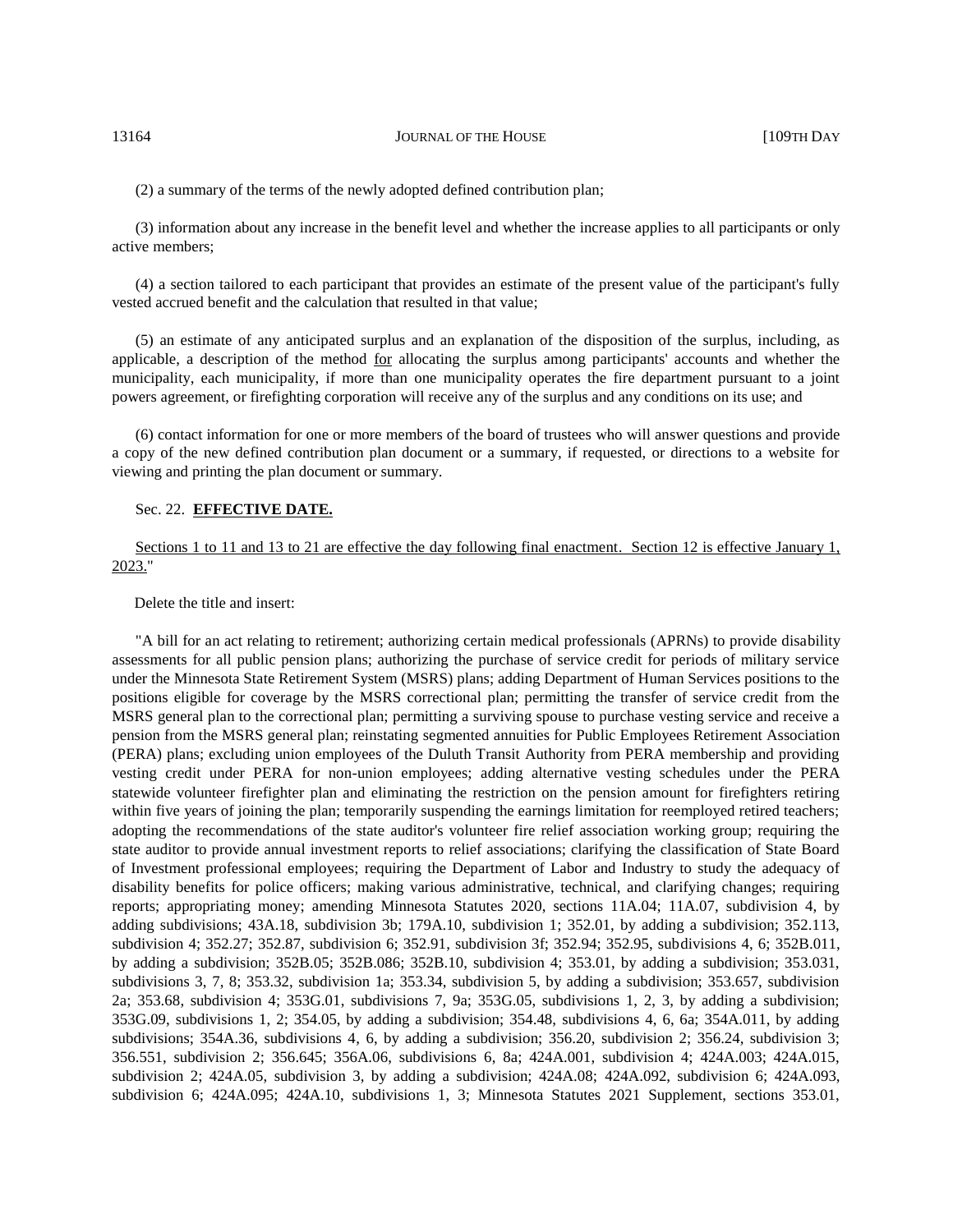# 109TH DAY] MONDAY, MAY 16, 2022 13165

subdivision 1; 424A.10, subdivision 2; 424B.10, subdivision 1b; 424B.13, subdivisions 4, 5, 8; 424B.22, subdivision 4; proposing coding for new law in Minnesota Statutes, chapters 352; 352B; repealing Minnesota Statutes 2020, section 353G.09, subdivision 3; Minnesota Statutes 2021 Supplement, section 424A.02, subdivisions 2a, 2b, 2c."

The motion prevailed and the amendment was adopted.

Nelson, M. moved to amend S. F. No. 3540, the second engrossment, as amended, follows:

Page 61, line 3, after the period, insert "This is a onetime appropriation."

The motion prevailed and the amendment was adopted.

O'Driscoll moved to amend S. F. No. 3540, the second engrossment, as amended, as follows:

Page 77, delete lines 1 to 3 and insert:

# "Sec. 22. **EFFECTIVE DATE.**

(a) Sections 1 to 10 and 13 to 21 are effective the day following final enactment.

(b) Section 11 is effective July 1, 2024, except the amendments to paragraphs (f) and (g) are effective the day following final enactment.

(c) Section 12 is effective January 1, 2023."

The motion prevailed and the amendment was adopted.

Sandstede moved to amend S. F. No. 3540, the second engrossment, as amended, as follows:

Page 61, after line 3, insert:

#### "ARTICLE 8

#### SERVICE CREDIT PURCHASE FOR TEACHING SERVICE IN OTHER STATES

# Section 1. **[354.544] SERVICE CREDIT PURCHASE FOR TEACHING SERVICE IN OTHER STATES.**

Subdivision 1. **Service credit purchase authorized.** (a) A teacher who has at least three years of allowable service credit with the Teachers Retirement Association is entitled to purchase up to five years of allowable and formula service credit for periods of service as an elementary or secondary public or charter school teacher in another state by making payment of the purchase payment amount under subdivision 4.

(b) Periods of service that may be purchased are:

(1) periods of service as a teacher in another state before becoming a member of the association; and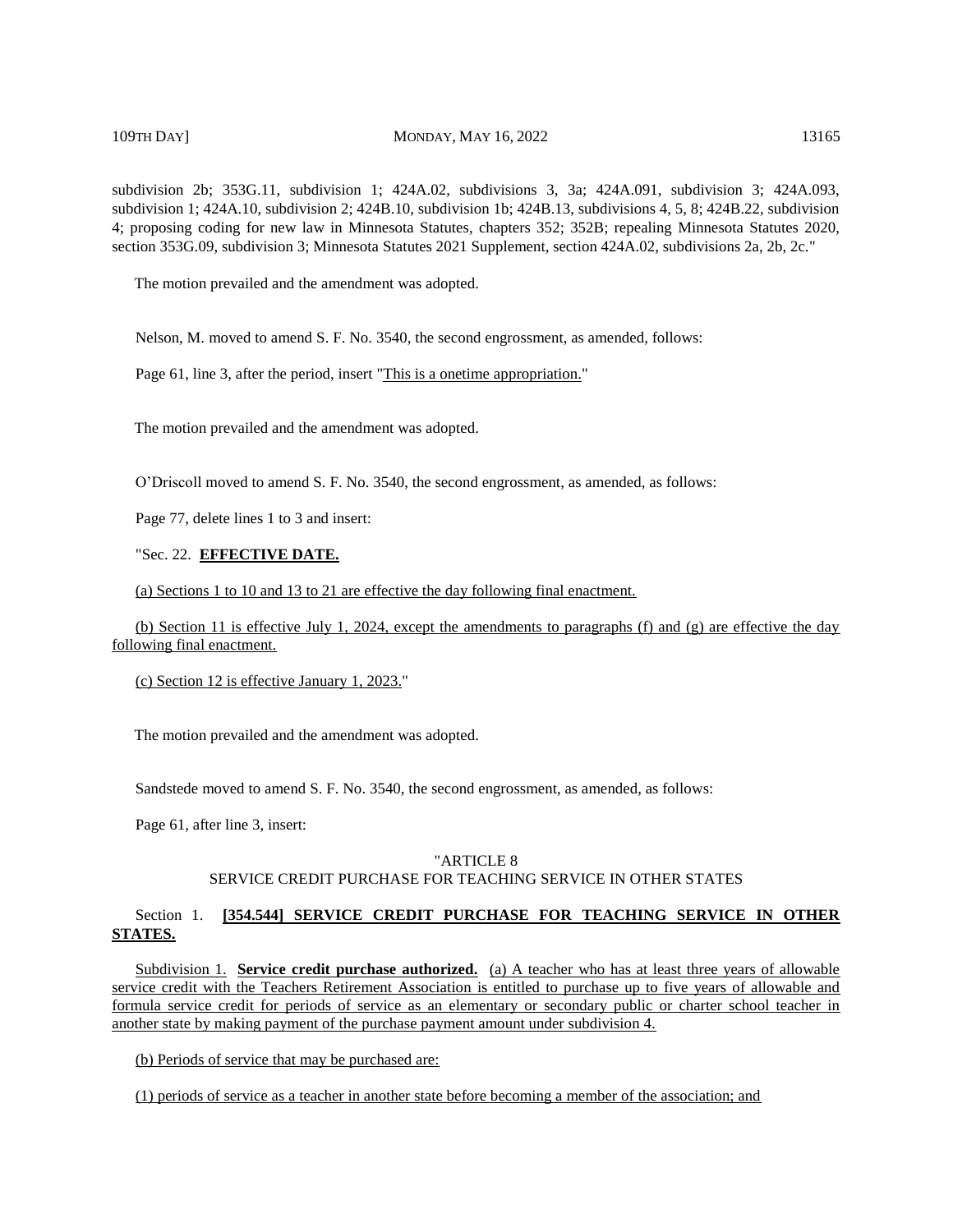(2) periods of service as a teacher in another state during any period of employment after terminating teaching service as a member of the association and before returning to teaching service as a member of the association.

(c) A teacher is not permitted to purchase a period of service if the purchase would result in an entitlement to service credit for the same period of service in more than one pension or retirement plan.

Subd. 2. **Application and documentation.** A teacher who desires to purchase service credit under subdivision 1 must apply with the executive director to make the purchase. The application must include:

(1) documentation showing the teacher's period of employment as a teacher in another state;

(2) the period of employment for which service credit is being purchased;

(3) permission to allow the executive director to request and receive verification of such employment;

(4) documentation showing that the teacher has forfeited all rights to benefits for the period of employment as a teacher in another state; and

#### (5) any other relevant information requested by the executive director.

Subd. 3. **Grant of service credit.** The Teachers Retirement Association must grant allowable service credit to the teacher making the purchase for the period being purchased upon receipt of the purchase payment amount. Payment must be made by the earlier of the teacher's termination of teaching service or one year after the executive director's approval of the teacher's application to purchase service credit. Purchasing allowable service credit under this section does not change the date the teacher first became a member of the association for the purpose of computing an annuity under section 354.44, subdivision 6.

Subd. 4. **Purchase payment amount.** The purchase payment amount is the amount determined under section 356.551 for the period or periods of service requested, except that, for purposes of calculating the purchase payment amount to purchase allowable service credit for service as a teacher in another state that occurred before becoming a member of the association or between periods of teaching service as a member of the association, section 356.551, subdivision 2, paragraph (c), shall not apply.

**EFFECTIVE DATE.** This section is effective January 1, 2023.

# Sec. 2. **[354A.0961] SERVICE CREDIT PURCHASE FOR TEACHING SERVICE IN OTHER STATES.**

Subdivision 1. **Service credit purchase authorized.** (a) A teacher who has at least three years of allowable service credit with the St. Paul Teachers Retirement Fund Association is entitled to purchase up to five years of allowable and formula service credit for periods of service as an elementary or secondary public or charter school teacher in another state by making payment of the purchase payment amount under subdivision 4.

(b) Periods of service that may be purchased are:

(1) periods of service as a teacher in another state before becoming a member of the association; and

(2) periods of service as a teacher in another state during any period of employment after terminating teaching service as a member of the association and before returning to teaching service as a member of the association.

(c) A teacher is not permitted to purchase a period of service if the purchase would result in an entitlement to service credit for the same period of service in more than one pension or retirement plan.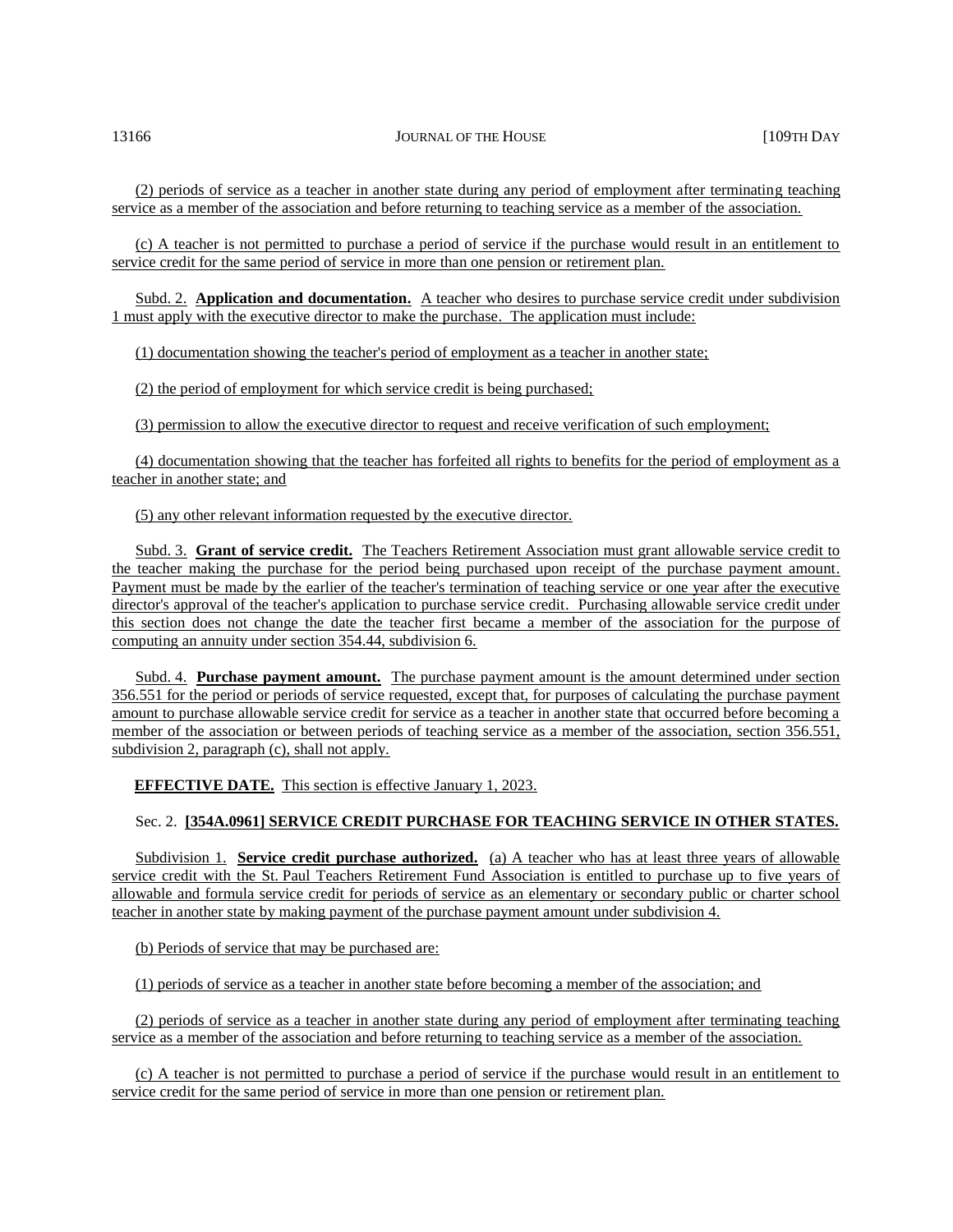Subd. 2. **Application and documentation.** A teacher who desires to purchase service credit under subdivision 1 must apply with the executive director to make the purchase. The application must include:

(1) documentation showing the teacher's period of employment as a teacher in another state;

(2) the period of employment for which service credit is being purchased;

(3) permission to allow the executive director to request and receive verification of such employment;

(4) documentation showing that the teacher has forfeited all rights to benefits for the period of employment as a teacher in another state; and

(5) any other relevant information requested by the executive director.

Subd. 3. **Grant of service credit.** The St. Paul Teachers Retirement Fund Association must grant allowable service credit to the teacher making the purchase for the period being purchased upon receipt of the purchase payment amount. Payment must be made by the earlier of the teacher's termination of teaching service or one year after the executive director's approval of the teacher's application to purchase service credit. Purchasing allowable service credit under this section does not change the date the teacher first became a member of the association for the purpose of computing an annuity under section 354A.31, subdivision 6.

Subd. 4. **Purchase payment amount.** The purchase payment amount is the amount determined under section 356.551 for the period or periods of service requested, except that, for purposes of calculating the purchase payment amount to purchase allowable service credit for service as a teacher in another state that occurred before becoming a member of the association or between periods of teaching service as a member of the association, section 356.551, subdivision 2, paragraph (c), shall not apply.

**EFFECTIVE DATE.** This section is effective January 1, 2023.

Sec. 3. Minnesota Statutes 2020, section 356.551, subdivision 2, is amended to read:

Subd. 2. **Determination.** (a) Unless the minimum purchase amount set forth in paragraph (c) applies, the prior service credit purchase amount is an amount equal to the actuarial present value, on the date of payment, as calculated by the chief administrative officer of the pension plan and reviewed by the actuary retained under section 356.214, of the amount of the additional retirement annuity obtained by the acquisition of the additional service credit in this section.

(b) Calculation of this amount must be made using the investment return assumption applicable to the public pension plan specified in section 356.215, subdivision 8, and the mortality table adopted for the public pension plan.

(1) Unless clause (2) applies, the calculation must assume continuous future service in the public pension plan until, and retirement at, the age at which the minimum requirements of the fund for normal retirement or retirement with an annuity unreduced for retirement at an early age, including section 356.30, are met with the additional service credit purchased. The calculation must also assume a full-time equivalent salary, or actual salary, whichever is greater, and a future salary history that includes annual salary increases at the applicable salary increase rate for the plan specified in section 356.215, subdivision 8.

(2) This clause applies when the calculation is being done for purposes of section 353.0141, subdivision 3; 354.544; or 354A.0961. The calculation must include continuous future service in the public pension plan until, and retirement at, any age at or after which the minimum requirements of the fund for early retirement or retirement with an annuity unreduced for retirement at an early age, including section 356.30, are met with the additional service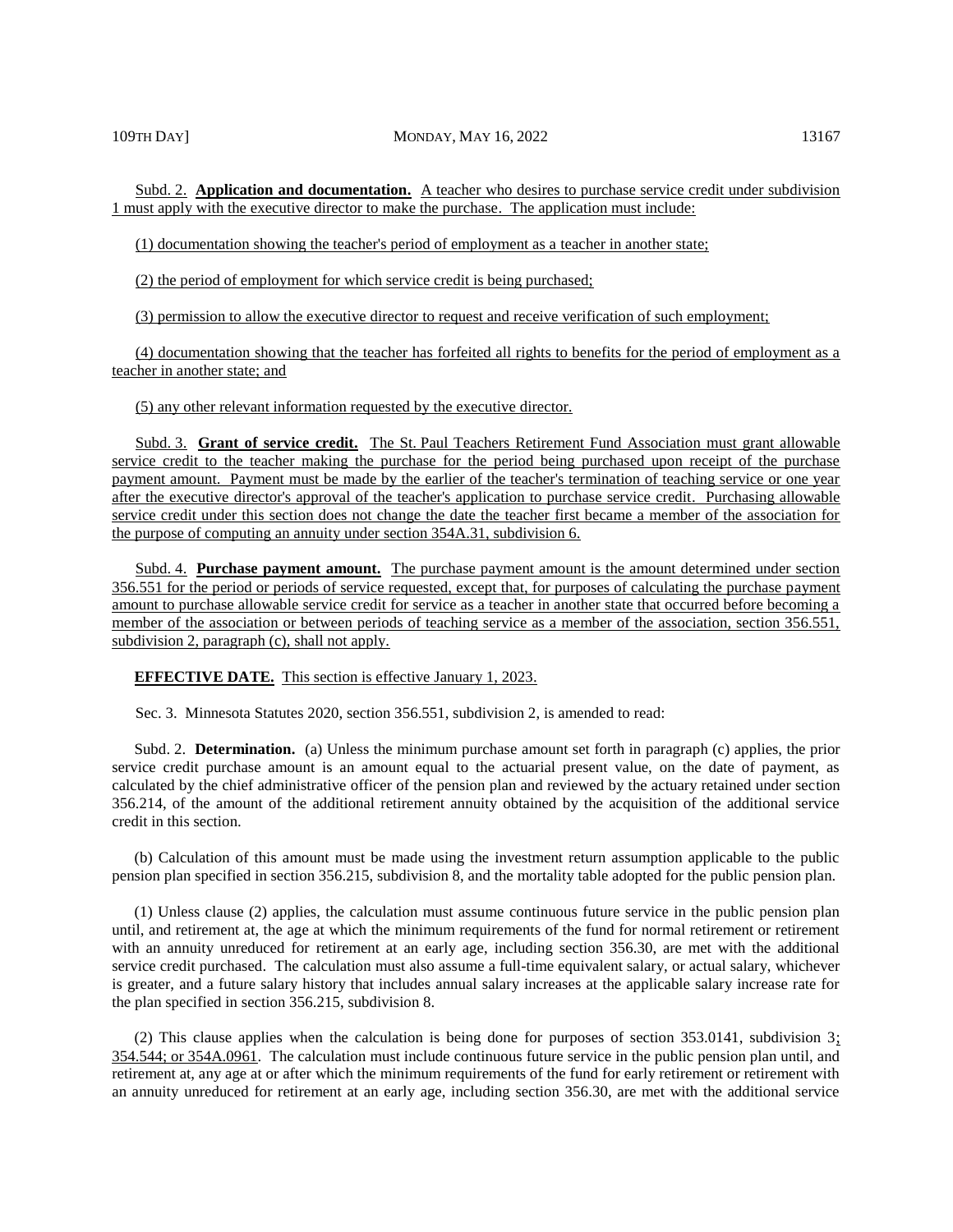credit purchased. The calculation must be determined using the retirement age that provides the most valuable benefit to the member. The calculation must also assume a full-time equivalent salary, or actual salary, whichever is greater, and a future salary history that includes annual salary increases at the applicable salary increase rate for the plan specified in section 356.215, subdivision 8.

(c) The prior service credit purchase amount may not be less than the amount determined by applying, for each year or fraction of a year being purchased, the sum of the employee contribution rate, the employer contribution rate, and the additional employer contribution rate, if any, applicable during that period, to the person's annual salary during that period, or fractional portion of a year's salary, if applicable, plus interest at the applicable annual rate or rates specified in section 356.59, subdivision 2, 3, 4, or 5, whichever applies, compounded annually, from the end of the year in which contributions would otherwise have been made to the date on which the payment is received.

(d) Unless otherwise provided by statutes governing a specific plan, payment must be made in one lump sum within one year of the prior service credit authorization or prior to the member's effective date of retirement, whichever is earlier. Payment of the amount calculated under this section must be made by the applicable eligible person.

(e) However, the current employer or the prior employer may, at its discretion, pay all or any portion of the payment amount that exceeds an amount equal to the employee contribution rates in effect during the period or periods of prior service applied to the actual salary rates in effect during the period or periods of prior service, plus interest at the applicable annual rate or rates specified in section 356.59, subdivision 2, 3, 4, or 5, whichever applies, compounded annually, from the date on which the contributions would otherwise have been made to the date on which the payment is made. If the employer agrees to payments under this subdivision, the purchaser must make the employee payments required under this subdivision within 90 days of the prior service credit authorization. If that employee payment is made, the employer payment under this subdivision must be remitted to the chief administrative officer of the public pension plan within 60 days of receipt by the chief administrative officer of the employee payments specified under this subdivision.

#### **EFFECTIVE DATE.** This section is effective January 1, 2023."

Renumber the articles in sequence and correct the internal references

Amend the title accordingly

The motion prevailed and the amendment was adopted.

S. F. No. 3540, A bill for an act relating to retirement; authorizing certain medical professionals (APRNs) to provide disability assessments for all public pension plans; authorizing the purchase of service credit for periods of military service under the Minnesota State Retirement System (MSRS) plans; adding Department of Human Services positions to the positions eligible for coverage by the MSRS correctional plan; permitting the transfer of service credit from the MSRS general plan to the correctional plan; permitting a surviving spouse to purchase vesting service and receive a pension from the MSRS general plan; reinstating segmented annuities for Public Employees Retirement Association (PERA) plans; excluding union employees of the Duluth Transit Authority from PERA membership and providing vesting credit under PERA for non-union employees; adding alternative vesting schedules under the PERA statewide volunteer firefighter plan and eliminating the restriction on the pension amount for firefighters retiring within five years of joining the plan; temporarily suspending the earnings limitation for reemployed retired teachers; adopting the recommendations of the state auditor's volunteer fire relief association working group; requiring the state auditor to provide annual investment reports to relief associations; clarifying the classification of State Board of Investment professional employees; requiring the Department of Labor and Industry to study the adequacy of disability benefits for police officers; making various administrative, technical, and clarifying changes; amending Minnesota Statutes 2020, sections 11A.04; 11A.07, subdivision 4, by adding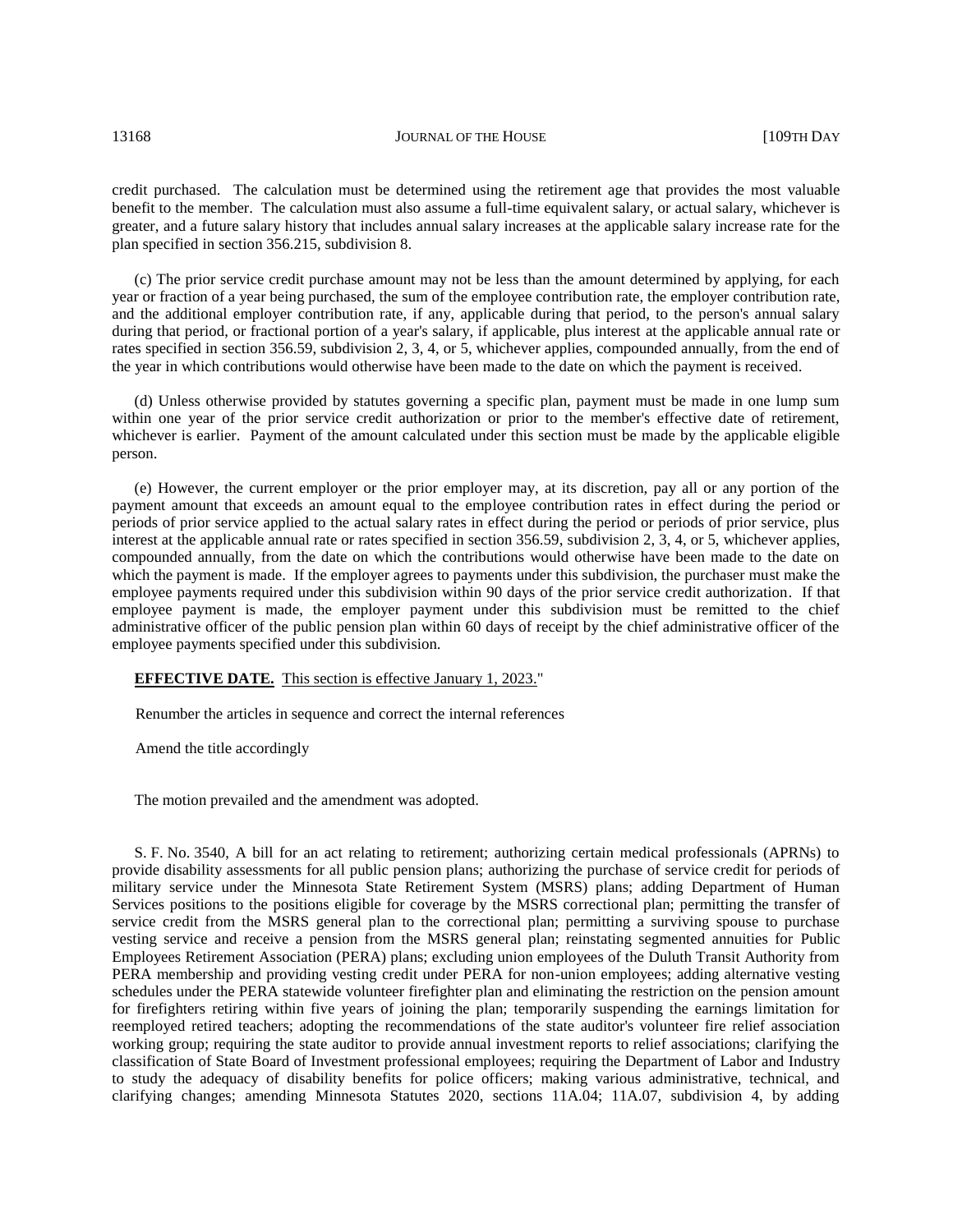subdivisions; 43A.18, subdivision 3b; 179A.10, subdivision 1; 352.01, by adding a subdivision; 352.113, subdivision 4; 352.27; 352.87, subdivision 6; 352.91, subdivision 3f; 352.94; 352.95, subdivisions 4, 6; 352B.011, by adding a subdivision; 352B.05; 352B.086; 352B.10, subdivision 4; 353.01, by adding a subdivision; 353.031, subdivisions 3, 7, 8; 353.32, subdivision 1a; 353.34, subdivision 5, by adding a subdivision; 353.657, subdivision 2a; 353.68, subdivision 4; 353G.01, subdivisions 7, 9a; 353G.05, subdivisions 1, 2, 3, by adding a subdivision; 353G.09, subdivisions 1, 2; 354.05, by adding a subdivision; 354.48, subdivisions 4, 6, 6a; 354A.011, by adding subdivisions; 354A.36, subdivisions 4, 6, by adding a subdivision; 356.20, subdivision 2; 356.24, subdivision 3; 356.551, subdivision 2; 356.645; 356A.06, subdivisions 6, 8a; 424A.001, subdivision 4; 424A.003; 424A.015, subdivision 2; 424A.05, subdivision 3, by adding a subdivision; 424A.08; 424A.092, subdivision 6; 424A.093, subdivision 6; 424A.095; 424A.10, subdivisions 1, 3; Minnesota Statutes 2021 Supplement, sections 352D.06, subdivision 1; 353.01, subdivision 2b; 353G.11, subdivision 1; 424A.02, subdivisions 3, 3a; 424A.091, subdivision 3; 424A.093, subdivision 1; 424A.10, subdivision 2; 424B.10, subdivision 1b; 424B.13, subdivisions 4, 5, 8; 424B.22, subdivision 4; proposing coding for new law in Minnesota Statutes, chapters 352; 352B; repealing Minnesota Statutes 2020, section 353G.09, subdivision 3; Minnesota Statutes 2021 Supplement, section 424A.02, subdivisions 2a, 2b, 2c.

The bill was read for the third time, as amended, and placed upon its final passage.

The question was taken on the passage of the bill and the roll was called. There were 124 yeas and 6 nays as follows:

| Acomb          | Davids                                | Haley      | Koegel          | Nelson, M.        | Sandstede  |  |  |
|----------------|---------------------------------------|------------|-----------------|-------------------|------------|--|--|
| Agbaje         | Davnie                                | Hamilton   | Kotyza-Witthuhn | Nelson, N.        | Schomacker |  |  |
| Akland         | Demuth                                | Hansen, R. | Koznick         | Neu Brindley      | Schultz    |  |  |
| Albright       | Dettmer                               | Hanson, J. | Kresha          | Noor              | Scott      |  |  |
| Anderson       | Ecklund                               | Hassan     | Lee             | <b>Novotny</b>    | Stephenson |  |  |
| Backer         | Edelson                               | Hausman    | Liebling        | <b>O'Driscoll</b> | Sundin     |  |  |
| Bahner         | Elkins                                | Heinrich   | Lillie          | Olson, B.         | Swedzinski |  |  |
| Baker          | Erickson                              | Heintzeman | Lippert         | Olson, L.         | Theis      |  |  |
| Becker-Finn    | Feist                                 | Her        | Lislegard       | O'Neill           | Thompson   |  |  |
| Bennett        | Fischer                               | Hertaus    | Long            | Pelowski          | Torkelson  |  |  |
| Berg           | Franke                                | Hollins    | Lueck           | Petersburg        | Urdahl     |  |  |
| Bernardy       | Franson                               | Hornstein  | Marquart        | Pfarr             | Vang       |  |  |
| <b>Bierman</b> | Frazier                               | Howard     | Masin           | Pierson           | Wazlawik   |  |  |
| <b>Bliss</b>   | Frederick                             | Huot       | McDonald        | Pinto             | West       |  |  |
| Boe            | Freiberg                              | Igo        | Mekeland        | Pryor             | Winkler    |  |  |
| Boldon         | Garofalo                              | Johnson    | Moller          | Raleigh           | Wolgamott  |  |  |
| Burkel         | Gomez                                 | Jordan     | Moran           | Rasmusson         | Xiong, J.  |  |  |
| Carlson        | Green                                 | Jurgens    | Morrison        | Reyer             | Xiong, T.  |  |  |
| Christensen    | Greenman                              | Keeler     | Mueller         | Richardson        | Youakim    |  |  |
| Daniels        | Grossell                              | Kiel       | Murphy          | Robbins           |            |  |  |
| Daudt          | Gruenhagen                            | Klevorn    | Nash            | Sandell           |            |  |  |
|                | Those who voted in the negative were: |            |                 |                   |            |  |  |

Those who voted in the affirmative were:

Drazkowski Lucero Miller Mortensen Munson Quam

The bill was passed, as amended, and its title agreed to.

H. F. No. 4030 was reported to the House.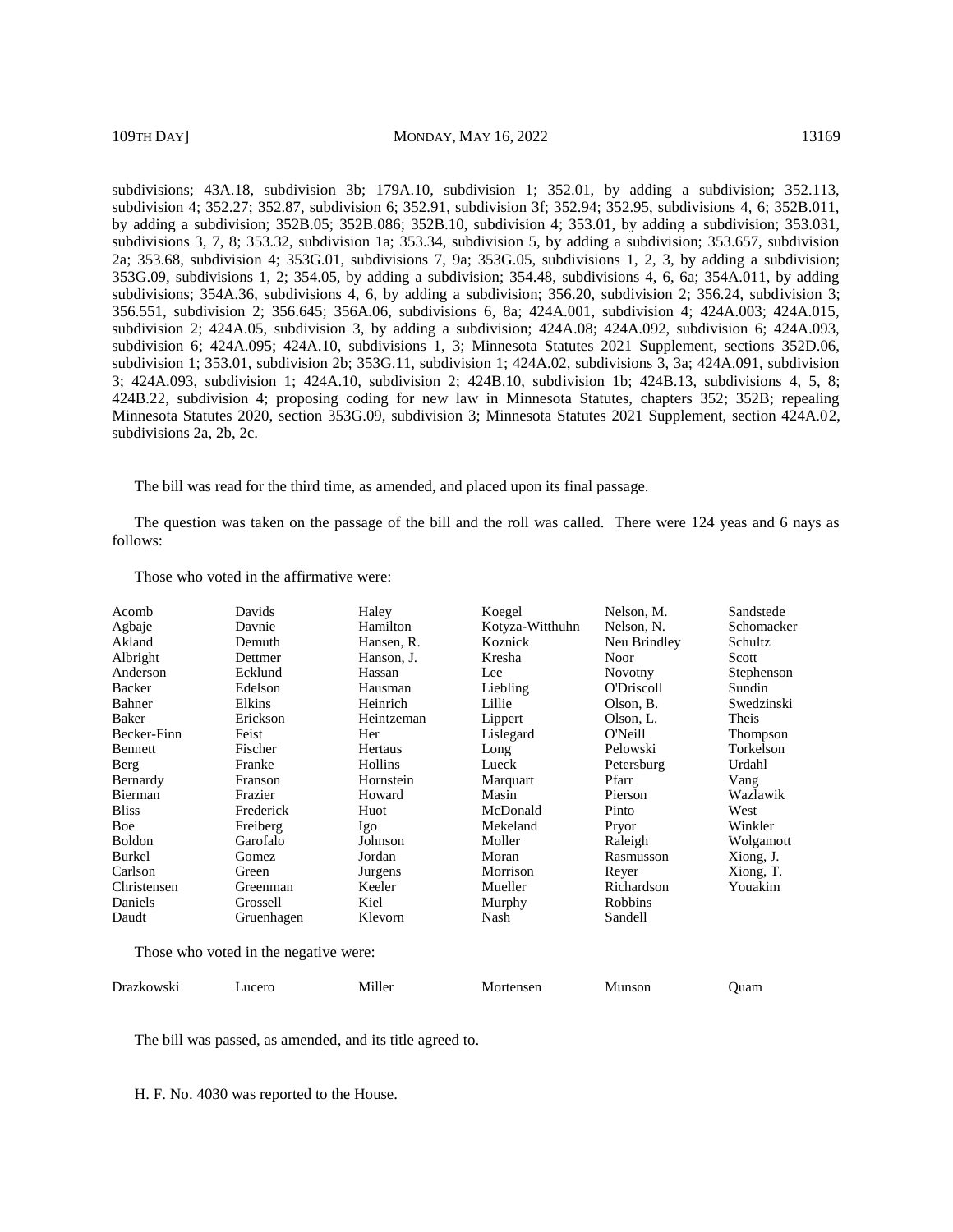O'Driscoll moved to amend H. F. No. 4030 as follows:

Page 2, line 11, delete the new language

Page 2, reinstate line 12

Page 2, line 13, reinstate everything after the stricken "state"

Page 2, reinstate line 14

Page 2, line 15, reinstate "(6)" and delete the new language

The motion prevailed and the amendment was adopted.

H. F. No. 4030, A bill for an act relating to commerce; modifying provisions governing bullion coins and bullion products dealers; amending Minnesota Statutes 2020, sections 80G.01, subdivision 3, by adding a subdivision; 80G.02, subdivisions 1, 4; 80G.03, subdivision 2; 80G.04, subdivision 1; 80G.05, subdivision 1; 80G.06, subdivision 2; 80G.07, subdivision 1; Minnesota Statutes 2021 Supplement, sections 80G.06, subdivision 1; 80G.11.

The bill was read for the third time, as amended, and placed upon its final passage.

The question was taken on the passage of the bill and the roll was called. There were 70 yeas and 61 nays as follows:

Those who voted in the affirmative were:

| Acomb         | Edelson    | Hausman         | Liebling  | Nelson, M. | Sundin       |
|---------------|------------|-----------------|-----------|------------|--------------|
| Agbaje        | Elkins     | Her             | Lillie    | Noor       | Thompson     |
| Bahner        | Feist      | Hollins         | Lippert   | Olson, L.  | Vang         |
| Becker-Finn   | Fischer    | Hornstein       | Lislegard | Pelowski   | Wazlawik     |
| Berg          | Franke     | Howard          | Long      | Pinto      | Winkler      |
| Bernardy      | Frazier    | Huot            | Mariani   | Pryor      | Wolgamott    |
| Bierman       | Frederick  | Jordan          | Marquart  | Rever      | Xiong, J.    |
| <b>Boldon</b> | Freiberg   | Keeler          | Masin     | Richardson | Xiong, T.    |
| Carlson       | Gomez      | Klevorn         | Moller    | Sandell    | Youakim      |
| Christensen   | Greenman   | Koegel          | Moran     | Sandstede  | Spk. Hortman |
| Davnie        | Hansen, R. | Kotyza-Witthuhn | Morrison  | Schultz    |              |
| Ecklund       | Hanson, J. | Lee             | Murphy    | Stephenson |              |

Those who voted in the negative were:

| Davids     | Hamilton       | Lueck          | O'Driscoll     | Scott      |
|------------|----------------|----------------|----------------|------------|
| Demuth     | Heinrich       | McDonald       | Olson, B.      | Swedzinski |
| Dettmer    | Heintzeman     | Mekeland       | O'Neill        | Theis      |
| Drazkowski | <b>Hertaus</b> | Miller         |                | Torkelson  |
| Erickson   | lgo.           | Mortensen      | Pfarr          | Urdahl     |
| Franson    | Johnson        | Mueller        | Pierson        | West       |
| Garofalo   | Jurgens        | Munson         | Ouam           |            |
| Green      | Kiel           | Nash           | Raleigh        |            |
| Grossell   | Koznick        | Nelson, N.     | Rasmusson      |            |
| Gruenhagen | Kresha         | Neu Brindley   | <b>Robbins</b> |            |
| Haley      | Lucero         | <b>Novotny</b> | Schomacker     |            |
|            |                |                |                | Petersburg |

The bill was passed, as amended, and its title agreed to.